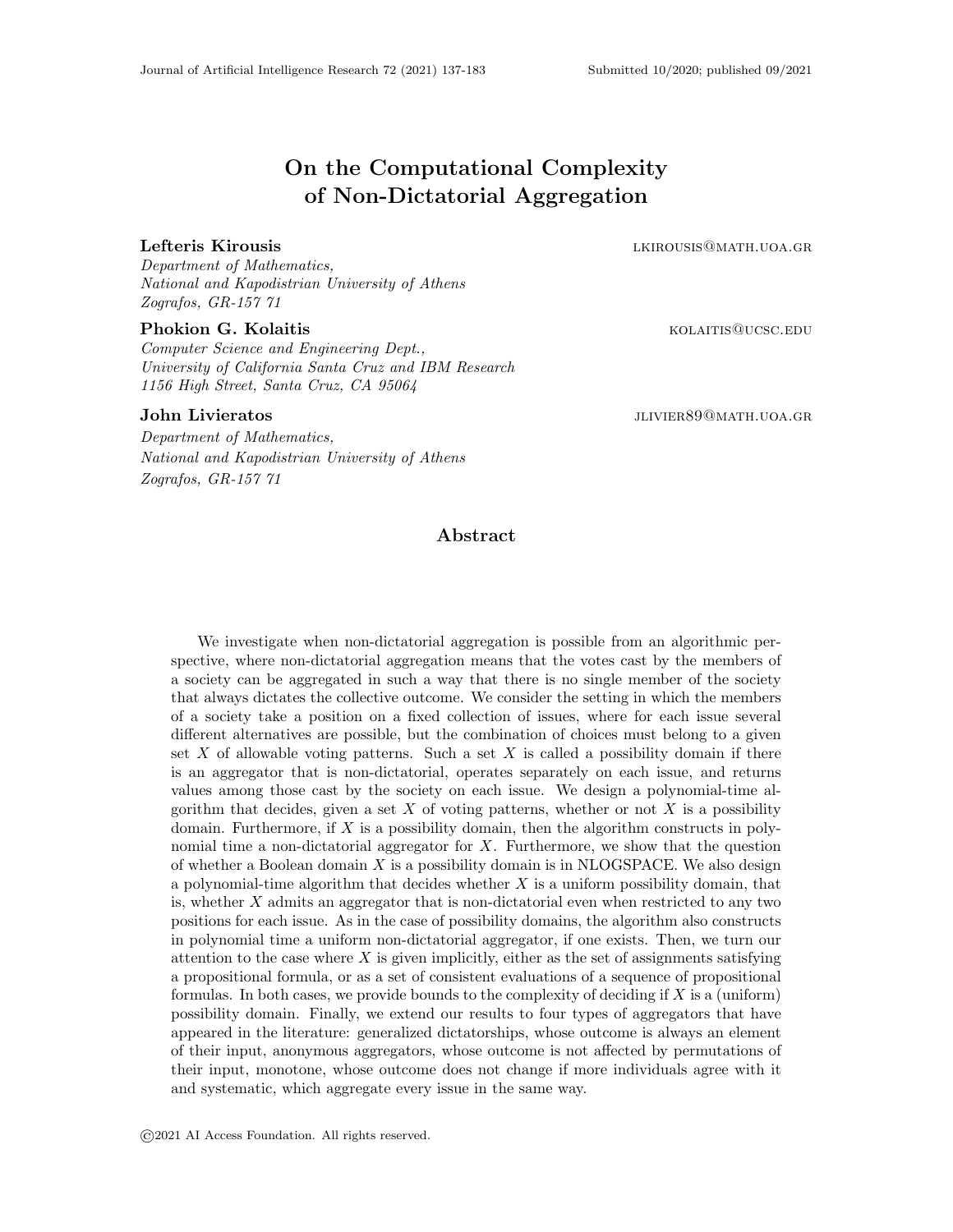# 1. Introduction

The study of vote aggregation has occupied a central place in social choice theory. A broad framework for carrying out this study is as follows. There is a fixed collection of issues on each of which every member of a society takes a position, that is, for each issue, a member of the society can choose between a number of alternatives. However, not every combination of choices is allowed, which means that the vector of the choices made by a member of the society must belong to a given set  $X$  of allowable voting patterns, called feasible evaluations. The goal is to investigate properties of aggregators, which are functions that take as input the votes cast by the members of the society and return as output a feasible evaluation that represents the collective position of the society on each of the issues at hand. A concrete key problem studied in this framework is to determine whether or not a non-dictatorial aggregator exists, that is, whether or not it is possible to aggregate votes in such a way that no individual member of the society dictates the votes on the society. A set X of feasible evaluations is called a *possibility domain* if it admits a non-dictatorial aggregator; otherwise,  $X$  is called an *impossibility domain*. This framework is broad enough to account for several well-studied cases of vote aggregation, including the case of *preference* aggregation for which Arrow (1951) established his celebrated impossibility theorem and the case of judgment aggregation; for a survey of the latter, see Endriss (2016).

The investigation of the existence of non-dictatorial aggregators is typically carried out under two assumptions: (a) the aggregators are *independent* and (b) the aggregators are conservative (also known as supportive or grounded). The independence assumption means that the aggregator is an issue-by-issue aggregator, so that an independent aggregator on m issues can be identified with an m-tuple  $(f_1, \ldots, f_m)$  of functions aggregating the votes on each issue. It is not difficult to see that, if independence is not assumed, then nondictatorial aggregation is trivially always possible. The notion of independence corresponds to that of independence of irrelevant alternatives (IIA) used by Arrow (1951) in the preference aggregation framework, under a natural embedding, provided by Dokow and Holzman (2009), of the preference aggregation framework to the framework described here. The conservativeness (or supportiveness) assumption means that, for every issue, the position returned by the aggregator is one of the positions held by the members of the society on that issue. An immediate consequence of this property, is that the social decision cannot have "compromises" between the choices of the voters.

By now, there is a body of research on identifying criteria that characterize when a given set X of feasible evaluations is a possibility domain, that is, it admits an  $m$ -tuple of  $n$ -ary conservative functions that are not all projections to the same coordinate. The first such criterion was established by Dokow and Holzman (2010a) in the Boolean framework, where, for each issue, there are exactly two alternatives (say, 0 and 1) for the voters to choose from. Specifically, Dokow and Holzman showed that a set  $X \subseteq \{0,1\}^m$  is a possibility domain if and only if  $X$  is affine or  $X$  is not totally blocked. Informally, the notion of *total blockedness*, introduced first by Nehring and Puppe (2002), asserts that the social position on any issue can be inferred from the social position on any issue. This notion appears in many of the characterization results for possibility domains. In the non-Boolean framework (where, for some issues, there may be more than two alternatives), Dokow and Holzman (2010b) extended the notion of total blockedness and used it to give a sufficient condition for a set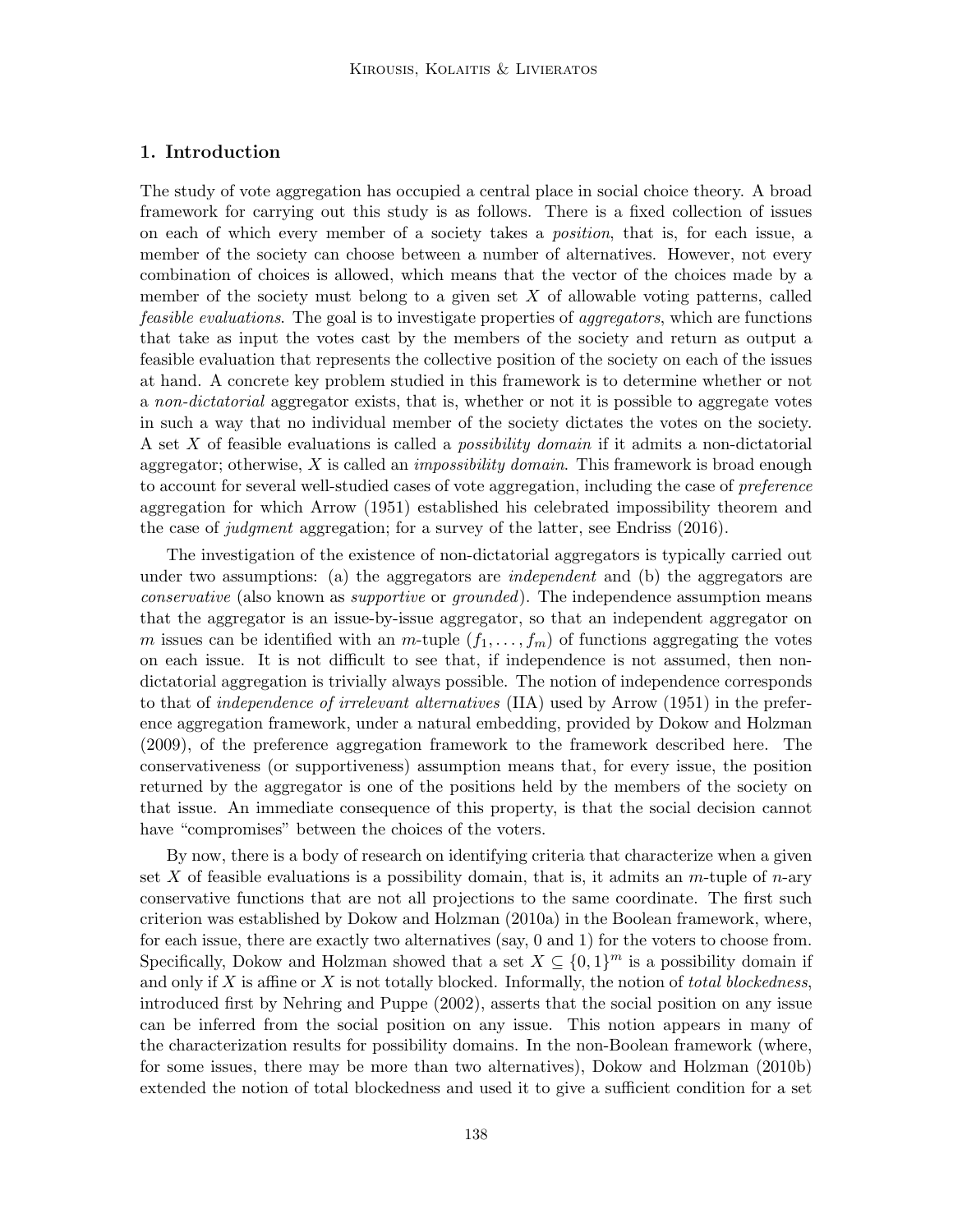X to be a possibility domain. Szegedy and Xu (2015) used tools from universal algebra to characterize when a totally blocked set  $X$  is a possibility domain. The reason for this is, as Kirousis, Kolaitis, and Livieratos (2019) showed, that total-blockedness corresponds to a weak notion of impossibility, specifically a set  $X$  admits a binary non-dictatorial aggregator if and only if X is not totally blocked. A consequence of these results is that a set X is a possibility domain if and only if  $X$  admits a binary non-dictatorial aggregator or a ternary non-dictatorial aggregator; in other words, non-dictatorial aggregation is possible for a society of some size if and only if it is possible for a society with just two members or with just three members. This line of work was pursued further by Kirousis, Kolaitis, and Livieratos (2019), who characterized possibility domains in terms of the existence of binary non-dictatorial aggregators or ternary non-dictatorial aggregators of a particular form.

All the aforementioned results are situated in what Dokow and Holzman call the abstract framework, where the domain  $X$  is given explicitly as a set of  $m$ -ary tuples. Earlier works in this framework include, but are not limited to, Fishburn and Rubinstein (1986); Kasher and Rubinstein (1997); Rubinstein and Fishburn (1986). Judgment aggregation has been extensively studied in the framework of the logic-based approach, see List and Pettit (2002); List and Puppe (2009). In that approach, there is a tuple  $\phi = (\phi_1, \ldots, \phi_m)$  of propositional formulas, called the *agenda*, and the set  $X$  of feasible evaluations comprises consistent judgments concerning the validity of the formulas. A judgment over a formula  $\phi$  amounts to deciding if  $\phi$  or  $\neg \phi$  is true and it is *consistent* if of all the formulas deemed true can be satisfied simultaneously, by at least one assignment of values. Note that in this setting, the allowed positions on each issue are necessarily two and thus it is situated in the Boolean framework. In this framework, Endriss, Grandi, and Porello (2012) have studied the computational complexity of three interesting problems: the winner determination problem, where we want to decide if a specific formula belongs to the collective decision on a given agenda under some aggregation procedure, the *strategic manipulation* problem, where we want to decide if an agent has an incentive to misrepresent his or her preferences in order to change the collective decision on a given agenda under some aggregation procedure, and the *safety of the agenda* problem, where we want to decide if a class of aggregators preserves the logical consistency restrictions of an agenda. This last problem is related to our framework, with the difference that we search for at least one aggregator of a given class preserving the logical restrictions of our domain. Also, Terzopoulou, Endriss, and de Haan (2018) have studied the case where the individuals do not need to make a decision on every issue of the agenda, but can instead provide partial judgments.

A different approach is the one used by Grandi and Endriss (2013), where the set of restrictions is provided by a propositional formula  $\phi$ , called an *integrity constraint*, as the set of its satisfying assignments. The agents here are required in a way to select, in a consistent manner, which variables of the formula are true and which are not, instead of doing so for entire propositional formulas of an agenda. Endriss, Grandi, De Haan, and Lang  $(2016)$  study the relation of this framework with the logic-based one, in terms of the succinctness of the corresponding languages used and of the computational complexity of the winner determination problem.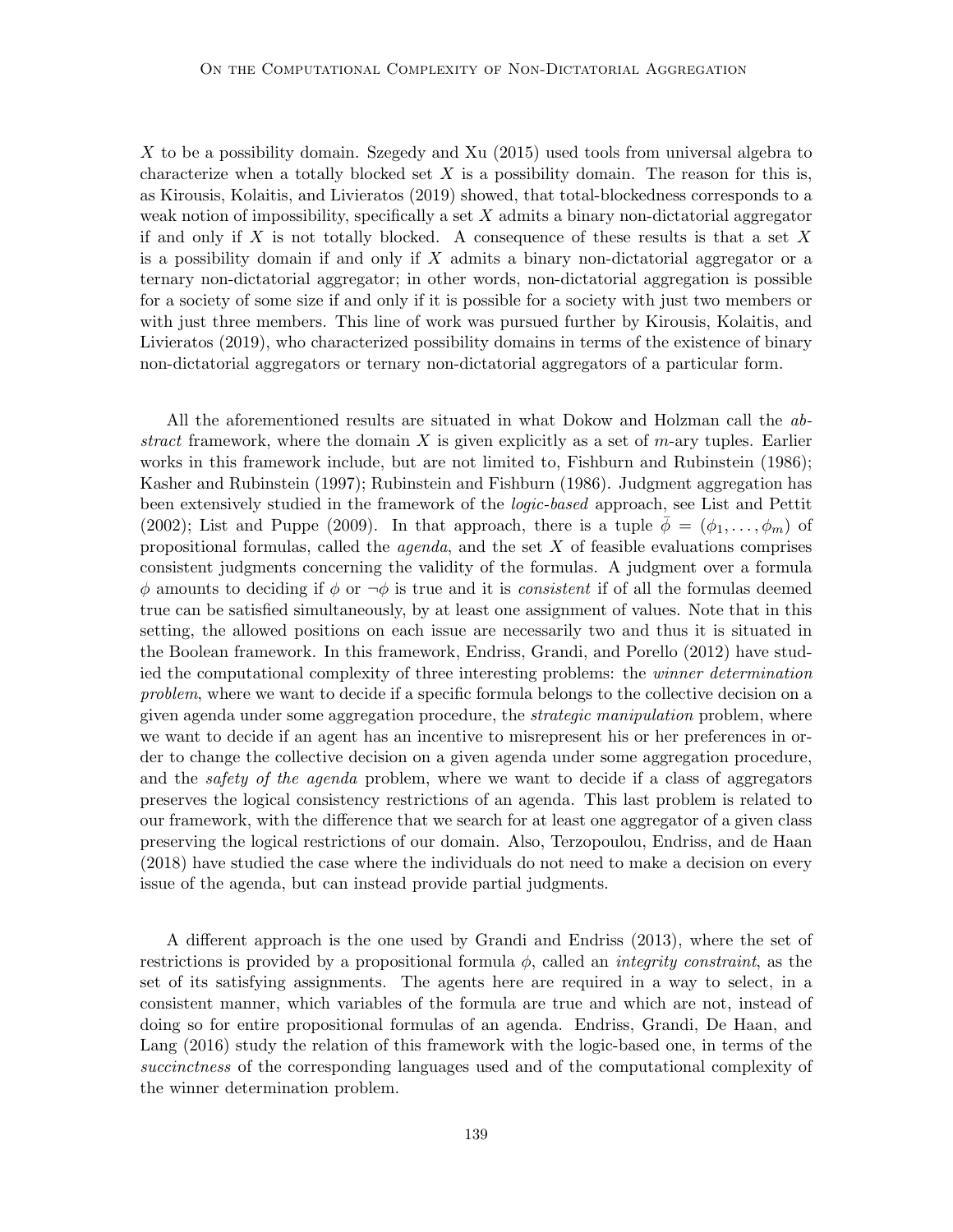#### 1.1 Summary of Results.

The aforementioned investigations have characterized possibility domains (in both the Boolean and the non-Boolean frameworks) in terms of structural conditions. Our goal is to investigate possibility domains using the *algorithmic lens* and, in particular, to study the following algorithmic problem: given a set  $X$  of feasible evaluations, determine whether or not X is a possibility domain. Szegedy and Xu  $(2015,$  Theorem 36) give algorithms for this problem, but these algorithms have very high running time; in fact, they run in exponential time in the number of issues and in the number of positions over each issue, even when confined to the Boolean framework.

We design a polynomial-time algorithm that, given a set  $X$  of feasible evaluations (be it in the Boolean or the non-Boolean framework), decides whether  $X$  is a possibility domain. Furthermore, if  $X$  is a possibility domain, then the algorithm produces a binary nondictatorial or a ternary non-dictatorial aggregator for X.

The first step towards this result is to show that there is a polynomial-time algorithm that given a set  $X$  of feasible evaluations, decides whether  $X$  admits a binary non-dictatorial aggregator (as mentioned earlier, this amounts to  $X$  not being totally blocked). In fact, we show a stronger result, namely, that this problem is expressible in *Transitive Closure Logic*  $(TCL)$ , an extension of *first-order logic* with the *transitive closure* operator; see Libkin (2004) for the precise definitions. As a consequence, the problem of deciding whether X admits a binary non-dictatorial aggregator is in NLOGSPACE. Using this result, we then show that the problem of deciding whether a set  $X \subseteq \{0,1\}^m$  is a possibility domain is in NLOGSPACE.

After this, we turn our attention to *uniform possibility domains*, which were introduced by Kirousis, Kolaitis, and Livieratos (2019) and which form a proper subclass of the class of possibility domains. Intuitively, uniform possibility domains are sets of feasible evaluations that admit an aggregator that is non-dictatorial even when restricted to any two positions for each issue. This requirement forces the aggregating procedure to treat each Boolean (yes/no) decision of every issue in a non-dictatorial way. In that way, we can avoid various trivial cases of non-dictatorial aggregation, where different "dictators" are chosen for different sets of positions of an issue. Kirousis, Kolaitis, and Livieratos (2019) have established a tight connection between uniform possibility domains and a variant of constraint satisfaction problems by showing that multi-sorted conservative constraint satisfaction problems are tractable on uniform possibility domains, whereas such constraint satisfaction problems are NP-complete on all other domains. Here, using the result by Carbonnel (2016a), we give a polynomial-time algorithm for the following decision problem: given a set  $X$  of feasible evaluations (be it in the Boolean or the non-Boolean framework), determine whether or not X is a uniform possibility domain; moreover, if X is a uniform possibility domain, then the algorithm produces a suitable uniform non-dictatorial aggregator for X.

We also study the problems of non-dictatorial and uniform non-dictatorial aggregation in case  $X$  is Boolean and provided via an integrity constraint or by an agenda. In both cases, we provide bounds for the computational complexity of deciding if  $X$  is a (uniform) possibility domain. Finally, we extend our results to three types of aggregators that have been used in the literature: generalized dictatorships by Grandi and Endriss (2013) and Diáz, Kirousis, Kokonezi, and Livieratos (2019), whose outcome is always an element of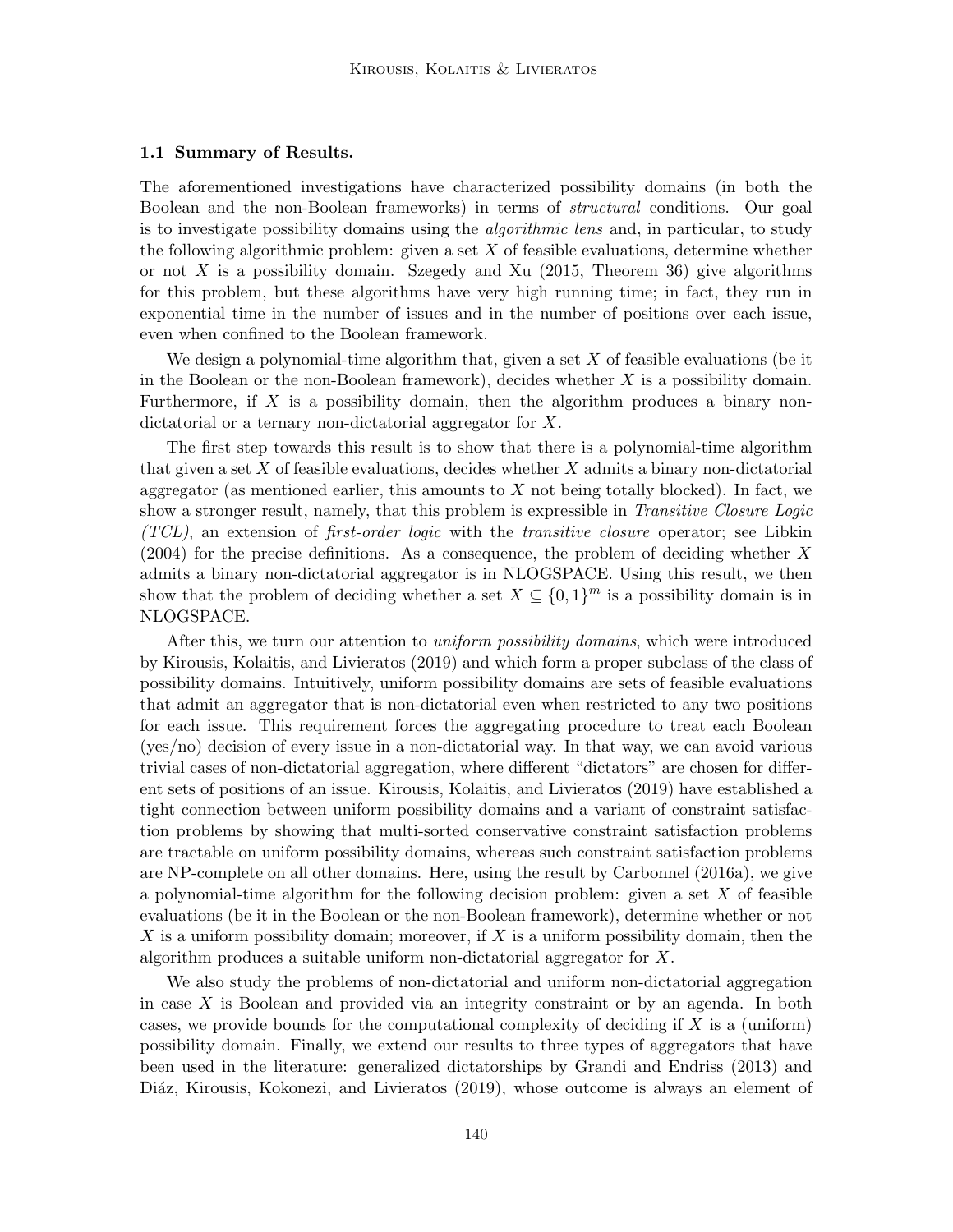their input, anonymous aggregators, whose outcome is not affected by permutations of their input and monotone aggregators, whose outcome does not change if more individuals agree with it, as defined, for example, by Nehring and Puppe (2010) and, finally, systematic aggregators, which aggregate every issue in the same way. This last type of aggregators corresponds to polymorphisms, that is functions that preserve domains, which have been extensively studied in the literature; for example, see Szendrei (1986). Polymorphisms have also been successfully used in matters of computational complexity; for an interesting and clear exposition, see Böhler, Creignou, Reith, and Vollmer (2003, 2004). Finally, as examples of polymorphisms used in aggregation theory, see Szegedy and Xu (2015); Kirousis, Kolaitis, and Livieratos (2019).

The results reported here contribute to the developing field of computational social choice and pave the way for further exploration of algorithmic aspects of vote aggregation. In a sense, the question we investigate is the following: given a specific voting scheme, where some pre-defined rules of logical consistency apply, how difficult is it to decide if it is possible to design an aggregation rule with some desired properties, and then construct it in case it is? It should be noted that in the field of Judgment Aggregation, quite frequently the domains that impose the logical consistency restrictions are fixed. In such a setting, the algorithmic approach does not have much to offer, since in this case we have a one-off problem. On the other hand, it is not difficult to imagine groups of people that constantly need to make collective decisions over different sets of issues, where the logical restrictions that apply change according to the dependencies between the issues. In this scenario, algorithms that can quickly decide which aggregation rules can be applied could be useful.

In terms of the applicability of our algorithms in the abstract setting, there is an issue with the size of the input, since a domain  $X$  given explicitly as a set of  $m$ -ary vectors, can be too large for practical purposes. However, as small or large the domain might be, the search space of its possible aggregators is exponentially larger, even provided characterization results like the ones by Dokow and Holzman (2009); Kirousis, Kolaitis, and Livieratos (2019); Szegedy and Xu (2015) that restrict the search to binary or ternary aggregators. Thus, our tractability results in the abstract framework should be interpreted as showing that, given access to the domain, one encounters no more problems in deciding whether nondictatorial aggregation is possible. Furthermore, the algorithm for finding and producing binary non-dictatorial aggregators (or deciding their lack thereof), is used in obtaining parts of the complexity upper bounds in the cases where the domain is given in compact form.

# 1.2 Structure of the paper.

Theorems, lemmas, and corollaries are numbered per section, each referring to its own type, whereas claims are numbered within theorems.

• In Section 2, we formally describe the abstract framework and the necessary tools used to obtain the polynomial-time algorithms for deciding if a domain  $X$  is a (uniform) possibility domain. Specifically, in Subsection 2.1, we state the main theorems we use to obtain our results concerning possibility domains, that is, the characterizations of possibility domains in the Boolean framework [Theorem A], totally blocked domains [Theorem B], and possibility domains in the non-Boolean case [Theorem C]; we also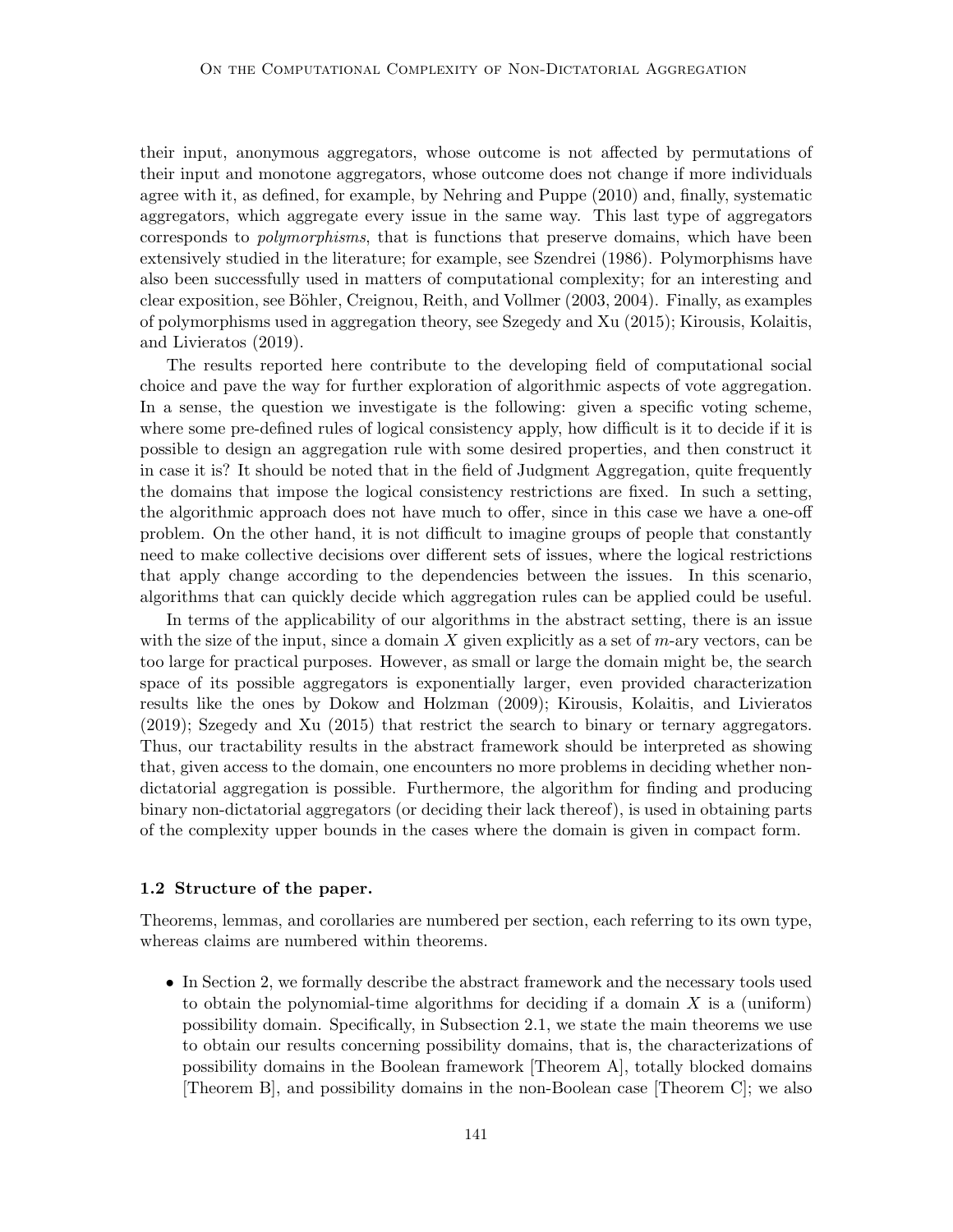prove Lemma 2.3 that outlines the type of aggregators for domains that are Cartesian products. In Subsection 2.2, we define uniform possibility domains and state Theorem D that characterizes them. In Subsection 2.3, we discuss the Polynomial Hierarchy.

- In Section 3, we present our polynomial time algorithms. Specifically, in Subsection 3.1, we present polynomial time algorithms that check whether a domain admits binary non-dictatorial aggregators [Theorem 3.1], whether a domain is totally blocked [Corollary 3.1], and whether a domain is a possibility domain [Theorem 3.2; first main result]. We also show that all domains admit maximum symmetric aggregators [Lemma 3.3] and give a polynomial time algorithm that produces one [Corollary 3.2]. In Subsection 3.2, we describe *Transitive Closure Logic* and *Least Fixed Point Logic*, showing that detecting whether a Boolean domain admits binary non-dictatorial aggregators is in TCL and in LFP [Theorem 3.3], that checking whether a Boolean domain is affine is in LOGSPACE [Lemma 3.6], and that checking whether it is a possibility domain is in NLOGSPACE [Theorem 3.4; second main result]. In Subsection 3.3, we present a polynomial time algorithm that checks whether a domain is a uniform possibility domain [Theorem 3.5; third main result], using a polynomial time algorithm by Carbonnel (2016a) that checks whether a domain admits polymorphisms with specific properties [Theorem E]. We also state an alternative characterization of local possibility domains in the Boolean framework [Corollary 3.4] and provide a polynomial time algorithm that checks whether a domain is a local possibility domain [Corollary 3.5].
- In Section 4, we present some complexity results for the case where  $X$  is given implicitly, either by an integrity constraint or an agenda. Specifically, in Subsection 4.1, we describe the logic-based framework, defining integrity constraints and agendas. In Subsection 4.2, we define the domain Imp, show that it is an impossibility domain [Lemma 4.2], and prove that the problem of deciding if the domain of an integrity constraint admits non-dictatorial aggregators is in  $\Sigma_2^P \cap \Pi_2^P$  and coNP-hard [Theorem 4.1; fourth main result], whereas the same problem for locally non-dictatorial aggregators is in  $\Sigma_2^P \cap \Pi_2^P$  and coNP-hard [Theorem 4.2; fifth main result]. In Subsection 4.3, we show that the problem of deciding whether the domain of an agenda admits non-dictatorial aggregators is in  $\Delta_3^P$  and coNP-hard [Theorem 4.3; sixth main result], whereas the same problem for locally non-dictatorial aggregators is in  $\Delta_3^{\rm P}$ and coNP-hard [Theorem 4.4; seventh main result]. In Subsection 4.4, we state a characterization of Boolean domains admitting aggregators that are not generalized dictatorships [Theorem F] and prove that the problem of deciding whether the domain of an integrity constraint (respectively, agenda) admits aggregators that are not generalized dictatorships is in  $\Sigma_2^P \cap \Pi_2^P$  (respectively,  $\Delta_3^P$ ) and coNP-hard [Corollaries 4.2 and 4.3]. We provide the exact same results for anonymous [Corollaries 4.4 and 4.5] and monotone aggregators [Theorem G and Corollary 4.6]. Finally, we show that deciding whether the domain of an integrity constraint admits systematic aggregators is coNP-complete [Proposition 4.1], whereas that of an agenda is in  $\Pi_2^{\rm P}$  and coNP-hard [Proposition 4.2].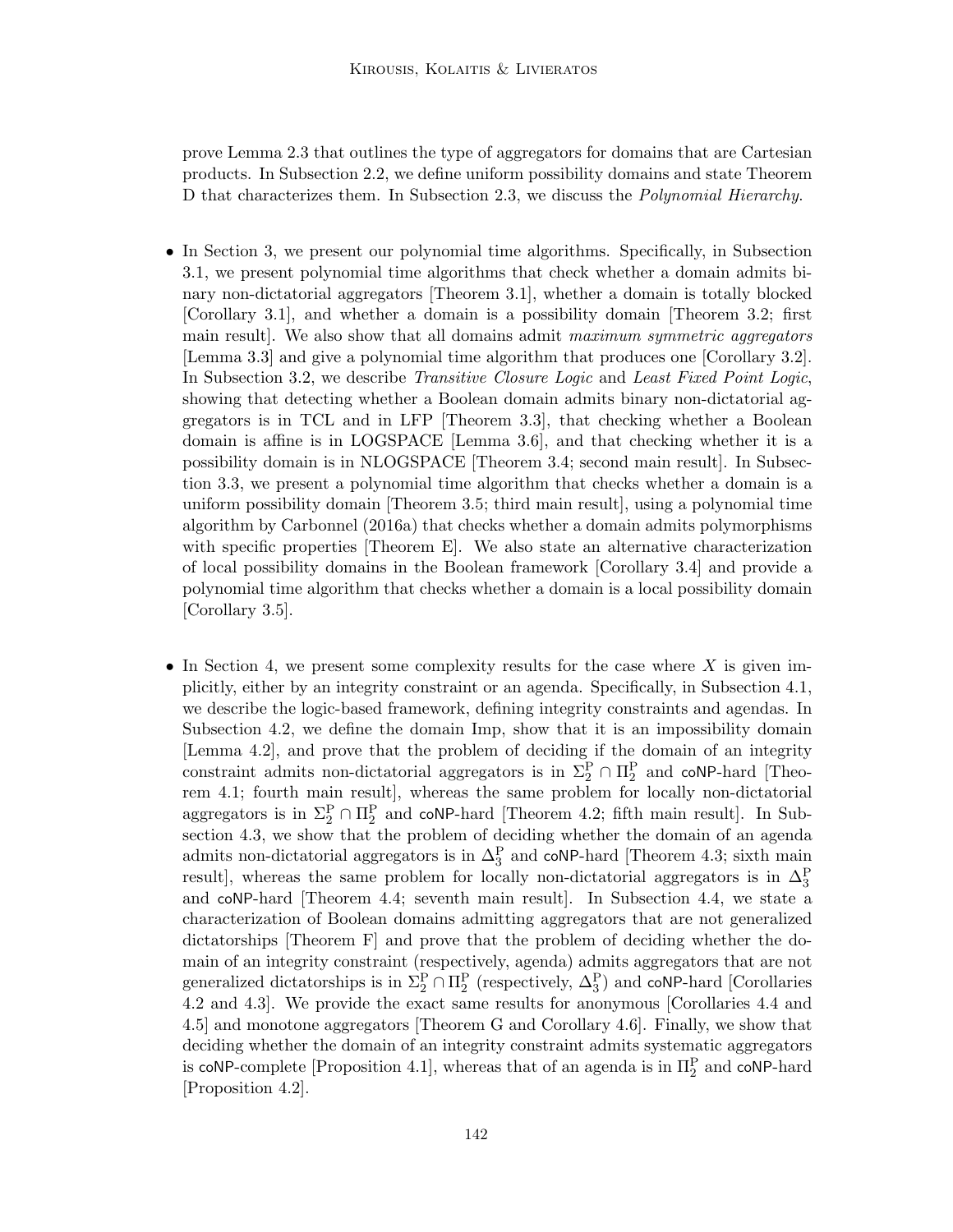Relation to the conference version. A preliminary version of this paper appeared in the Proceedings of the 17th International Conference on Relational and Algebraic Methods in Computer Science (RAMiCS 2018) Kirousis, Kolaitis, and Livieratos (2018). The present full version, in addition to detailed proofs and several improvements in the presentation, contains the results about expressibility in Transitive Closure Logic and membership in NLOGSPACE. Furthermore, all the results in Section 4 concerning the case in which  $X$  is given implicitly are new.

# 2. Preliminaries and Earlier Work

In Subsection 2.1 we consider possibility domains both in the Boolean and non-Boolean case, whereas in Subsection 2.2 we turn our attention to uniform possibility domains.

#### 2.1 Possibility Domains

Let  $I = \{1, \ldots, m\}$  be a set of issues. Assume that the *possible position values* of an individual (member of a society) for each issue are given by the finite set  $A$ . We also assume that A has cardinality at least 2. If  $|A| = 2$ , we say that we are in the *Boolean* framework; otherwise we say that we are in the *non-Boolean* framework.

An evaluation is an element of  $A^m$ . Let  $X \subseteq A^m$  be a set of permissible or feasible evaluations. To avoid degenerate cases, we assume that for each  $j = 1, \ldots, m$ , the j-th projection  $X_j$  of X has cardinality at least 2. Notationally, we refer to the elements of X (or sometimes of  $A<sup>m</sup>$ ) as vectors, patterns, evaluations or assignments, depending on the context.

Let  $n \geq 2$  be the number of individuals. We view each element x of  $X^n$  as a  $n \times m$ matrix that represent the choices of all individuals over every issue. The element  $x_j^i$  of such a matrix x will be the choice of the i-th individual over the j-th issue, for  $i = 1, \ldots, n$  and  $j = 1, \ldots, m$ . The *i*-th row  $x^i$  will represent the choices of the *i*-th individual over every issue,  $i = 1, \ldots, n$ , and the j-th column  $x_j$  the choices of every individual over the j-th issue,  $j = 1, \ldots, m$ .

In order to aggregate a set of n feasible evaluations, we use m-tuples  $F = (f_1, \ldots, f_m)$ of *n*-ary functions, where  $f_j: X_j^n \to X_j$ ,  $j = 1, ..., m$ . Such a *m*-tuple *F* of functions will be called an  $(n\text{-ary})$  *aggregator* for X if it satisfies:

- 1. Collective rationality:  $(f_1(x_1), \ldots, f_m(x_m)) \in X$ .
- 2. Conservativity:  $f_j(x_j) \in \{x_j^1, \ldots, x_j^n\}$ , for all  $j \in \{1, \ldots, m\}$ .

An aggregator  $F = (f_1, \ldots, f_m)$  is called *dictatorial on X* if it always outputs a specific vector of its input, that is, if there is a number  $d \in \{1, \ldots, n\}$  such that  $(f_1, \ldots, f_m)$  $(pr_d^n,\ldots,pr_d^n)$ , where  $pr_d^n$  is the *n*-ary projection on the *d*-th coordinate; otherwise, *F* is called non-dictatorial on X. We say that X has a non-dictatorial aggregator if, for some  $n \geq 2$ , there is a *n*-ary non-dictatorial aggregator on X. In such a case, we say that X is a possibility domain. Otherwise, it is an impossibility domain. A possibility domain is, by definition, one where non-dictatorial aggregation is possible for societies of some cardinality, namely, the arity of a non-dictatorial aggregator.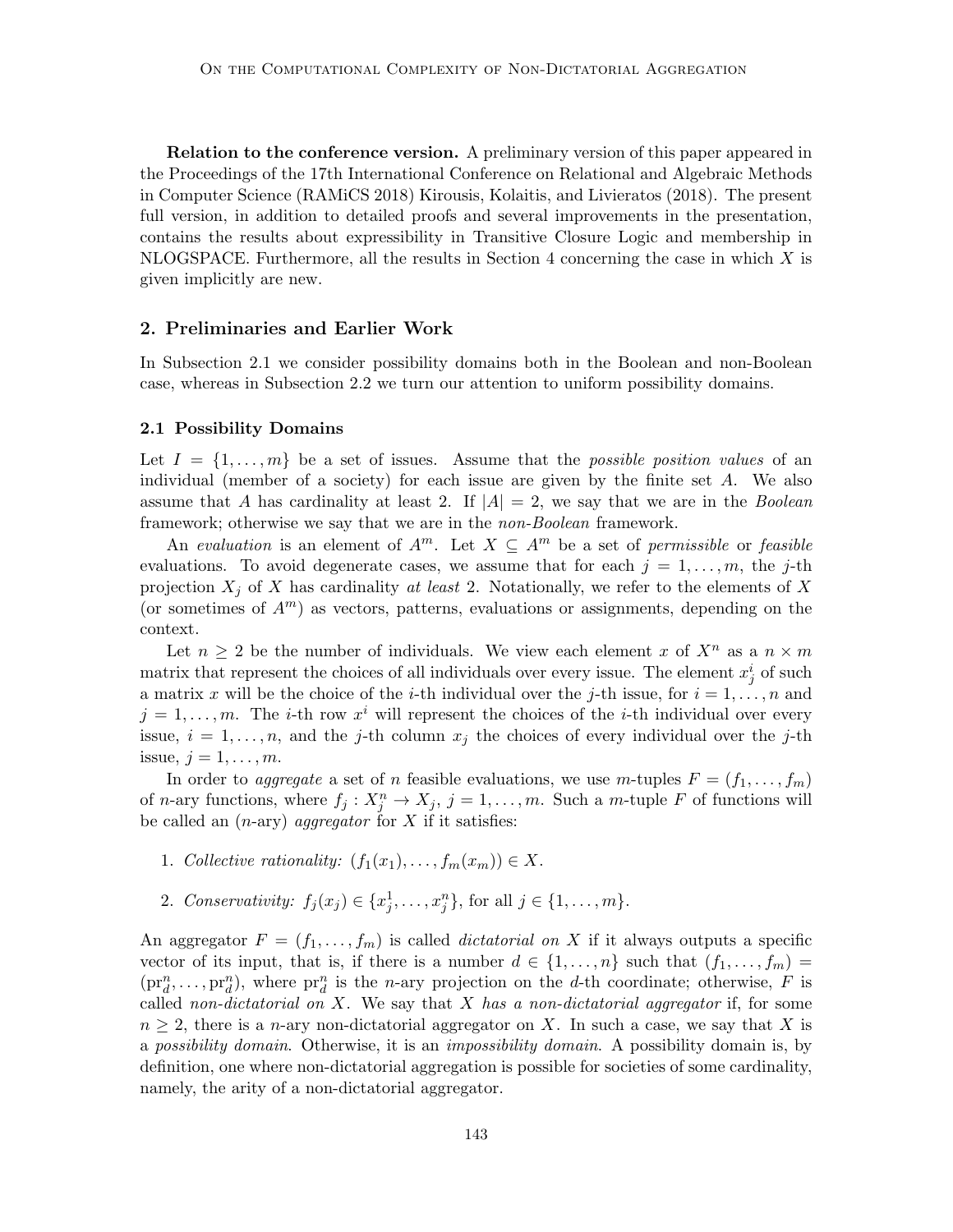Observe that if X has a non-dictatorial aggregator of arity n, then it has also nondictatorial aggregators of arity k, for all  $k \geq n$ . Indeed, given an n-ary non-dictatorial aggregator  $F = (f_1, \ldots, f_m)$  for X, we can define, for any  $k \geq n$ , the aggregator  $G =$  $(g_1, \ldots, g_m)$  whose components  $g_j$  simply ignore the last  $k - n$  elements of their input and behave like the corresponding  $f_j$ 's. On the other hand, Dokow and Holzman (2010b) provide an example of a domain admitting a ternary non-dictatorial aggregator, but no binary ones.

The notion of an aggregator is akin to, but different from, the notion of a polymorphism – a fundamental notion in universal algebra; see, for example, Szendrei (1986). A polymorphism is in fact a systematic aggregator, that is, an aggregator all of whose components are the same operation. Let A be a finite non-empty set. A *constraint language* over A is a finite set  $\Gamma$  of relations of finite arities. Let  $R$  be an m-ary relation on  $A$ . A function  $f: A^n \to A$  is a *polymorphism* of R if the following condition holds:

if 
$$
x^1, \ldots, x^n \in R
$$
, then  $(f(x_1), \ldots, f(x_m)) \in R$ ,

where  $x^{i} = (x_{1}^{i}, \ldots, x_{m}^{i}) \in R$ ,  $i = 1, \ldots, n$  and  $x_{j} = (x_{j}^{1}, \ldots, x_{j}^{n})$ ,  $j = 1, \ldots, m$ . In this case, we also say that R is closed under f or that f preserves R. Finally, we say that f is a polymorphism of a constraint language  $\Gamma$  if f preserves every relation  $R \in \Gamma$ .

In fact, polymorphisms of a domain  $X$  correspond to *systematic* aggregators for  $X$ , that is, aggregators  $F = (f_1, \ldots, f_m)$  where  $f_j = f, j = 1, \ldots, m$ . In what follows, we denote m-tuples comprised of the same function  $f$  by  $f$ .

A function  $f : A^n \to A$  is conservative if, for all  $a_1, \ldots, a_n \in A$ , we have that  $f(a_1, \ldots, a_n) \in \{a_1, \ldots, a_n\}.$  Clearly, if  $f : A^n \to A$  is a conservative polymorphism of an *m*-ary relation R on A, then the *m*-tuple  $\bar{f} = (f, \ldots, f)$  is an *n*-ary aggregator for R.

We say that a ternary operation  $f : A^3 \to A$  on an arbitrary set A is a *majority* operation if for all  $x$  and  $y$  in  $A$ ,

$$
f(x, x, y) = f(x, y, x) = f(y, x, x) = x;
$$

we say that f is a *minority* operation if for all x and y in  $A$ ,

$$
f(x, x, y) = f(x, y, x) = f(y, x, x) = y.
$$

We also say that a set  $X$  of feasible evaluations *admits a majority (respectively, minority)* aggregator if it admits a ternary  $(n = 3)$  aggregator every component of which is a majority (respectively, minority) operation. Clearly, X admits a majority aggregator if and only if there is a ternary aggregator  $F = (f_1, \ldots, f_m)$  for X such that, for all  $j = 1, \ldots, m$  and for all two-element subsets  $B_j \subseteq X_j$ , we have that  $f_j \upharpoonright B_j = \text{maj}$ , where

$$
\text{maj}(x, y, z) = \begin{cases} x & \text{if } x = y \text{ or } x = z, \\ y & \text{if } y = z. \end{cases}
$$

Similarly, X admits a minority aggregator if and only if there is a ternary aggregator  $F = (f_1, \ldots, f_m)$  for X such that, for all  $j = 1, \ldots, m$  and for all two-element subsets  $B_j \subseteq X_j$ , we have that  $f_j \upharpoonright B_j = \bigoplus$ , where

$$
\oplus(x, y, z) = \begin{cases} z & \text{if } x = y, \\ x & \text{if } y = z, \\ y & \text{if } x = z. \end{cases}
$$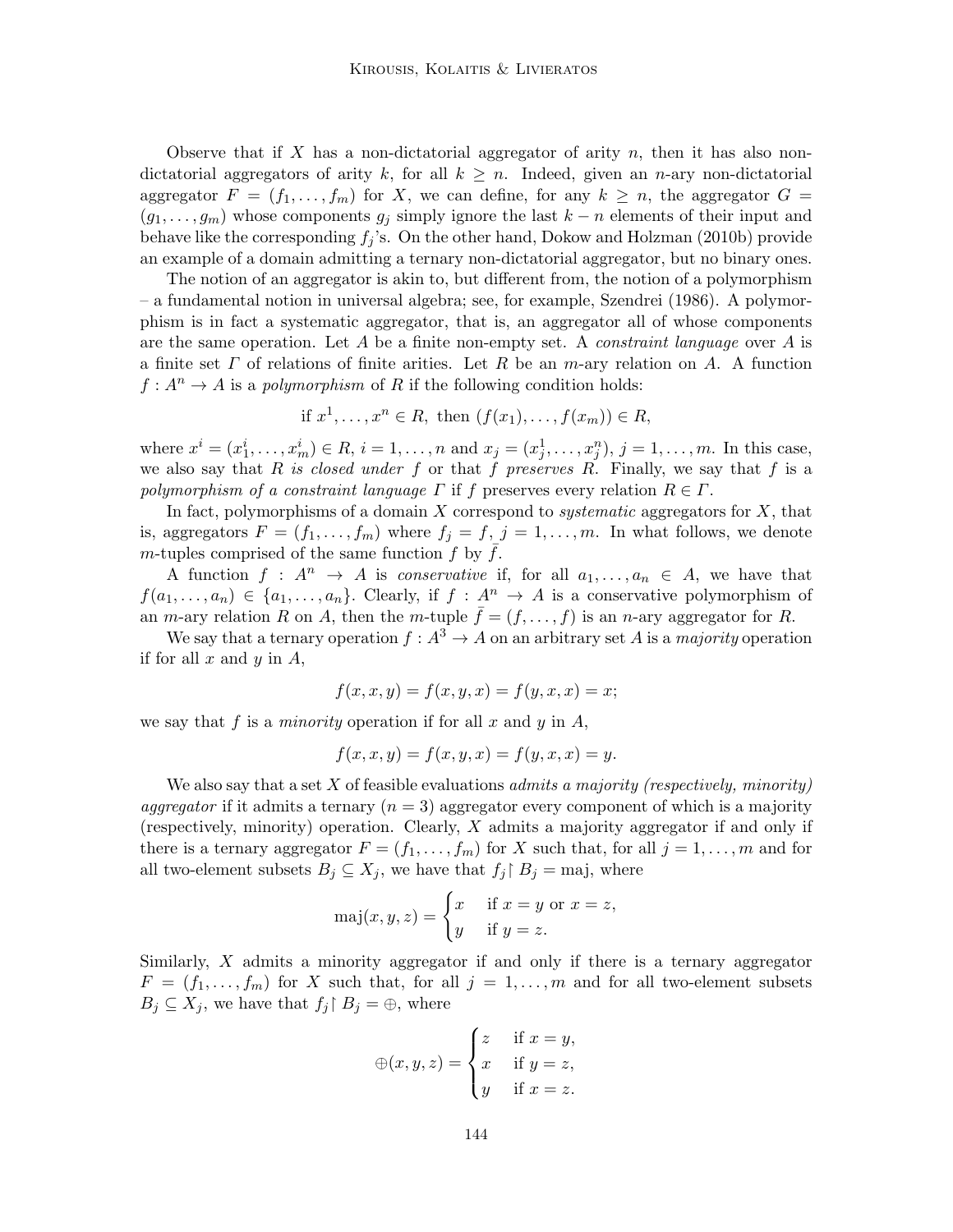In the Boolean framework, a set  $X \subseteq \{0,1\}^m$  admits a majority aggregator if and only if the majority operation maj on  $\{0,1\}^3$  is a polymorphism of X.

**Lemma 2.1** Schaefer (1978, Lemma 3.1B) The majority operation maj on  $\{0,1\}^3$  is a polymorphism of a set  $X \subseteq \{0,1\}^m$  if and only if X is a bijunctive logical relation, that is, X is the set of satisfying assignments of a 2CNF-formula.

A set  $X \subseteq \{0,1\}^m$  admits a minority aggregator if and only if the minority operation  $\oplus$  on  $\{0,1\}^3$  is a polymorphism of X.

**Lemma 2.2** Schaefer (1978, Lemma 3.1A) The minority operation  $\oplus$  on  $\{0,1\}^3$  is a polymorphism of a set  $X \subseteq \{0,1\}^m$  if and only if X is an affine logical relation, that is, X is the set of solutions of a system of linear equations over the two-element field.

Both these results are part of the proof in Schaefer's Dichotomy Theorem for the Satisfiability Problem, in Schaefer (1978, Theorem 2.1). Since aggregators are by definition conservative, we identify from now on the ternary majority and minority aggregators with maj and  $\overline{\oplus}$  respectively.

**Example 2.1** Consider the sets  $X_1$  and  $X_2$  below.

- (i) The set  $X_1 = \{0,1\}^3 \setminus \{(1,0,1), (0,0,1), (0,0,0)\}$  is bijunctive, since it is the set of satisfying assignments of the 2CNF-formula  $(x \vee y) \wedge (y \vee \neg z)$ .
- (ii) The set  $X_2 = \{(0, 0, 1), (0, 1, 0), (1, 0, 0), (1, 1, 1)\}$  is affine, since it is the set of solutions of the equation  $x + y + z = 1$  over the two-element field.
- (iii) Both sets  $X_1$  and  $X_2$  are possibility domains, since  $X_1$  admits a majority aggregator and  $X_2$  admits a minority aggregator.

Finally, a binary  $(n = 2)$  aggregator is called a *projection* aggregator if all its components are projections and symmetric, if all its components are symmetric, that is,  $f_j(x, y) = f_j(y, x)$ , for all  $x, y \in X_j$  and for  $j = 1, \ldots, m$ .

We now present two theorems that characterize possibility domains in the Boolean and the non-Boolean framework. They are the stepping stones towards showing that the following decision problem is solvable in polynomial time: given a set  $X$  of feasible evaluations, is X a possibility domain?

**Theorem A** Dokow and Holzman (2010a, Theorem 2.2) Let  $X \subseteq \{0,1\}^m$  be a set of feasible evaluations. The following two statements are equivalent.

- 1. X is a possibility domain.
- 2. X is affine or X is not totally blocked.

As mentioned in the Introduction, the existence of a binary non-dictatorial aggregator on  $X$  is closely related to the total blockedness of  $X$ . We follow closely the notation and terminology used by Dokow and Holzman (2010b).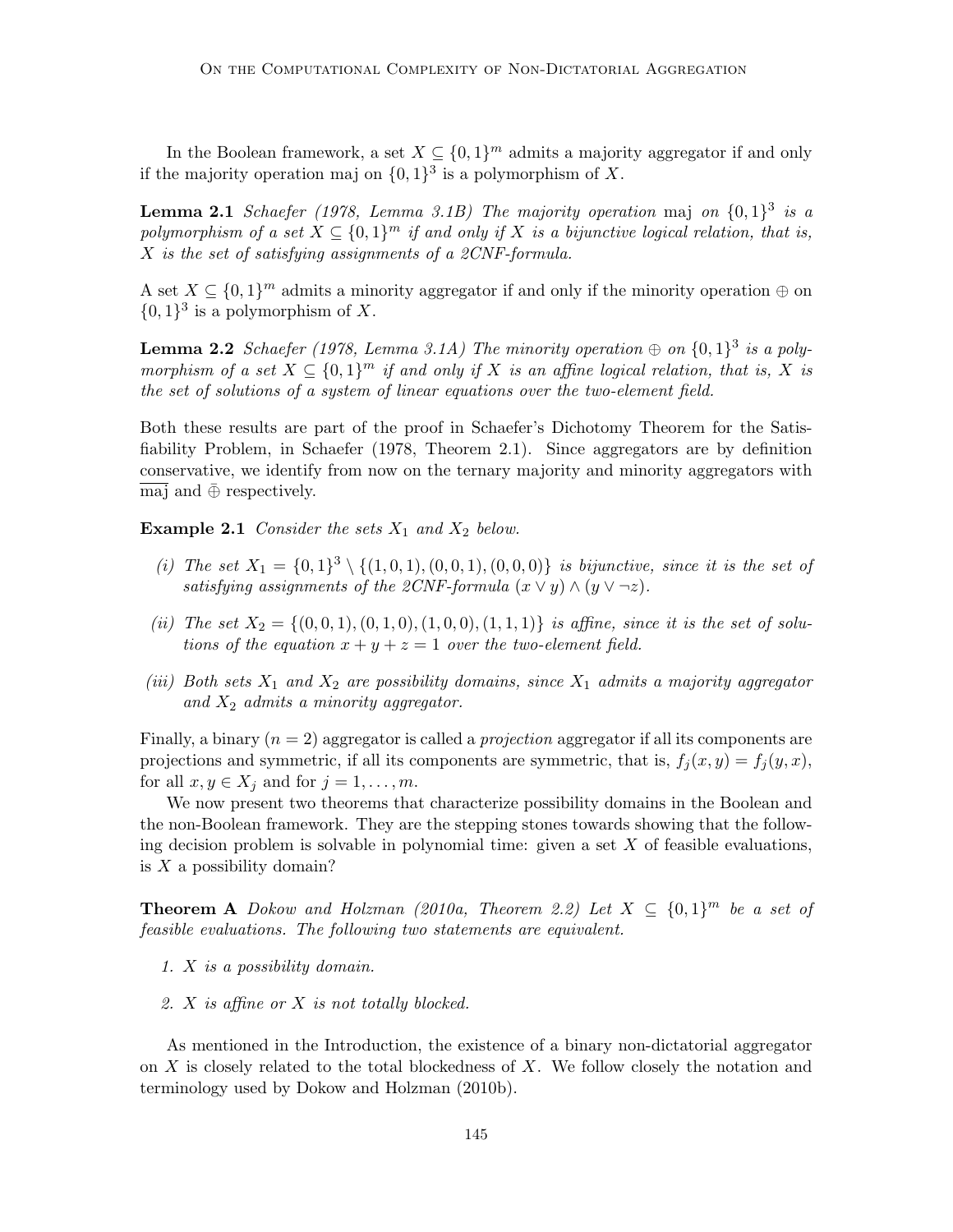Let X be a set of feasible voting patterns. Given subsets  $B_j \subseteq X_j, j = 1, \ldots, m$ , a sub box is the product  $B = \prod_{j=1}^m B_j$ . It is called a 2- sub-box if  $|B_j| = 2$ , for all j. Elements of a box B that belong also to X will be called feasible evaluations within B.

For a subset  $K \subseteq \{1, \ldots, m\}$  and a tuple  $x \in \prod_{j \in K} B_j$  is a *feasible partial evaluation* within B if there exists a feasible evaluation y within B that extends x, that is,  $x_j = y_j$ , for all  $j \in K$ . Otherwise, we say that x is an *infeasible* partial evaluation within B. x is a B-Minimal Infeasible Partial Evaluation (B-MIPE) if (i) it is an infeasible partial evaluation within B and (ii) if for every  $j \in K$ , there is a  $b_j \in B_j$  such that changing the j-th coordinate of x to  $b_i$  results into a feasible partial evaluation within B.

We can now define a directed graph  $G_X$  as follows. The vertices of  $G_X$  are the pairs of distinct elements  $u, u'$  in  $X_j$ , for all  $j = 1, ..., m$ , denoted by  $uu'_j$ . Two vertices  $uu'_k, vv'_l$ with  $k \neq l$  are connected by a directed edge from  $uu'_k$  to  $vv'_l$  if there exists a 2-sub-box  $B=\prod_{j=1}^m B_j$ , a set  $K\subseteq \{1,\ldots,m\}$ , and a B-MIPE  $x=(x_j)_{j\in K}$  such that  $k,l\in K$  and  $B_k = \{u, u'\}$  and  $B_l = \{v, v'\}$  and  $x_k = u$  and  $x_l = v'$ .

**Definition 1** Dokow and Holzman (2010b) We say that X is totally blocked if the graph  $G_X$  is strongly connected, that is, every two distinct vertices  $uu'_k, vv'_l$  are connected by a directed path (this must hold even if  $k = l$ ).

**Theorem B** Kirousis, Kolaitis, and Livieratos (2019, Theorem 4.3) Let X be a set of feasible evaluations. The following two statements are equivalent.

- 1. X is totally blocked.
- 2. X admits no binary non-dictatorial aggregator.

In the Boolean framework, Theorem B can be obtained from Theorem A above and from Dokow and Holzman (2010a, Claim 3.6). So by applying once more Theorem A, we get the following result.

**Corollary 2.1** Implicit by Dokow and Holzman (2010a) Let  $X \subseteq \{0,1\}^m$  be a set of feasible evaluations. The following two statements are equivalent.

- 1. X is a possibility domain.
- 2. X is affine or X admits a binary non-dictatorial aggregator.

In the non-Boolean case, Kirousis et al. showed that:

Theorem C Kirousis, Kolaitis, and Livieratos (2019, Theorem 3.1) Let X be a set of feasible evaluations. The following two statements are equivalent.

- 1. X is a possibility domain.
- 2. X admits a binary non-dictatorial aggregator, or a majority aggregator, or a minority aggregator.

We illustrate the two preceding theorems with several examples.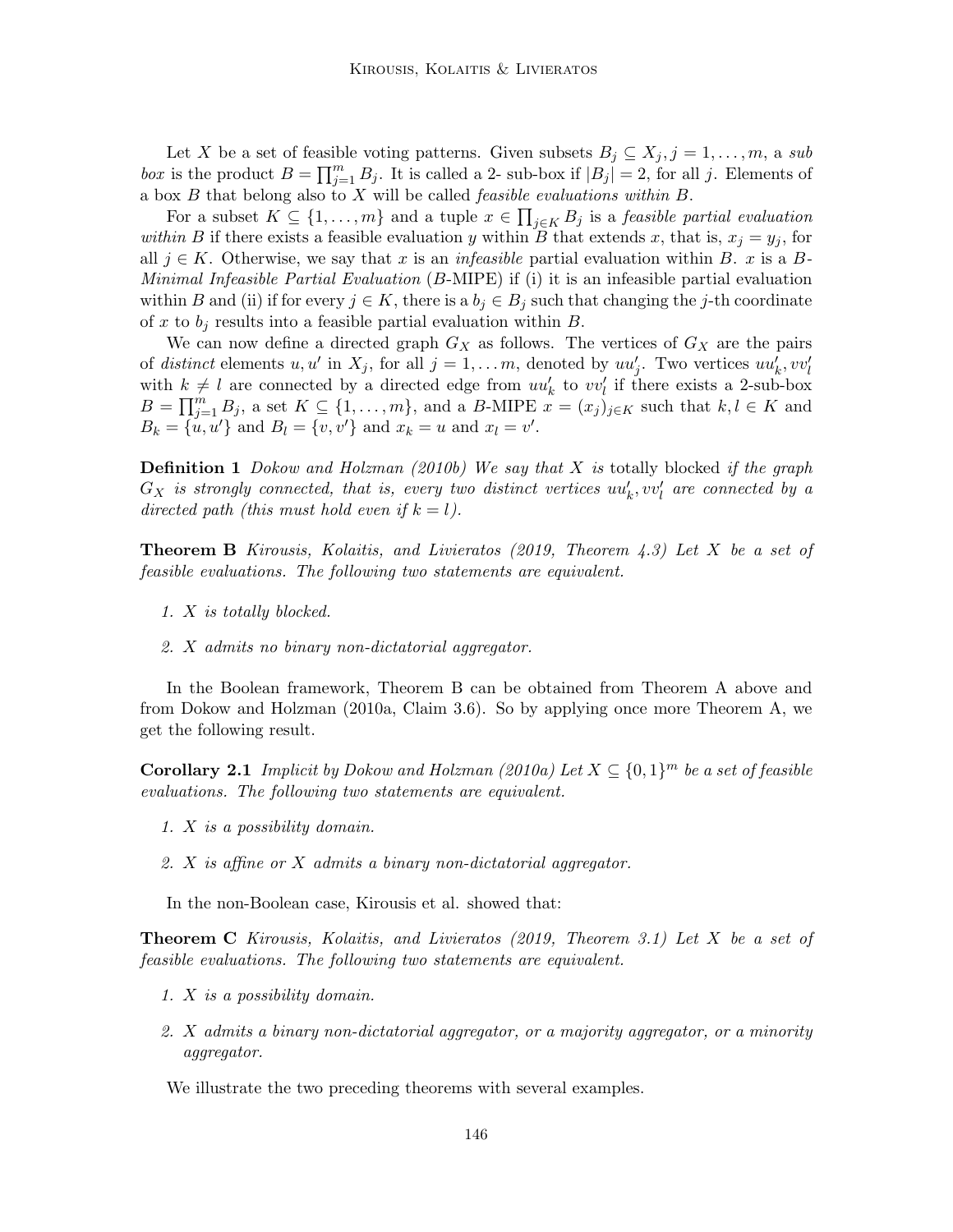**Example 2.2** Let  $X_3 = \{(1,0,0), (0,1,0), (0,0,1)\}\subseteq \{0,1\}^3$  be the set of all Boolean triples that contain exactly one 1. By Theorems A and B, the set  $X_3$  is an impossibility domain, since it is not affine  $(\bigoplus((1, 0, 0), (0, 1, 0), (0, 0, 1)) = (0, 0, 0) \notin X_3)$  and it does not have a binary non-dictatorial aggregator. For the latter, one has to check each of the 62 possible 3-tuples of conservative binary functions over  $\{0,1\}$ , which is a fairly tedious but straightforward task.

Before proceeding with the next example, let us state a straightforward result that we will need in what follows.

**Lemma 2.3** Let  $Y \subseteq A^l$ ,  $Z \subseteq A^{m-l}$  and assume  $G = (g_1, \ldots, g_l)$  and  $H = (h_1, \ldots, h_{m-l})$ are n-ary aggregators of Y and Z respectively. Define  $X \subseteq A^m$  as the Cartesian product of Y and Z:

$$
X := Y \times Z := \{ (x_1, \ldots, x_l, x_{l+1}, \ldots, x_m) \mid (x_1, \ldots, x_l) \in Y \text{ and } (x_{l+1}, \ldots, x_m) \in Z \}.
$$

Then, the m-tuple  $F = (f_1, \ldots, f_m)$  of n-ary operations:

$$
f_j = \begin{cases} g_j, & \text{if } j = 1, ..., l, \\ h_{j-l}, & \text{if } j = l+1, ..., m, \end{cases}
$$

is an aggregator for X.

**Proof** By the definition of X, for any  $\bar{a}^i = (a_1^i, \ldots, a_m^i) \in X$ , it holds that  $(a_1^i, \ldots, a_l^i) \in Y$ and  $(a_{l+1}^i, \ldots, a_m^i) \in Z$ ,  $i = 1, \ldots, n$ . Now, since G and H are aggregators for Y and Z, it holds that  $G(a_1^i, ..., a_l^i) := (b_1, ..., b_l) \in Y$  and  $H(a_{l+1}^i, ..., a_m^i) := (b_{l+1}, ..., b_m) \in Z$ . Thus, again by the definition of  $X, F(\bar{a}^1, \ldots, \bar{a}^n) = (b_1, \ldots, b_m) \in X$ .

**Example 2.3** The following two sets  $X_4$  and  $X_5$  are possibility domains. For  $X_4$ , we show that this happens using three agents (thus the non-dictatorial aggregator attesting to that is ternary) and, for  $X_5$ , with two (and thus we find a binary non-dictatorial aggregator).

(i) Let  $X_4 = \{(0, 1, 2), (1, 2, 0), (2, 0, 1), (0, 0, 0)\}$ . This set has been studied by Dokow and Holzman (2010a, Example 4). Let  $F = (f_1, f_2, f_3)$  be such that, for each  $j = 1, 2, 3$ :

$$
f_j(x, y, z) = \begin{cases} \text{maj}(x, y, z) & \text{if } |\{x, y, z\}| \le 2, \\ 0 & \text{else.} \end{cases}
$$

Clearly, F is a majority operation. To see that F is an aggregator for  $X_4$ , we need to check that  $F(a, b, c) \in X_4$ , only when a, b, c are pairwise distinct vectors of  $X_4$ . In this case,  $F(a, b, c) = (0, 0, 0) \in X_4$ , since the input of each  $f_j$  contains either two zeros or three pairwise distinct elements.

(ii) Let  $X_5 = X_3 \times X_3$ , where  $X_3$  is as in Example 2.2. It is straightforward to check that  $(pr_1^2, pr_1^2, pr_2^2, pr_2^2, pr_2^2)$  is a non-dictatorial aggregator for  $X_5$ . In fact, a stronger fact holds: if Y and Z are arbitrary sets, then their Cartesian product  $Y \times Z$  is a possibility domain, since it admits non-dictatorial aggregators of any arity  $n \geq 2$ , defined as the d-th projection  $pr_d^n$  on coordinates from Y and as the d'-th projection  $\operatorname{pr}_{d'}^n$  on coordinates from Z, where  $1 \leq d, d' \leq n$  and  $d \neq d'.$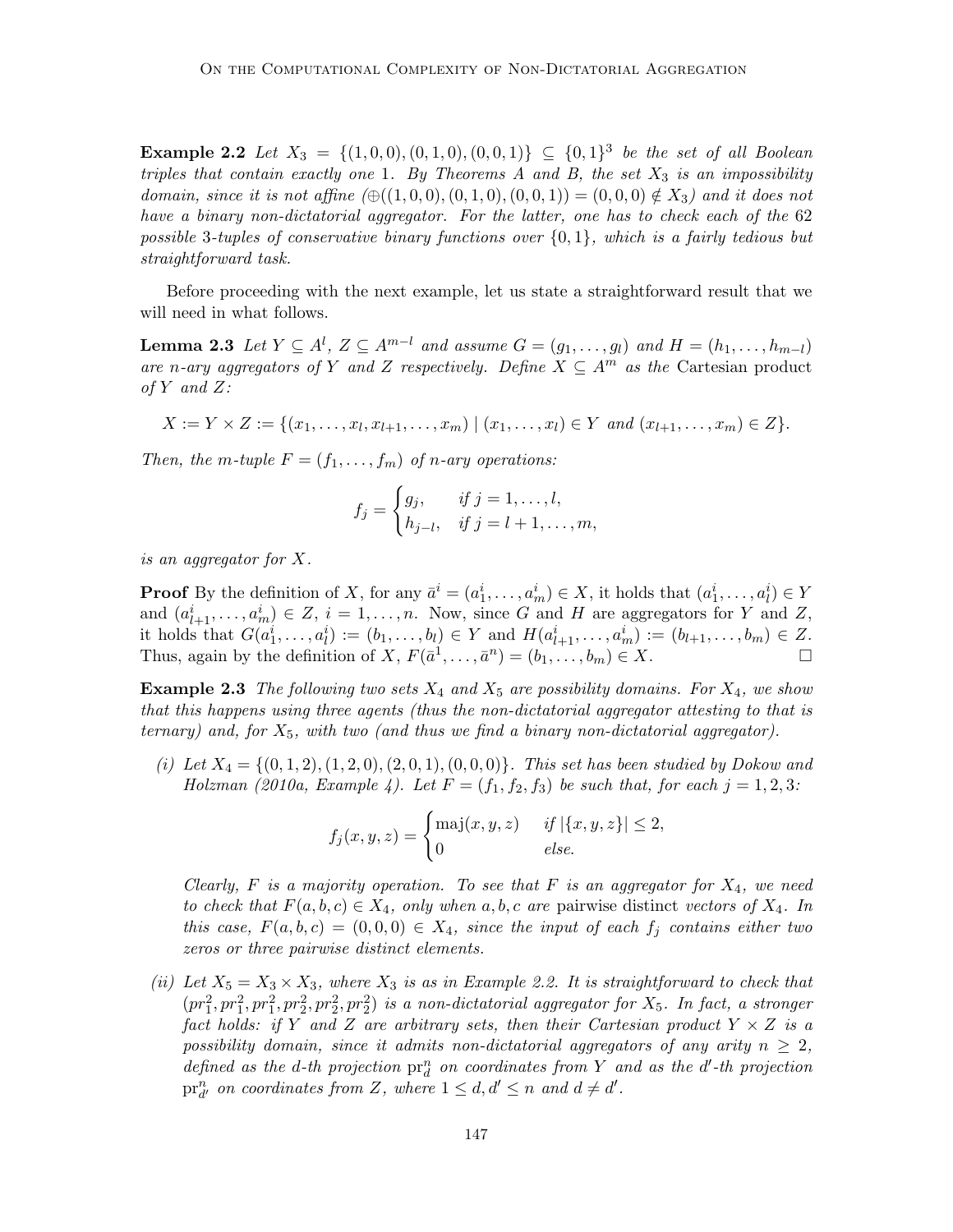### 2.2 Uniform Possibility Domains

Let  $F = (f_1, \ldots, f_m)$  be an n-ary aggregator for X. We say that F is a uniform nondictatorial aggregator for X (of arity n) if, for all  $j \in \{1, \ldots, m\}$  and for every two-element subset  $B_j \subseteq X_j$ , it holds that:

$$
f_j\upharpoonright_{B_j}\neq pr_d^n, \text{ for all } d\in\{1,\ldots,n\}.
$$

We say that a set X is a *uniform possibility domain* if it admits a uniform non-dictatorial aggregator.

In the non-Boolean framework, uniform non-dictatorial aggregators were introduced by Kirousis, Kolaitis, and Livieratos (2019). In the Boolean framework, this notion corresponds to *locally non-dictatorial aggregators*, which were introduced by Nehring and Puppe (2010). Following their terminology, we say that a uniform possibility domain in the Boolean framework is a local possibility domain.

The aforementioned sets  $X_1$ ,  $X_2$  and  $X_4$  are uniform possibility domains, as  $X_1$  and  $X_4$  admit a majority aggregator, while  $X_2$  admits a minority aggregator. Clearly, if X is a uniform possibility domain, then  $X$  is also a possibility domain. The converse, however, is not true. Indeed, suppose that X is a Cartesian product  $X = Y \times Z$ , where  $Y \subseteq A^l$ and  $Z \subseteq A^{m-l}$ , with  $1 \leq l < m$ . If Y or Z is an impossibility domain, then X is not a uniform possibility domain, although it is a possibility domain, since, as seen earlier, every Cartesian product of two sets is a possibility domain. It is also clear that if Y and Z are uniform possibility domains, then so is their Cartesian product  $Y \times Z$ . In particular, the Cartesian product  $X_1 \times X_2$  is a uniform possibility domain.

The next result characterizes uniform possibility domains. It is the stepping stone towards showing that the following decision problem is solvable in polynomial time: given a set  $X$  of feasible evaluations, is  $X$  a uniform possibility domain? We first need to define some operators. Following Larose (2017), we say that  $f : A^n \to A$  is a weak near-unanimity *operation (WNU)* if, for all  $x, y \in A$ , we have that

$$
f(y, x, x, \dots, x) = f(x, y, x, \dots, x) = \dots = f(x, x, x, \dots, y).
$$

In particular, a ternary weak near-unanimity operation is a function  $f : A^3 \to A$  such that for all  $x, y \in A$ , we have that  $f(y, x, x) = f(x, y, x) = f(x, x, y)$ . Thus, the notion of a ternary weak near-unanimity operation is a common generalization of the notions of a majority operation and a minority operation.

As with the majority/minority aggregators, we say that  $X$  admits a ternary weak nearunanimity aggregator  $F = (f_1, \ldots, f_m)$ , if it admits a ternary aggregator every component of which is a weak near-unanimity operation, that is, for all  $j = 1, \ldots, m$  and for all  $x, y \in X_j$ , we have that  $f_i(y, x, x) = f_i(x, y, x) = f_i(x, x, y)$ .

Finally, consider the Boolean operations  $\wedge$ ,  $\vee$  :  $\{0,1\}^2 \mapsto \{0,1\}$ , defined as:

$$
\wedge (x, y) = \begin{cases} 0 & \text{if } x = 0 \text{ or } y = 0, \\ 1 & \text{else} \end{cases}
$$

and

$$
\vee(x,y) = \begin{cases} 1 & \text{if } x = 1 \text{ or } y = 1, \\ 0 & \text{else.} \end{cases}
$$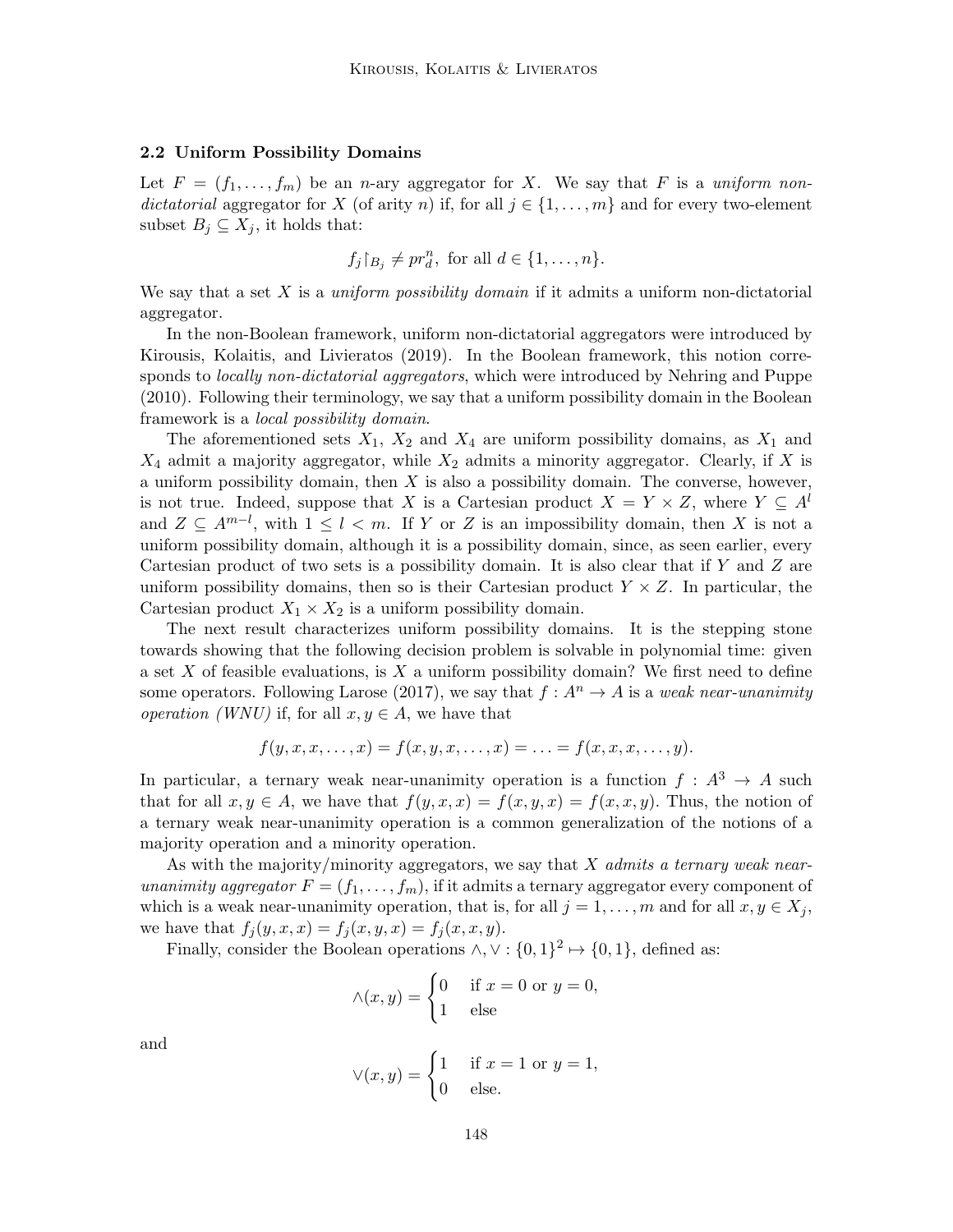For any  $x, y, z \in \{0, 1\}$ , we define the ternary operations  $\wedge^{(3)}$  and  $\vee^{(3)}$  as follows:

$$
\wedge^{(3)}(x,y,z) = \wedge(\wedge(x,y),z) \text{ and } \vee^{(3)}(x,y,z) = \vee(\vee(x,y),z).
$$

From now on, to make notation easier, we arbitrarily identify any binary subset  $B \subseteq A$ with  $\{0, 1\}$ , in order for the two symmetric operators  $\wedge$ ,  $\vee$  to have meaning on its elements, without needing to assume each time a different ordering for each such  $B$ .

Theorem D Kirousis, Kolaitis, and Livieratos (2019, Theorem 5.5) Let X be a set of feasible evaluations. The following three statements are equivalent.

- 1. X is a uniform possibility domain.
- 2. X admits a ternary aggregator  $F = (f_1, \ldots, f_m)$  such that, for all  $j \in \{1, \ldots, m\}$  and for all subsets  $B_j \subseteq X_j$  of size 2, it holds that  $f_j|_{B_j} \in \{\wedge^{(3)}, \vee^{(3)}, \text{maj}, \oplus\}.$
- 3. X admits a ternary weak near-unanimity aggregator.

# 2.3 Computational Complexity

We end this section by briefly discussing the *polynomial hierarchy* (PH), which consists of a family of complexity classes that contain NP and coNP, and are, in turn, contained in PSPACE, the class of all decision problems solvable by algorithms that use a polynomial amount of space.

The complexity classes in the polynomial hierarchy were originally defined via *oracles*. An algorithm with access to an oracle  $O$  is an algorithm that can, in one step, obtain a yes/no answer for any instance of the decision problem O. For example, an algorithm with access to a SAT oracle, can, in one step, learn if a propositional formula that has come up in its execution, is satisfiable or not. Note that since SAT is NP-complete, this gives the additional power to the algorithm of deciding any problem in NP in polynomial time. Given two complexity classes  $A$  and  $B$ , the class of problems that can be decided by an algorithm in A, with oracle access to the class  $B$  (i.e., with access to some complete problem of  $B$ ), is denoted by  $A^B$ . In this way, the complexity classes of the PH are  $\Sigma_k^P$ ,  $\Pi_k^P$  and  $\Delta_k^P$ ,  $k \in \mathbb{N}$ , which are recursively defined as follows:

- $\Sigma_0^{\text{P}} = \Sigma_0^{\text{P}} = \Delta_0^{\text{P}} = \text{P}$  and
- $\Sigma_{k+1}^{\text{P}}$  is NP with oracle  $\Sigma_k^{\text{P}}, \Pi_{k+1}^{\text{P}}$  is coNP with oracle  $\Sigma_k^{\text{P}}$  and  $\Delta_{k+1}^{\text{P}}$  is P with oracle  $\Sigma_{\mathbf{k}}^{\mathbf{P}},\,k\in\mathbb{N}.$

It is known that

$$
\Sigma^P_k \cup \Pi^P_k \subseteq \Delta^P_{k+1} \subseteq \Sigma^P_{k+1} \cap \Pi^P_{k+1}, \ \forall k \in \mathbb{N}.
$$

Furthermore, if for some  $k \in \mathbb{N}$ , we have  $\Sigma_k^P = \Pi_k^P$ , then PH collapses to that level, in the sense that  $\Pi_l^P = \Pi_l^P$ , for all  $l \geq k$ . For example, if  $NP = \text{coNP}$ , then  $\Sigma_k^P = \Pi_k^P = NP$ , for all  $k \geq 1$ . Every level of PH contains complete problems that are generalizations of SAT. For example,  $\Sigma_k$ -SAT is complete for  $\Sigma_k^P$ , where  $\Sigma^k$ -SAT is the following decision problem: given an expression of the form  $\exists x_1 \forall x_2 \dots Q x_k \varphi(x_1, x_2, \dots, x_k)$ , where  $\varphi$  is a Boolean formula,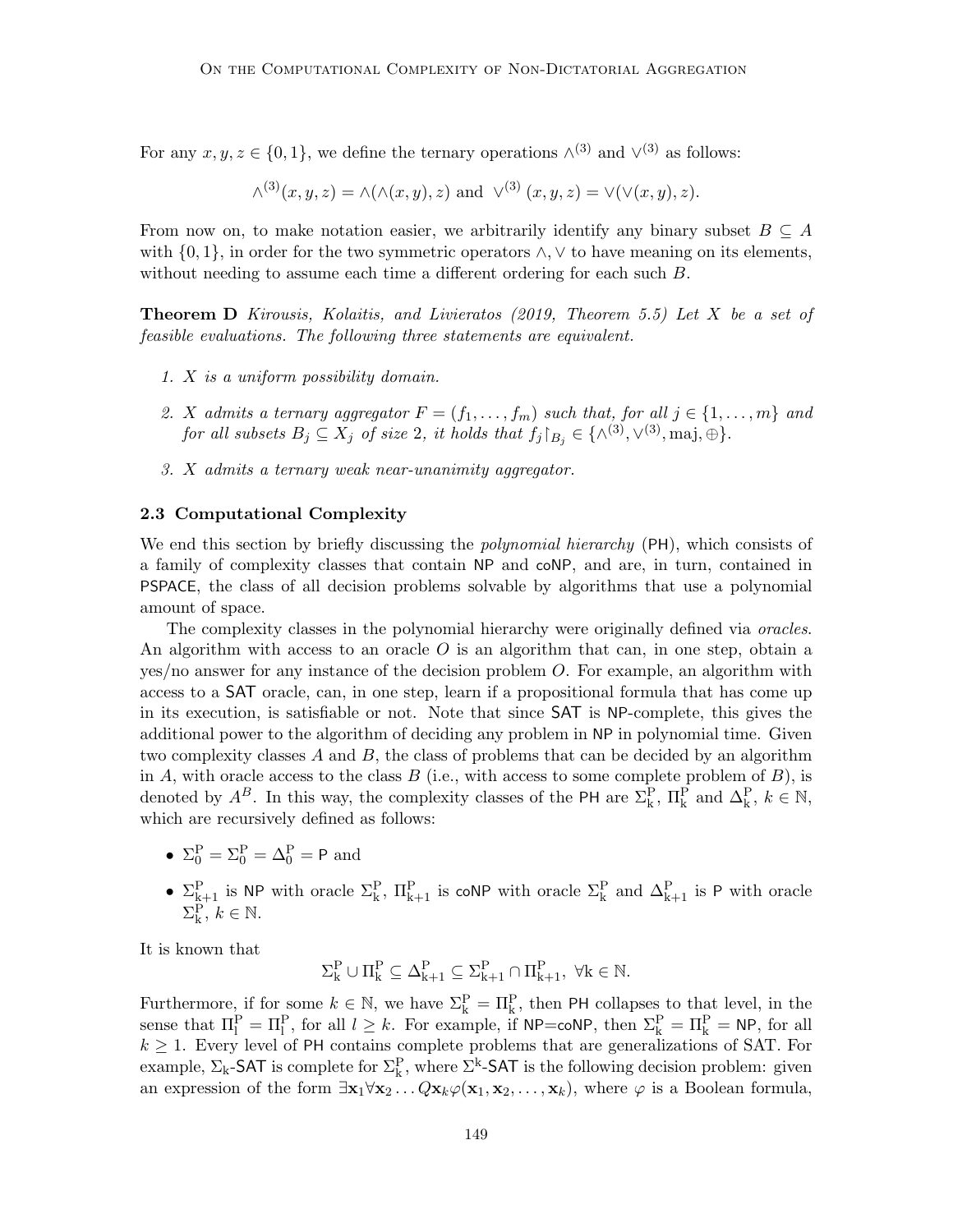is this expression true when the quantifiers vary over the set  $\{0, 1\}$ ? (Here,  $Q = \exists$  if k is odd, while  $Q = \forall$  if k is even.)

For a more in depth discussion of the polynomial hierarchy, we refer the interested reader to Stockmeyer (1976). Finally, recall that NP and coNP can be defined via certificates:

$$
NP = \{x \in \{0, 1\}^* \mid \exists w \in \{0, 1\}^{p(|x|)} : \langle x, w \rangle \in P\},\
$$
  
coNP =  $\{x \in \{0, 1\}^* \mid \forall w \in \{0, 1\}^{p(|x|)} : \langle x, w \rangle \in P\},\$ 

Under this notation,  $w$  is the certificate, that is, a candidate solution for the instance  $x$ , whose validity can be checked in polynomial time. Following this, we obtain an alternative description of the polynomial hierarchy via certificates:

$$
\Sigma_{k+1}^{P} = \exists \Pi_{k}^{P} = \{x \in \{0, 1\}^{*} \mid \exists w \in \{0, 1\}^{p(|x|)} : \langle x, w \rangle \in \Pi_{k}^{P}\},
$$
  

$$
\Pi_{k+1}^{P} = \forall \Sigma_{k}^{P} = \{x \in \{0, 1\}^{*} \mid \forall w \in \{0, 1\}^{p(|x|)} : \langle x, w \rangle \in \Sigma_{k}^{P}\},
$$

where  $p(|x|)$  is polynomial in the size of |x|. We will use both definitions of these complexity classes to derive our results.

# 3. Explicitly Given Domains

In subsection 3.1, we present a polynomial-time algorithm for checking if  $X$  is a possibility domain. In subsection 3.2, we prove that this problem is also expressible in Transitive Closure Logic (TCL). Finally, in subsection 3.3, we provide a polynomial-time algorithm for checking if a domain  $X$  is a uniform possibility domain.

### 3.1 Tractability of Possibility Domains

Theorems A and C provide necessary and sufficient conditions for a set  $X$  to be a possibility domain in the Boolean framework and in the non-Boolean framework, respectively. Admitting a binary non-dictatorial aggregator is a condition that appears in both of these characterizations. Our first result asserts that this condition can be checked in polynomial time.

Theorem 3.1 There is a polynomial-time algorithm for solving the following problem: given a set X of feasible evaluations, determine whether or not X admits a binary nondictatorial aggregator and, if it does, produce one.

We first show that the existence of a binary non-dictatorial aggregator on  $X$  is tightly related to connectivity properties of a certain directed graph  $H_X$  defined next. If  $X \subseteq A^m$ is a set of feasible evaluations, then  $H_X$  is the following directed graph:

• The vertices of  $H_X$  are the pairs of *distinct* elements  $u, u' \in X_j$ , for  $j \in \{1, \ldots, m\}$ . Each such vertex will usually be denoted by  $uu'_j$ . When the coordinate j is understood from the context, we will often be dropping the subscript  $j$ , thus denoting such a vertex by  $uu'$ .

Also, if  $u \in X_j$ , for some  $j \in \{1, \ldots, m\}$ , we will often use the notation  $u_j$  to indicate that u is an element of  $X_i$ .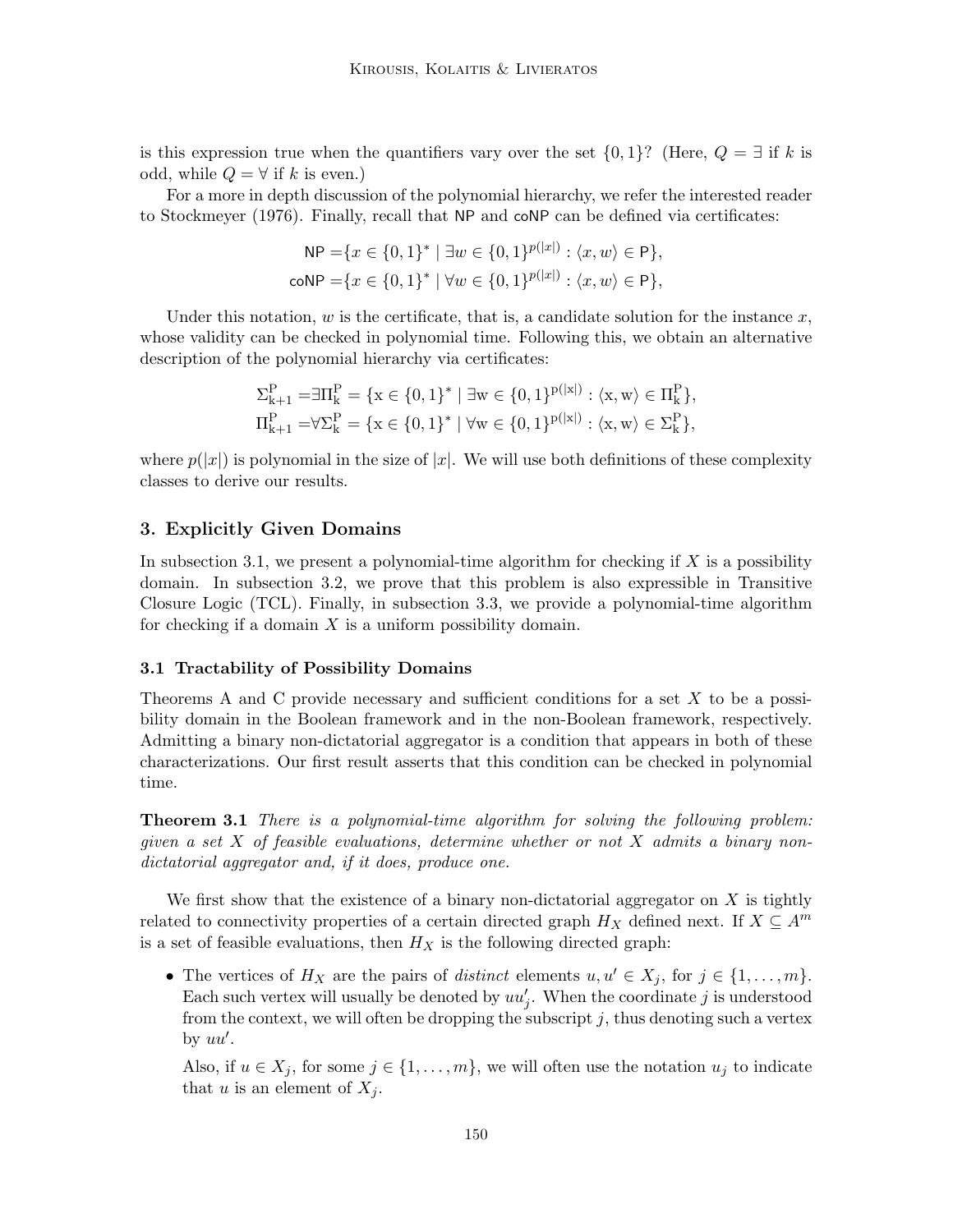• Two vertices  $uu'_k$  and  $vv'_l$ , where  $k \neq l$ , are connected by a directed edge from  $uu'_k$ to  $vv'_l$ , denoted by  $uu'_k \to vv'_l$ , if there are a total evaluation  $z \in X$  that extends the partial evaluation  $(u_k, v_l)$  and a total evaluation  $z' \in X$  that extends the partial evaluation  $(u'_k, v'_l)$ , such that there is no total evaluation  $y \in X$  that extends  $(u_k, v'_l)$ , and has the property that  $y_i = z_i$  or  $y_i = z'_i$ , for every  $i \in \{1, ..., m\}$ .

For vertices  $uu'_k$ ,  $vv'_l$ , corresponding to issues k, l (that need not be distinct), we write  $uu'_k \rightarrow \rightarrow vv'_l$  to denote the existence of a directed path from  $uu'_k$  to  $vv'_l$ . Note that if  $uu_k^{\prime} \rightarrow vv_l^{\prime}$ , then  $v'v_l \rightarrow u'u_k$ , since we require for the same partial vectors to be extendable.

In the next example, we describe explicitly the graph  $H_X$  for several different sets X of feasible voting patters. Recall that a *directed* graph  $G$  is *strongly connected* if for every pair of vertices  $(u, v)$  of G, there is a (directed) path from u to v.

Finally, consider the graph  $G_X$  of Definition 1. As will become apparent in the sequel,  $H_X$  is strongly connected if and only if  $G_X$  is. Nevertheless,  $G_X$  can have more edges, since the infeasible partial evaluation x can be changed in any  $j \in K$  in order to become feasible.

**Example 3.1** Recall the two Boolean domains  $X_2 = \{(0,0,1), (0,1,0), (1,0,0), (1,1,1)\}\$ and  $X_3 = \{(0, 0, 1), (0, 1, 0), (1, 0, 0)\}$  of Examples 2.1 and 2.2. Both  $H_{X_2}$  and  $H_{X_3}$  have six vertices, namely  $01<sub>j</sub>$  and  $10<sub>j</sub>$ , for  $j = 1, 2, 3$ . In the figures below, we use undirected edges between two vertices  $uu'_k$  and  $vv'_l$  to denote the existence of both  $uu'_k \to vv'_l$  and  $vv'_l \to uu'_k$ .



Consider  $01_1$ ,  $01_2$  of  $H_{X_2}$ . Since the partial vectors on the first two coordinates,  $(0,0)$ and  $(1, 1)$ , extend to  $(0, 0, 1)$  and  $(1, 1, 1)$ , respectively, we need to check if there is a vector in  $X_2$  extending (0, 1), but whose third coordinate is 1. Since  $(0,1,1) \notin X_2$ , we have that  $H_{X_2}$  contains both edges  $01_1 \rightarrow 01_2$  and  $01_2 \rightarrow 01_1$ . Now, since the partial vectors, again in the first two coordinates,  $(0, 1)$  and  $(1, 0)$  extend to  $(0, 1, 0)$  and  $(1, 0, 0)$ , respectively, and since neither  $(0,0,0)$  nor  $(1,1,0)$  are in  $X_2$ , we have that  $01_1 \leftrightarrow 10_2$ . By the above and because of the symmetric structure of  $X_2$ , it is easy to see that every two vertices  $uu'_i$  and  $vv'_j$  of  $H_{X_2}$  are connected if and only if  $i \neq j$ .

For  $X_3$ , observe that, since no partial vector containing two "1"'s, in any two positions, extends to an element of  $X_3$ , there are no edges between the vertices  $01_i$ ,  $01_j$  and  $10_i$ ,  $10_j$ , for any  $i, j \in \{1, 2, 3\}, i \neq j$ . In the same way as with  $H_{X_2}$ , we get that  $H_{X_3}$  is a cycle.

There are two observations to be made, concerning  $H_{X_2}$  and  $H_{X_3}$ . First, they are both strongly connected graphs. Also, neither  $X_2$  nor  $X_3$  admit binary non-dictatorial aggrega-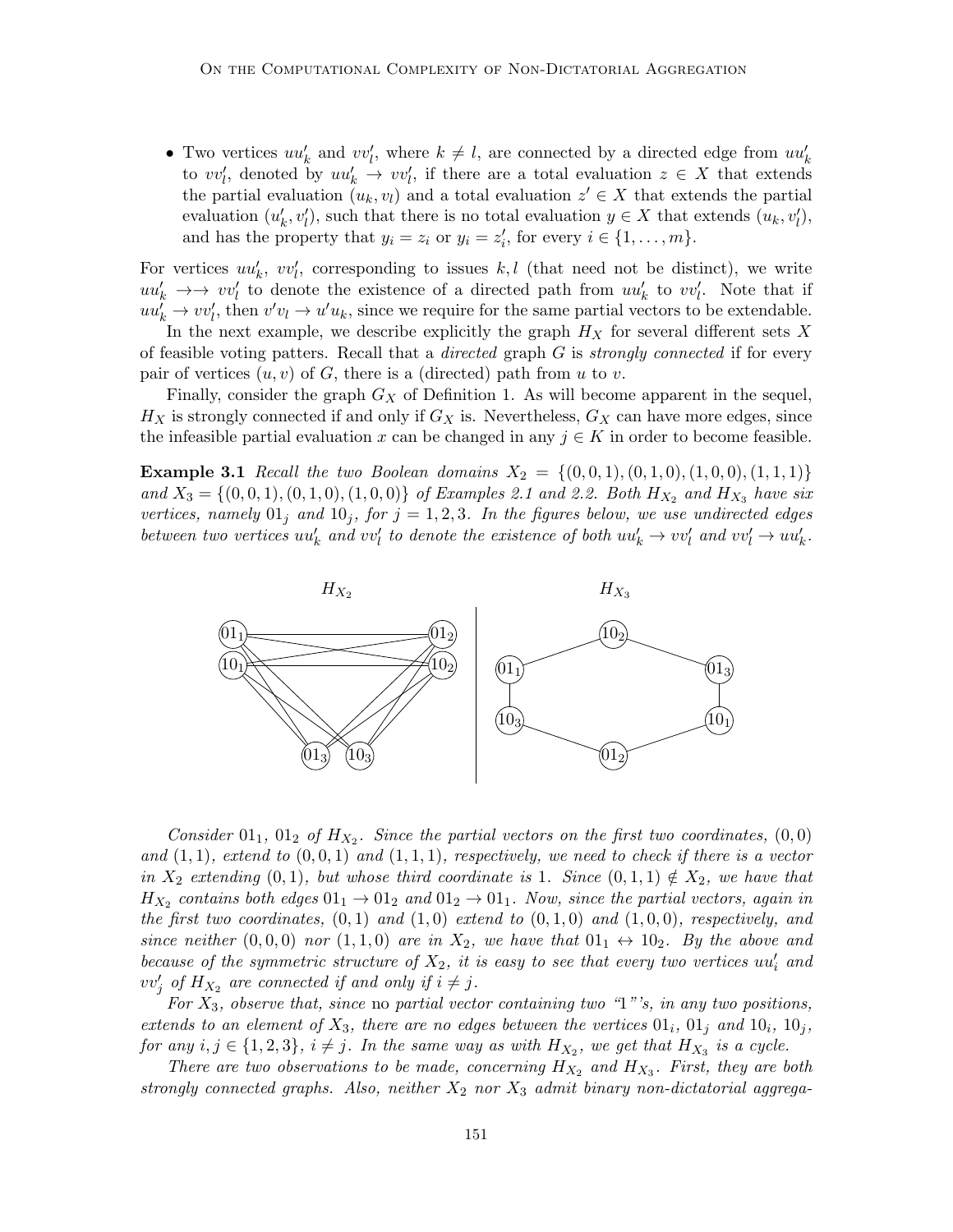

tors.  $X_2$  admits only a minority aggregator (the proof is left for the interested reader) and  $X_3$  is an impossibility domain (as shown in Example 2.2).

Finally, consider  $X_6 := \{(0, 1), (1, 0)\}\.$  The graph  $H_{X_6}$  has four vertices,  $01_1$ ,  $10_1$ ,  $01_2$ and  $10_2$ , and it is easy to see that  $H_{X_6}$  has only the following edges:

Observe that  $X_6$  is not strongly connected (it is not even connected) and that, in contrast to the sets  $X_2$  and  $X_3$ , the set  $X_6$  admits two binary non-dictatorial aggregators, namely,  $(\wedge, \vee)$  and  $(\vee, \wedge)$ . In Lemma 3.2, we establish a tight connection between strong connectedness and the existence of binary non-dictatorial aggregators.

We now state and prove two lemmas about the graph  $H_X$ .

**Lemma 3.1** Assume that  $F = (f_1, \ldots, f_m)$  is a binary aggregator on X.

- 1. If  $uu'_k \to vv'_l$  and  $f_k(u, u') = u$ , then  $f_l(v, v') = v$ .
- 2. If  $uu'_k \to v'v'_l$  and  $f_k(u, u') = u$ , then  $f_l(v, v') = v$ .

**Proof** The first part of the lemma follows from the definitions and the fact that  $F$  is conservative. Indeed, if  $uu'_k \to vv'_l$ , then there are a total evaluation  $z = (z_1, \ldots, z_m) \in X$ that extends  $(u_k, v_l)$  (i.e.,  $z_k = u$  and  $z_l = v$ ) and a total evaluation  $z' = (z'_1, \ldots, z'_m) \in X$ that extends  $(u'_k, v'_l)$  (i.e.,  $z'_k = u'$  and  $z'_l = v'$ ), such that there is no total evaluation in X that extends  $(u_k, v'_l)$  and agrees with z or with z' on every coordinate. Consider the total evaluation  $(f_1(z_1, z'_1), \ldots, f_m(z_m, z'_m))$ , which is in X because F is an aggregator on X. Since each  $f_j$  is conservative, we must have that  $f_j(z_j, z'_j) \in \{z_j, z'_j\}$ , for every j, hence  $f_l(z_l, z_l') = f_l(v, v') \in \{v, v'\}$ . Consequently, if  $f_k(u, u') = u$ , then we must have  $f_l(v, v') = v$ , else  $(f_1(z_1, z'_1), \ldots, f_m(z_m, z'_m))$  extends  $(u_k, v'_l)$  and agrees with z or with  $z'$ on every coordinate. The second part of the lemma easily follows from the first part by induction.  $\Box$ 

**Lemma 3.2**  $X$  admits a binary non-dictatorial aggregator if and only if the directed graph  $H_X$  is not strongly connected.

Before delving into the proof, consider the graphs of Example 3.1. Using the fact that the graphs  $H_{X_2}$  and  $H_{X_3}$  are strongly connected and also using the second item of Lemma 3.1, it is easy to see that  $X_2$  and  $X_3$  admit no binary non-dictatorial aggregator; indeed, let  $F = (f_1, f_2, f_3)$  be a binary aggregator of either of these two sets and suppose that  $f_1(0,1) = 0$ . Since in both graphs  $H_{X_2}$  and  $H_{X_3}$ , there are paths from  $01_1$  to every other vertex, it follows that  $f_j = pr_1^2$ ,  $j = 1, 2, 3$ . If  $f_1(0, 1) = 1$ , we get that  $f_j = pr_2^2$ ,  $j = 1, 2, 3$ , in the same way.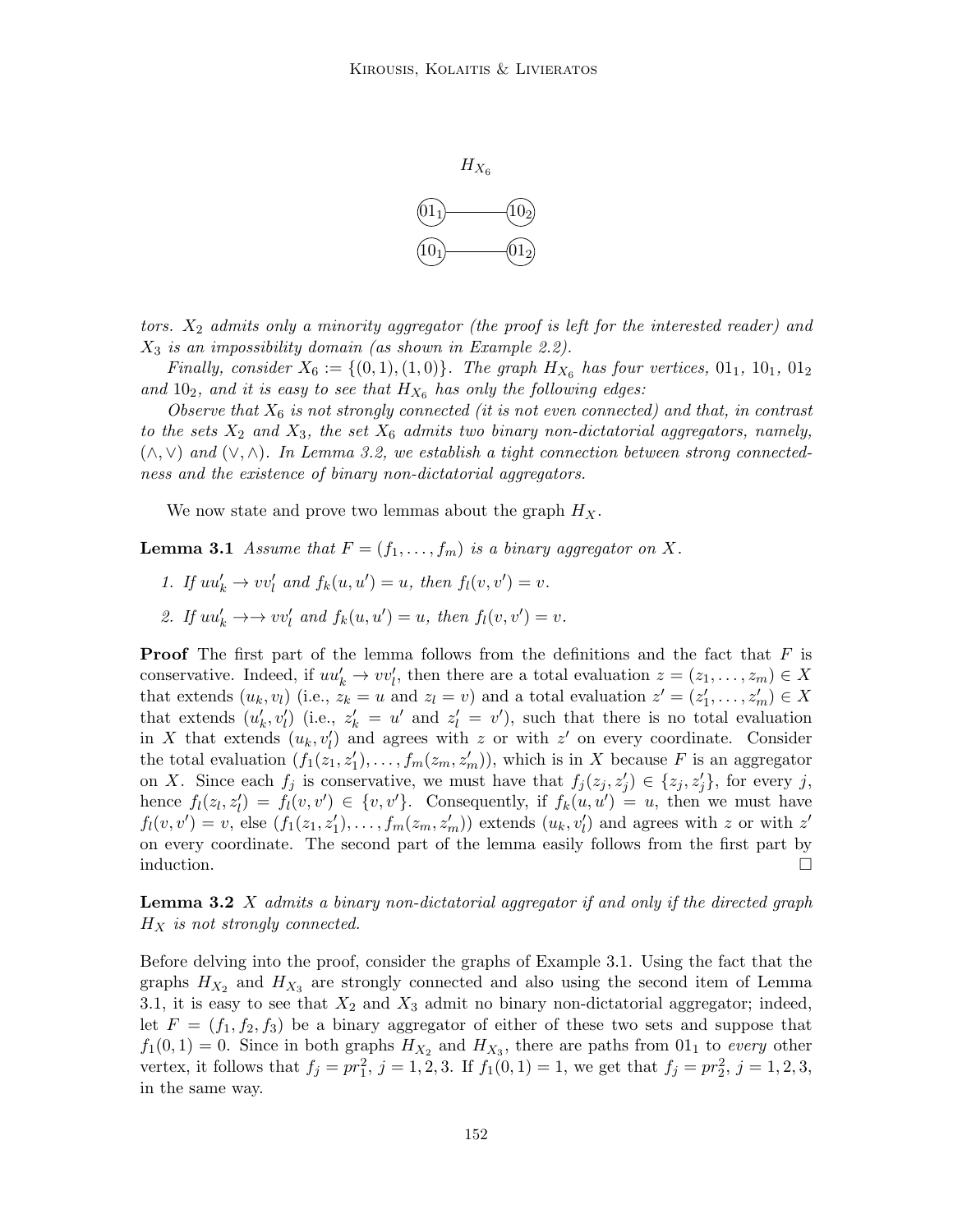In contrast, consider  $H_{X_6}$  and let  $G = (g_1, g_2)$  be a pair of binary functions with  $g_1(0,1) = 0$ . For G to be an aggregator, Lemma 3.1 forces us to set  $g_2(1,0) = 1$ . But now, by setting  $g_1(1,0) = 0$ , and thus  $g_2(0,1) = 1$ , we get that  $(g_1, g_2) = (\wedge, \vee)$  is a non-dictatorial binary aggregator for  $X_6$ .

**Proof of Lemma 3.2** We first show that if  $X$  admits a binary non-dictatorial aggregator, then  $H_X$  is not strongly connected. In the contrapositive form, we show that if  $H_X$  is strongly connected, then  $X$  admits no binary non-dictatorial aggregator. This is an easy consequence of the preceding Lemma 3.1. Indeed, assume that  $H_X$  is strongly connected and let  $F = (f_1, \ldots, f_m)$  be a binary aggregator on X. Take two distinct elements x and x' of  $X_1$ . Since F is conservative, we have that  $f_1(x, x') \in \{x, x'\}$ . Assume first that  $f_1(x, x') = x$ . We claim that  $f_j = \text{pr}_1^2$ , for every  $j \in \{1, ..., m\}$ . To see this, let y and y' be two distinct elements of  $X_j$ , for some  $j \in \{1, \ldots, m\}$ . Since  $H_X$  is strongly connected, we have that  $xx'_1 \rightarrow \rightarrow yy'_j$ . Since also  $f_1(x, x') = x$ , Lemma 3.1 implies that  $f_j(y, y') = y = \text{pr}_1^2(y, y')$  and so  $f_j = \text{pr}_1^2$ . Next, assume that  $f_1(x, x') = x'$ . We claim that  $f_j = \text{pr}_2^2$ , for every  $j \in \{1, \ldots, m\}$ . To see this, let y and y' be two distinct elements of  $X_j$ , for some  $j \in \{1, \ldots, m\}$ . Since  $H_X$  is strongly connected, we have that  $yy'_j \to \to xx'_1$ , hence, if  $f_j(y, y') = y$ , then, Lemma 3.1, implies that  $f_1(x, x') = x$ , which is a contradiction because  $x \neq x'$ . Thus,  $f_j(y, y') = y'$  and so  $f_j = \text{pr}_2^2$ .

For the converse, assume that  $H_X$  is not strongly connected and let  $uu'_k$ ,  $vv'_l$  be two vertices of  $H_X$  such that there is no path from  $uu'_k$  to  $vv'_l$  in  $H_X$ , that is, it is not true that  $uu'_k \to v'v'_l$ . Let  $V_1, V_2$  be a partition of the vertex set such that  $uu'_k \in V_1, vv'_l \in V_2$ , and there is no edge from a vertex in  $V_1$  to a vertex in  $V_2$ . We will now define a binary aggregator  $F = (f_1, \ldots, f_m)$  and prove that it is non-dictatorial.

Given  $z, z' \in X$ , we set  $f_j(z_j, z'_j) = z_j$  if  $zz'_j \in V_1$ , and we set  $f_j(z_j, z'_j) = z'_j$  if  $zz'_j \in V_2$ , for  $j \in \{1, \ldots, m\}$ . Since  $uu'_k \in V_1$ , we have that  $f_k \neq \text{pr}_2^2$ ; similarly, since  $vv'_l \in V_2$ , we have that  $f_l \neq \text{pr}_1^2$ . Consequently, F is not a dictatorial function on X. Thus, what remains to be proved is that if  $z, z' \in X$ , then  $F(z, z') \in X$ . For this, we will show that if  $F(z, z') \notin X$ , then there is an edge from an element of  $V_1$  to an element of  $V_2$ , which is a contradiction.

Assume that  $q = F(z, z') \notin X$ . Let K be a minimal subset of  $\{1, \ldots, m\}$  such that  $q \nvert K$  cannot be extended to a total evaluation w in X that agrees with z or with z' on  $\{1,\ldots,m\}\setminus K$  (i.e., if  $j\in\{1,\ldots,m\}\setminus K$ , then  $w_j=z_j$  or  $w_j=z'_j$ ). Since  $z'$  is in X, it does not extend q K, hence there is a number  $s \in K$  such that  $q_s = f_s(z_s, z_s') = z_s \neq z_s'$ . It follows that the vertex  $zz'_s$  is in  $V_1$ . Similarly, since z is in X, it does not extend  $q \upharpoonright K$ , hence there is a number  $t \in K$  such that  $q_t = f_t(z_t, z_t') = z_t' \neq z_t$ . It follows that the vertex  $zz'_t$  is in  $V_2$ . Consequently, there is no edge from  $zz'_s$  to  $zz'_t$  in  $H_X$ . We will arrive at a contradiction by showing that  $zz'_s \to zz'_t$ , that is, there is an edge  $zz'_s$  to  $zz'_t$  in  $H_X$ . Consider the set  $K \setminus \{t\}$ . By the minimality of K, there is a total evaluation w in X that extends  $q \upharpoonright K \setminus \{t\}$  and agrees with z or with z' outside  $K \setminus \{t\}$ . In particular, we have that  $w_s = q_s = z_s$  and  $w_t = z_t$ . Similarly, by considering the set  $K \setminus \{s\}$ , we find that there is a total evaluation w' in X that extends  $q \upharpoonright K \setminus \{s\}$  and agrees with z or with z' outside  $K \setminus \{s\}$ . In particular, we have that  $w'_s = z'_s$  and  $w_t = q_t = z'_t$ . Note that w and w' agree on  $K \setminus \{s, t\}$ . Since  $q \upharpoonright K$  does not extend to a total evaluation that agrees with z or with z' outside K, we conclude that there is no total evaluation y in X that extends  $(z_s, z_t)$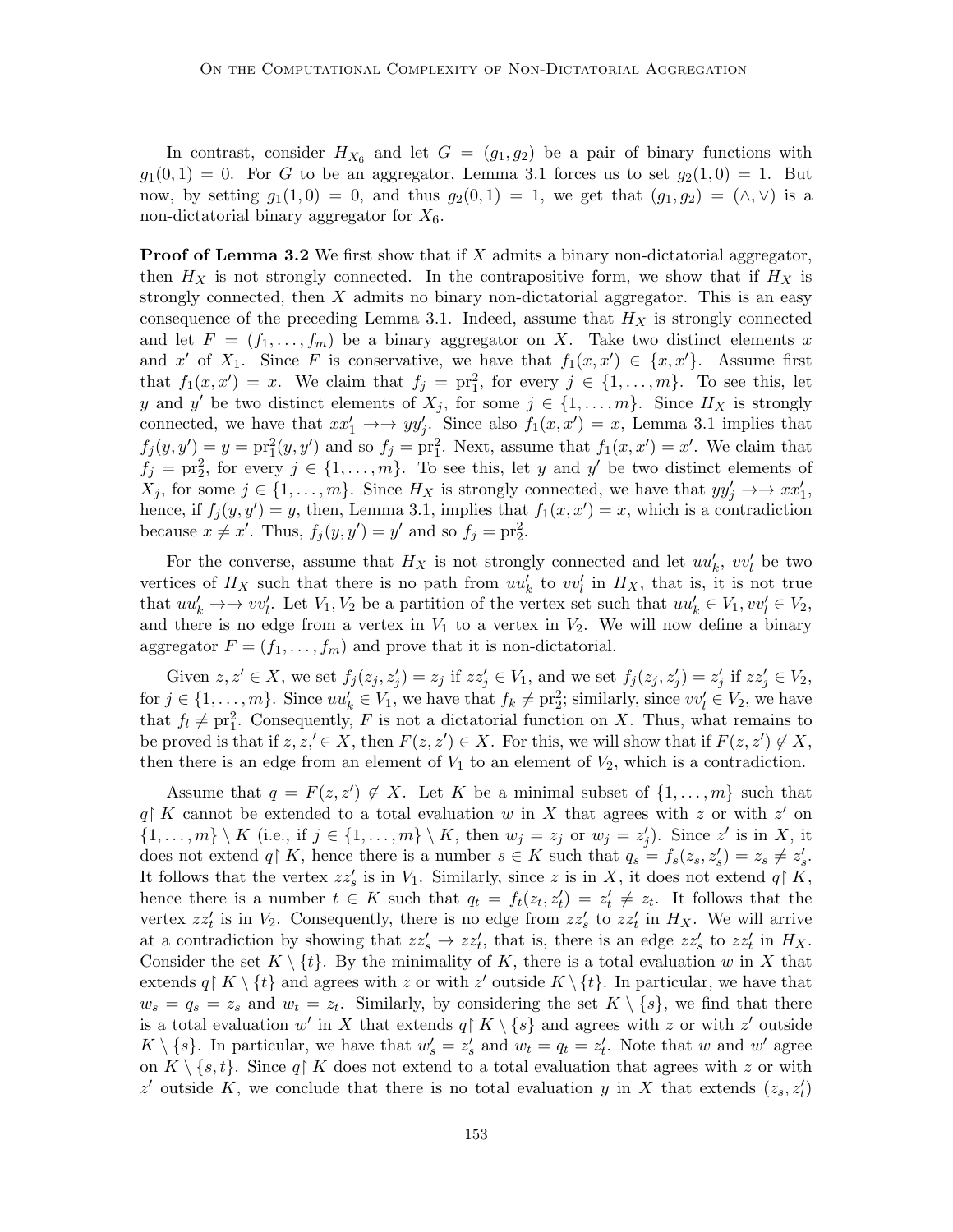and agrees with w or with w' on every coordinate. Consequently,  $zz'_s \rightarrow zz'_t$ , thus we have arrived at a contradiction.

**Proof of Theorem 3.1:** Given a set X of feasible evaluations, the graph  $H_X$  can be constructed in time bounded by a polynomial in the size |X| of X (in fact, in time  $O(|X|^5)$ ). There are well-known polynomial-time algorithms for testing if a graph is strongly connected and, in case it is not, producing the strongly connected components (scc) of the graph; for example, Kosaraju's algorithm presented by Sharir (1981) and Tarjan (1972). Consequently, by Lemma 3.2, there is a polynomial-time algorithm for determining whether or not a given set  $X$  admits a binary non-dictatorial aggregator. Moreover, if  $X$  admits such an aggregator, then one can be constructed in polynomial-time from the strongly connected components of  $H_X$  via the construction in the proof of Lemma 3.2.

The next corollary follows from Theorem 3.1 and Theorem B.

Corollary 3.1 There is a polynomial-time algorithm for the following decision problem: given a set X of feasible evaluations, is X totally blocked?

We now turn to the problem of detecting possibility domains in the non-Boolean framework.

**Theorem 3.2** There is a polynomial-time algorithm for solving the following problem: given a set  $X$  of feasible evaluations, determine whether or not  $X$  is a possibility domain and, if it is, produce a binary non-dictatorial aggregator, or a ternary majority aggregator or a ternary minority aggregator for X.

Proof It is straightforward to check that, by Theorem C and Theorem 3.1, it suffices to show that there is a polynomial-time algorithm that, given  $X$ , detects whether or not  $X$ admits a majority aggregator or a minority aggregator, and, if it does, produces such an aggregator.

Let X be a set of feasible evaluations, where  $I = \{1, \ldots, m\}$  is the set of issues and A is the set of the position values. We define the *disjoint union* A of the set of position values as:

$$
\mathcal{A} = \bigsqcup_{j=1}^{m} A = \bigcup_{j=1}^{m} \{ (x, j) \mid x \in A \}.
$$

We also set

$$
\tilde{X} = \{((x_1,1),\ldots,(x_m,m)) \mid (x_1,\ldots,x_m) \in X\} \subseteq \mathcal{A}^m.
$$

We will show that we can go back-and-forth between conservative majority or minority polymorphisms for  $\tilde{X}$  and majority or minority aggregators for X.

Let  $f: \mathcal{A}^n \to \mathcal{A}$  be a conservative polymorphism for  $\tilde{X}$ . We define the *m*-tuple  $F =$  $(f_1, \ldots, f_m)$  of *n*-ary functions  $f_1, \ldots, f_m$  as follows: if  $x_j^1, \ldots, x_j^n \in X_j$ , for  $j \in \{1, \ldots, m\}$ , then we set  $f_j(x_j^1, \ldots, x_j^n) = y_j$ , where  $y_j$  is such that  $f((x_j^1, j), \ldots, (x_j^n, j)) = (y_j, j)$ . Such a  $y_j$  exists and is one of the  $x_j^i$ 's because f is conservative, and hence  $f((x_j^1, j), \ldots, (x_j^n, j)) \in$  $\{(x_j^1, j), \ldots, (x_j^n, j)\}.$  It is easy to see that F is an aggregator for X. Moreover, in case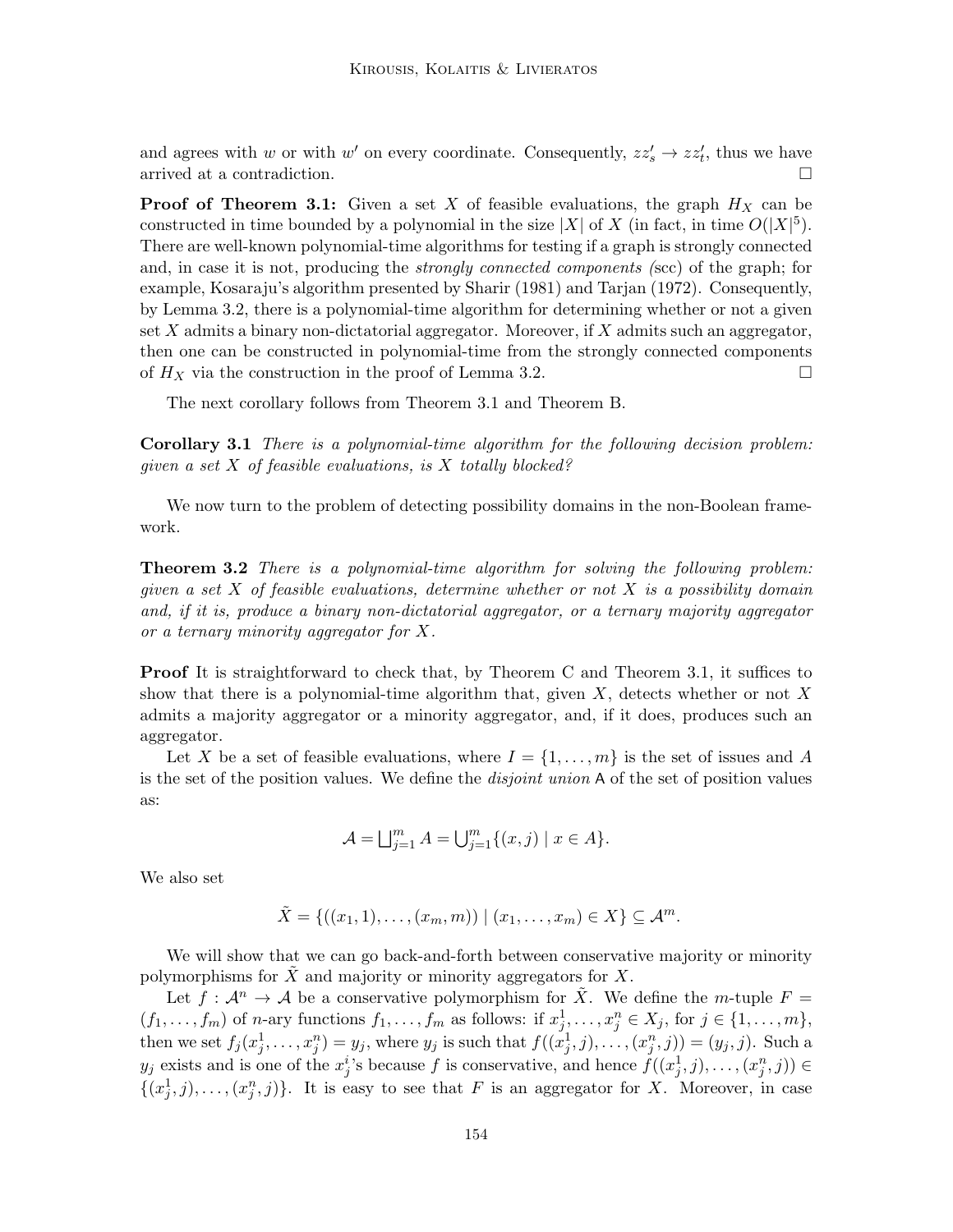$n = 3$ , if f is a majority or a minority operation on  $\tilde{X}$ , then F is a majority or a minority aggregator on  $X$ .

Next, let  $F = (f_1, \ldots, f_m)$  be a (ternary) majority or a minority aggregator for X. We define a ternary function  $f: \mathcal{A}^3 \to \mathcal{A}$  as follows. Let  $(x, j), (y, k), (z, l)$  be three elements of A.

- If  $j = k = l$ , then we set  $f((x, j), (y, k), (z, l)) = (f_i(x, y, z), j)$ .
- If j, k, l are not all equal, then if at least two of  $(x, j), (y, k), (z, l)$  are equal to each other, we set

 $f((x, j), (y, k), (z, l)) = \text{maj}((x, j), (y, k), (z, l)),$ 

if  $F$  is a majority aggregator on  $X$ , and we set

$$
f((x,j),(y,k),(z,l)) = \bigoplus ((x,j),(y,k),(z,l)),
$$

if  $F$  is a minority aggregator on  $X$ ;

• otherwise, we set  $f((x, j), (y, k), (z, l)) = (x, j).$ 

It is easy to see that if F is a majority or a minority aggregator for X, then f is a conservative majority or a conservative minority polymorphism on  $X$ . It follows that  $X$  admits a majority or a minority aggregator if and only if  $X$  is closed under a conservative majority or minority polymorphism. Bessiere, Carbonnel, Hebrard, Katsirelos, and Walsh (2013, Theorem 1) and Carbonnel (2016b, Theorem 1) design polynomial-time algorithms that detect if a given constraint language  $\Gamma$  has a conservative majority or a conservative minority polymorphism, respectively, and, when it has, compute such a polymorphism. Here, we apply these results to  $\Gamma = \{X\}.$ 

We end this subsection by showing that using the graph  $H_X$ , we can compute a binary aggregator for  $X$  that has as many symmetric components as possible. This will allow us to obtain better complexity bounds in Section 4.

Given a domain  $X \subseteq A^m$  and a binary aggregator  $F = (f_1, \ldots, f_m)$  for X, we say that F is a maximum symmetric aggregator for X if, for every binary aggregator  $G = (g_1, \ldots, g_m)$ for X, for every  $j \in \{1, \ldots, m\}$  and for all binary  $B_j \subseteq X_j$ , if  $g_j|_{B_j}$  is symmetric, then so is  $f_j|_{B_j}$ . Note that a maximum symmetric aggregator does not necessarily have any symmetric components, for example in case  $X$  is an impossibility domain. Furthermore, if  $F$  and  $G$  are both maximum symmetric aggregators for  $X$ , then they necessarily have the same symmetric components.

**Lemma 3.3** Every domain  $X$  admits a maximum symmetric aggregator.

**Proof** Assume that there is no maximum symmetric aggregator for  $X$ . Then, there exist two indices  $i, j \in \{1, \ldots, m\}$  and two binary subsets  $B_i \subseteq X_i$ ,  $B_j \subseteq X_j$ , such that:

- there are two binary aggregators  $F = (f_1, \ldots, f_m)$  and  $G = (g_1, \ldots, g_m)$  such that  $f_i|_{B_i}$  and  $g_j|_{B_j}$  are symmetric and
- there is no binary aggregator  $H = (h_1, \ldots, h_m)$  such that both  $h_i|_{B_i}$  and  $h_j|_{B_j}$  are symmetric.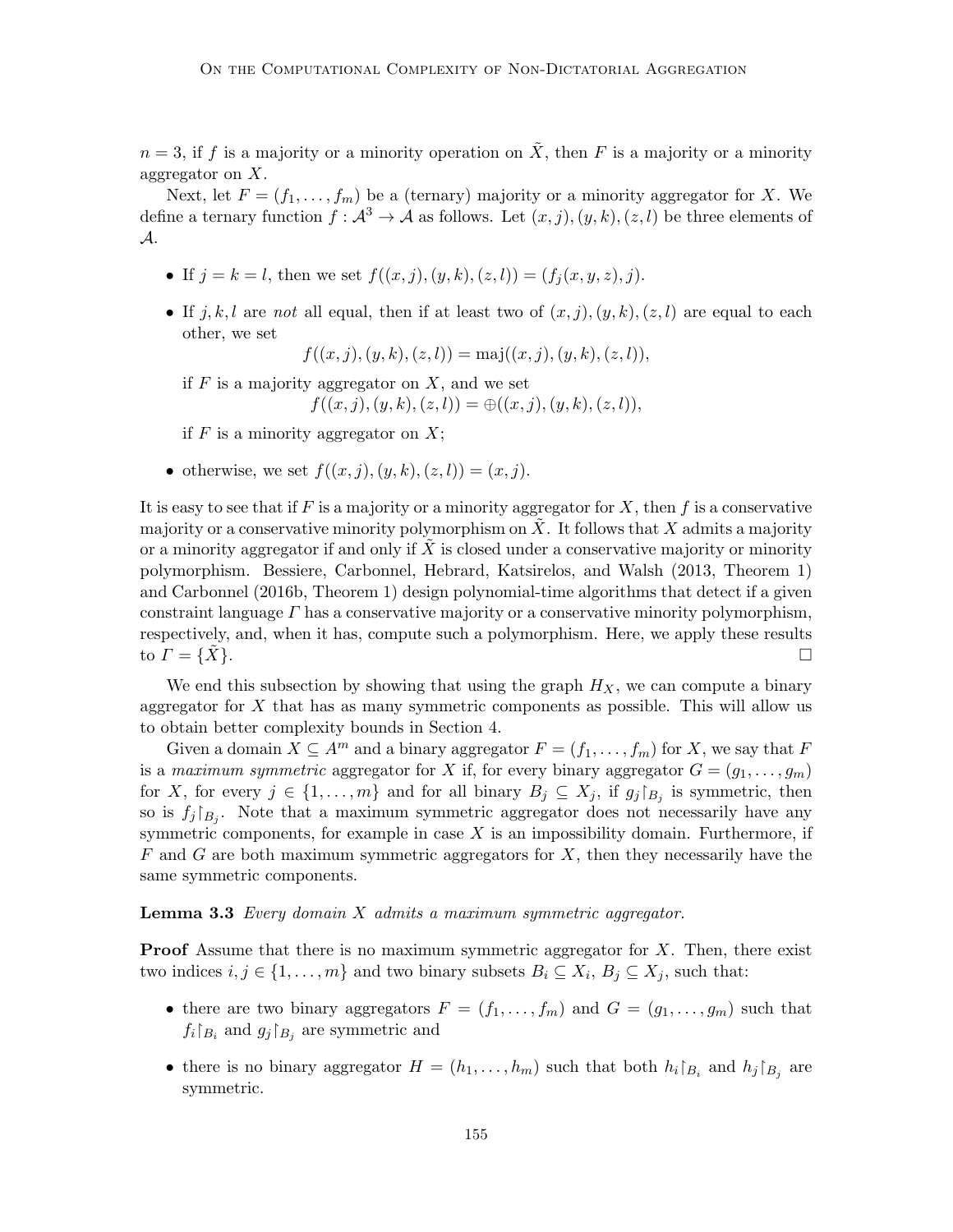Let  $H = (h_1, \ldots, h_m)$  be the m-tuple of binary functions such that, for all  $k \in \{1, \ldots, m\}$ and for all  $x, y \in X_k$ :  $h_k(x, y) := g_k(f_k(x, y), f_k(y, x))$ . That H is an aggregator for X follows easily from the fact that F and G are. Let also  $B_i = \{a, b\}$  and  $B_j = \{c, d\}$ . Since  $f_i|_{B_i}$  is symmetric,  $f_i(a,b) = f_i(b,a)$ , thus:

$$
h_i(a,b) = g_i(f_i(a,b), f_i(b,a)) = g_i(f_i(a,b), f_i(a,b)) = f_i(a,b).
$$

It follows that  $h_i|_{B_i}$  is symmetric. Now, by the hypothesis,  $f_j|_{B_j}$  is not symmetric. Assume w.l.o.g. that  $f_j|_{B_j} = \text{pr}_1^2$ . Thus, it holds that:

$$
h_j(c, d) = g_i(f_i(c, d), f_i(d, c)) = g_i(c, d),
$$

which means that  $h_j|_{B_j}$  is symmetric. Contradiction.

**Remark 1** Note that in Lemma 3.3 we in fact show that given two binary aggregators  $F$ and G that are symmetric on some binary  $B_i \subseteq X_i$  and  $B_j \subseteq X_j$ , then we can always construct a binary aggregator H that is symmetric in both  $B_i$  and  $B_j$ .

To proceed, we discuss a result concerning the structure of the graph  $H_X$ . We say that two scc's  $S_p$  and  $S_q$  of  $H_X$  are related if there exists a  $j \in \{1, \ldots, m\}$  and two distinct elements  $u, u' \in X_j$ , such that  $uu'_j \in S_p$  and  $u'u_j \in S_q$ .

**Lemma 3.4** Let X be a set of feasible voting patterns and assume that  $S_p$ ,  $S_q$  and  $S_r$  are three pairwise distinct scc's of  $H_X$ . Then,  $S_p$ ,  $S_q$  and  $S_r$  cannot be pairwise related.

**Proof** To obtain a contradiction, assume they are. Then, there exist (not necessarily distinct) indices  $i, j, k \in \{1, ..., m\}$  and pairwise distinct elements  $u, u' \in X_i$ ,  $v, v' \in X_j$ and  $w, w' \in X_k$  such that  $uu'_i, vv'_j \in S_p$ ,  $ww'_k, u'u_i \in S_q$  and  $v'v_j$ ,  $w'w_k \in S_r$ . Since  $uu'_i \to v'_j$  and  $vv'_j \to v'_i$ , it follows that  $v'v_j \to v'_i u_i$  and  $u'u_i \to v'v_j$ . Thus,  $S_q$ and  $S_r$  form together an scc of  $H_X$ . Contradiction.

We are now ready to show that we can find a maximum symmetric aggregator for a domain  $X$ , in polynomial time in its size.

Corollary 3.2 There is a polynomial-time algorithm for solving the following problem: given a set  $X$  of feasible evaluations, produce a maximum symmetric aggregator for  $X$ .

**Proof** Construct the graph  $H_X$ . For a set of vertices S, let  $N^+(S)$  and  $N^-(S)$  be its extended outwards and inwards neighborhood respectively in  $H_X$ . That is,  $N^+(S) = S \cup$  $\{uu'_i \mid \exists vv'_j \in S : vv'_j \rightarrow\rightarrow uu'_i\} \text{ and } N^-(S) = S \cup \{uu'_i \mid \exists vv'_j \in S : uu'_i \rightarrow\rightarrow vv'_i\}.$ 

We define the m-tuple of binary functions  $F = (f_1, \ldots, f_m)$  as follows. If  $H_X$  is strongly connected, set  $f_j = \text{pr}_1^2$  for all  $j \in \{1, ..., m\}$ . Else, assume w.l.o.g. that  $H_X$  is connected. If it is not, we can deal with each connected component independently in the same way. Assume that  $S_1, \ldots, S_t, t \geq 2$ , are the scc's of  $H_X$ , in their topological order.

- 1. For each  $uu'_i \in S_1$ , set  $f_i(u, u') = u'$ .
- 2. Let S be the set of vertices of every scc of  $H_X$  that is related with  $S_1$ . For each  $vv'_{j} \in N^{+}(S)$ , set  $f_{j}(v, v') = v$ .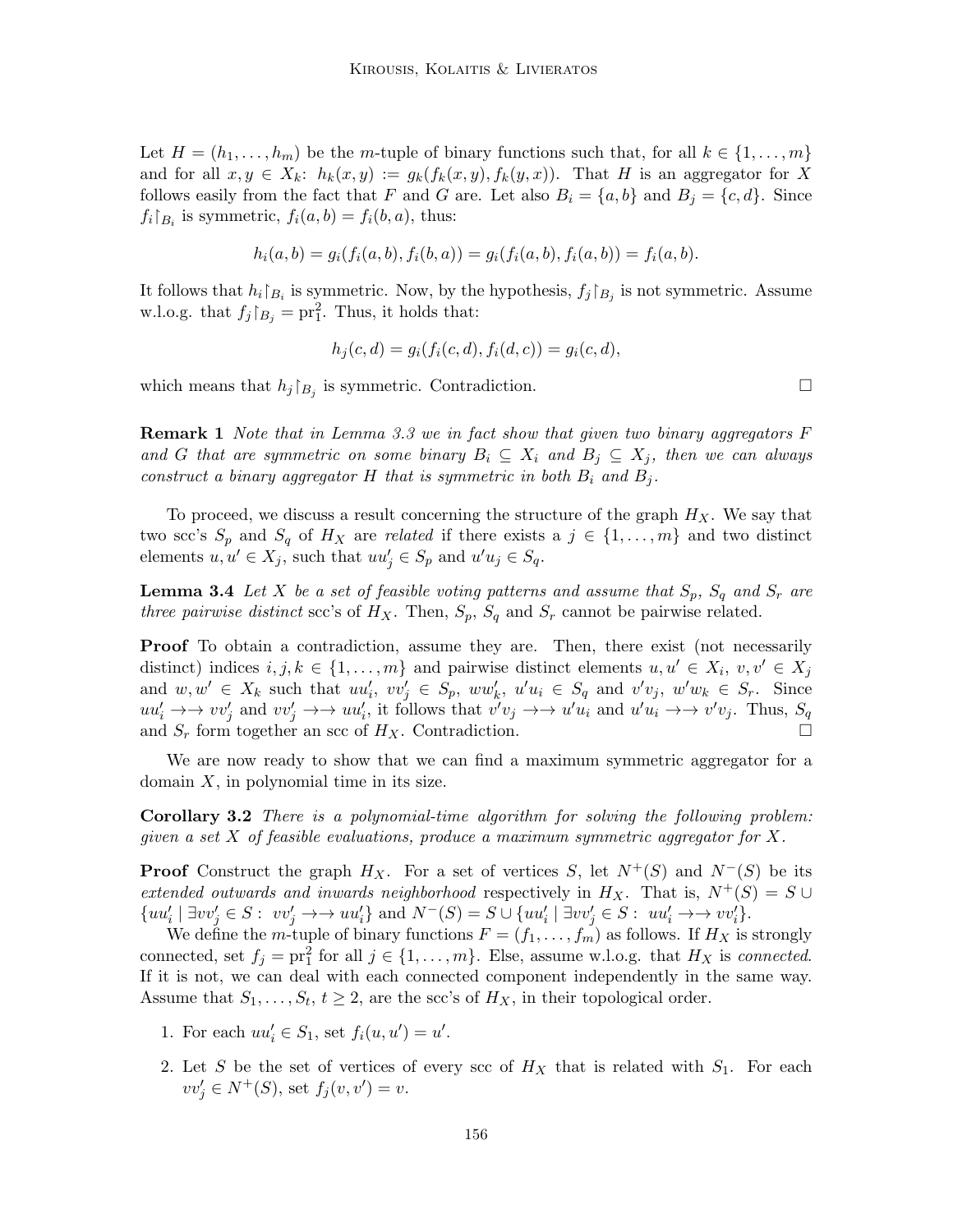3. Let S' be the set of vertices of every scc of  $H_X$  that is related with an scc of S. Note that due to Lemma 3.4, such an scc cannot be related with  $S_1$ . For each  $ww'_j \in N^-(S)$ , set  $f_j(w, w') = w'.$ 

Note that any remaining scc must be in another connected component. If this is the case, we proceed as above for each such connected component. Finally, to be formally correct, let  $f_i(a, b) = a$  for every  $j \in \{1, \ldots, m\}$  and  $a, b \in A$  such that either a or  $b \notin X_i$ .

We have already shown that, given  $X$ ,  $H_X$  can be constructed in polynomial time in its size and its scc's can also be computed in linear time to the size of  $H_X$ . Steps 1 – –3 can easily be implemented by checking once every scc of  $H_X$ . Thus, the overall process is clearly polynomial.

It remains to show that  $F = (f_1, \ldots, f_m)$  is indeed a maximum symmetric aggregator for X. To obtain a contradiction, suppose it is not. Then, there exist a  $i \in \{1, \ldots, m\}$ , a binary subset  $B_i \subseteq X_i$  and a binary aggregator  $G = (g_1, \ldots, g_m)$  for X such that  $f_i|_{B_i}$  is not symmetric, whereas  $g_i\upharpoonright_{B_i}$  is.

Assume that  $B_i = \{u, u'\}$ . Since G is a binary aggregator for X and  $g_i|_{B_i}$  is symmetric, by Lemma 3.1 there are no paths  $uu'_i \to u'u_i$  or  $u'u_i \to u'u'_i$  in  $H_X$ . Consequently, there are two distinct scc's of  $H_X$ , say  $S_p$  and  $S_q$ , such that  $uu'_i \in S_p$  and  $u'u_i \in S_q$  and there are no paths connecting a vertex in  $S_p$  with a vertex in  $S_q$ . Given the way we constructed  $F = (f_1, \ldots, f_m)$ , the vertices of both these scc's are either all in S or they are all in S'. We show that in both cases, there exist three pairwise distinct scc's of  $H_X$  that are pairwise related. This is a contradiction, by Lemma 3.4.

First, assume that the vertices of  $S_p$  and  $S_q$  are all in S. The case where the vertices of  $S_p$  and  $S_q$  are all in S' is analogous. If both of them are related with  $S_1$ , then  $S_1$ ,  $S_p$ and  $S_q$  are pairwise related. Contradiction. Else, without loss of generality, assume that  $S_p$  is not related to  $S_1$ . Then, there exists some scc  $S_r$  of  $H_X$  that is related with  $S_1$ , such that  $S_p \subseteq N^+(S_r)$ . Since  $S_r$  is related with  $S_1$ , there is some vertex  $vv'_j \in S_1$  such that  $v'v_j \in S_r$ . Then  $v'v_j \to v'u'_i$ , which implies that  $u'u_i \to v'u'_j$ . Contradiction, since we took the scc's of  $H_X$  in their topological order.

A direct implication of Corollary 3.2, that will be used later, is the following.

**Corollary 3.3** There is a polynomial-time procedure that, given the graph  $H_X$ , the procedure produces a maximum symmetric aggregator F for X.

### 3.2 Expressibility in Transitive Closure Logic

We now establish that Theorem 3.1 can be refined to show that testing whether  $X$  admits a binary non-dictatorial aggregator can be expressed in Transitive Closure Logic. Before spelling out the technical details, we present a minimum amount of the necessary background from mathematical logic and descriptive complexity.

First-Order Logic, Least Fixed-Point Logic, and Transitive Closure Logic Firstorder logic is a formalism for specifying properties of mathematical objects, such as graphs, trees, partial orders, and, more generally, relational structures. By definition, a relational schema is a tuple  $\mathbf{R} = (R'_1, \ldots, R'_m)$  of relational symbols  $R'_i$ ,  $1 \leq i \leq m$ , each of which has a specified natural number  $r_i$  as its arity. A *relational structure* over such a schema **R** is a tuple of the form  $A = (A, R_1, \ldots, R_m)$ , where A is a set called the *universe* of A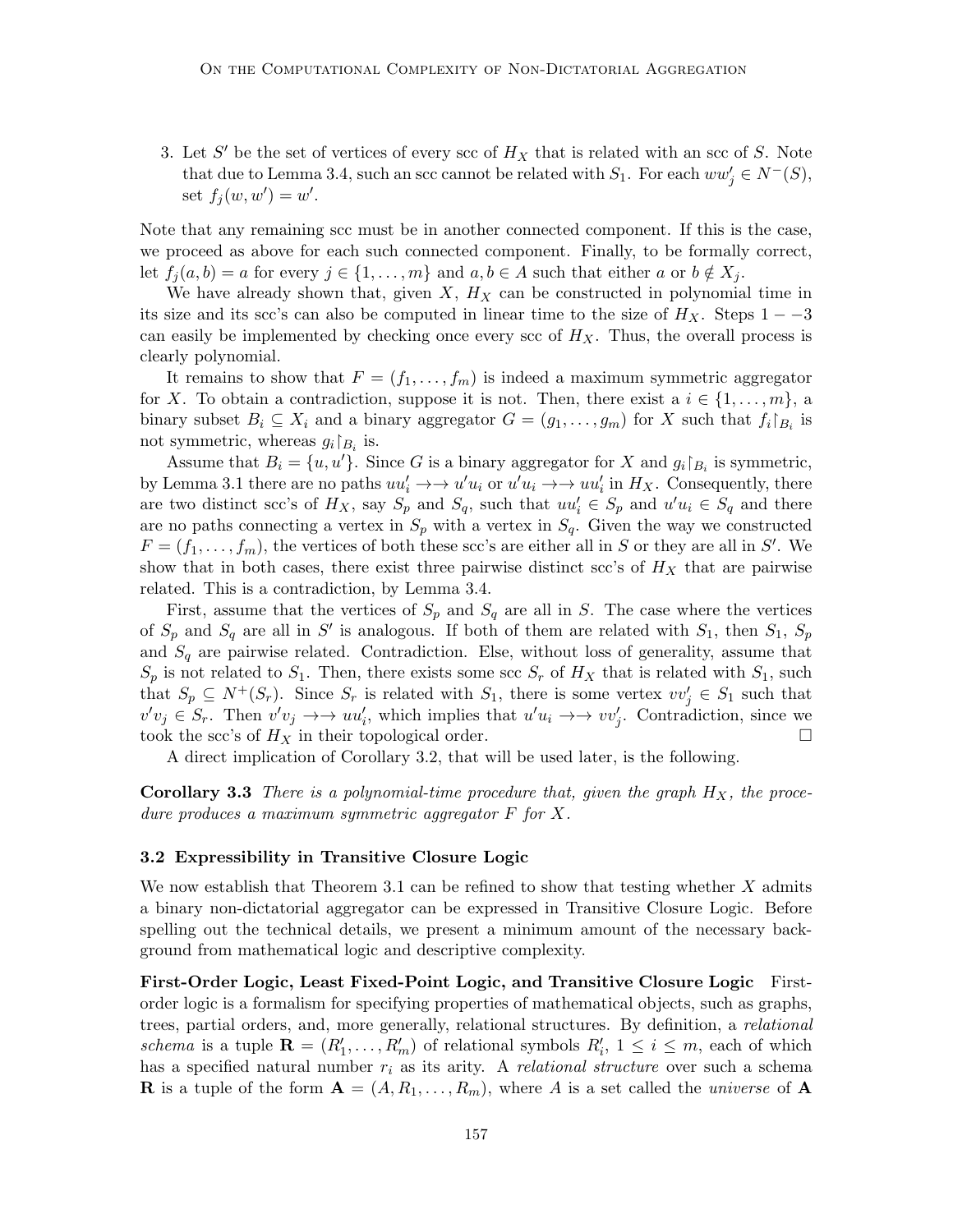and each  $R_i$  is a relation on A of arity  $r_i$ ,  $1 \leq i \leq m$ . For example, a graph is a relational structure of the form  $\mathbf{G} = (V, E)$ , where E is a binary relation on V. A finite relational structure is a relational structure with a finite set as its universe. A formula of *first-order* logic is an expression built from *atomic* formulas of the form  $x_i = x_j$  and  $R_k(x_1, \ldots, x_{r_k})$ using conjunctions, disjunctions, negations, universal, and existential quantification. The semantics of formulas of first-order logic are given by interpreting the quantifiers ∃ and ∀ as ranging over the universe of the relational structure at hand. For example, in the case of graphs, the first-order formula  $\forall x \forall y (E(x, y) \vee \exists z (E(x, z) \wedge E(z, y))$  asserts that the graph has diameter at most 2. For the precise definition of the syntax and the semantics of first-order logic, we refer the reader to Enderton (2001).

It is well known that first-order logic has rather limited expressive power on finite structures. In particular, there is no formula of first-order logic that expresses *connectivity* on finite graphs; this means that there is no formula  $\psi$  of first-order logic such that a finite graph G satisfies  $\psi$  if and only if G is connected. Moreover, the same holds true for other properties of finite graphs of algorithmic significance, such as *acyclicity* and 2-*colorability*; for details, see, for example, Libkin (2004). Intuitively, the reason for these limitations of first-order logic is that first-order logic on finite structures lacks a recursion mechanism.

Least Fixed-Point Logic (LFP) augments first-order logic with a recursion mechanism in the form of least fixed-points of positive first-order formulas. More formally, one considers first-order formulas of the form  $\varphi(x_1, \ldots, x_n, S)$ , where  $\varphi(x_1, \ldots, x_n, S)$  is a first-order formula over a relational schema with an extra n-ary relation symbol  $S$  such that every occurrence of  $S$  is within an even number of negation symbols. Every such formula has a least fixed-point, that is, for every relational structure A, there is a smallest relation  $S^*$ such that  $S^* = \{(a_1, \ldots, a_n) \in A^n : A \models \varphi(a_1, \ldots, a_n, S^*)\}.$  We use the notation  $\varphi^{\infty}(x, y)$ to denote a new formula that expresses the least fixed-point of  $\varphi(x_1, \ldots, x_n, S)$ . For example, if  $\varphi(x_1, x_2, S)$  is the formula  $E(x_1, x_2) \vee \exists z (E(x_1, z) \wedge S(z, x_2))$ , then, for every graph  $\mathbf{G} = (V, E)$ , the least fixed-point  $\varphi^{\infty}(x_1, x_2)$  of this formula defines the *transitive closure* of the edge relation E. Consequently, the expression  $\forall x_1 \forall x_2 \varphi^{\infty}(x_1, x_2)$  is a formula of least fixed-point logic LFP that expresses *connectivity*. For a different example, let  $\psi(x, S)$  be the formula  $\forall y(E(y, x) \rightarrow T(y))$ , where T is a unary relation symbol. It can be verified that, for every finite graph  $\mathbf{G} = (V, E)$ , the least fixed-point  $\psi^{\infty}(x)$  defines the set of all nodes v in V such that no path containing v leads to a cycle. Consequently, the expression  $\forall x \psi^{\infty}(x)$  is a formula of least fixed-logic LFP that expresses *acyclicity* on finite graphs.

Transitive Closure Logic (TCL) is the fragment of LFP that allows for the formation of the transitive closure of first-order definable relations. Thus, if  $\theta(x_1, \ldots, x_k, x_{k+1}, \ldots, x_{2k})$ is a first-order formula, then we can form in TCL the least fixed point of the formula:

$$
\theta(x_1,\ldots,x_k,x_{k+1},\ldots,x_{2k}) \vee \exists z_1\cdots\exists z_k(\theta(x_1,\ldots,x_k,z_1,\ldots,z_k)\wedge S(z_1,\ldots,z_k,x_{k+1},\ldots,x_{2k}))
$$

As regards their expressive power, it is known that  $FO \subset TCL \subset LFP$  on the class of all finite graphs. In other words, FO is strictly less expressive than TLC, while TLC is strictly less expressive than LFP on the class of all finite graphs. As regards connections to computational complexity, it is known FO is properly contained in LOGSPACE, TLC is properly contained in NLOGSPACE, and LFP is properly contained in PTIME on the class of all finite graphs.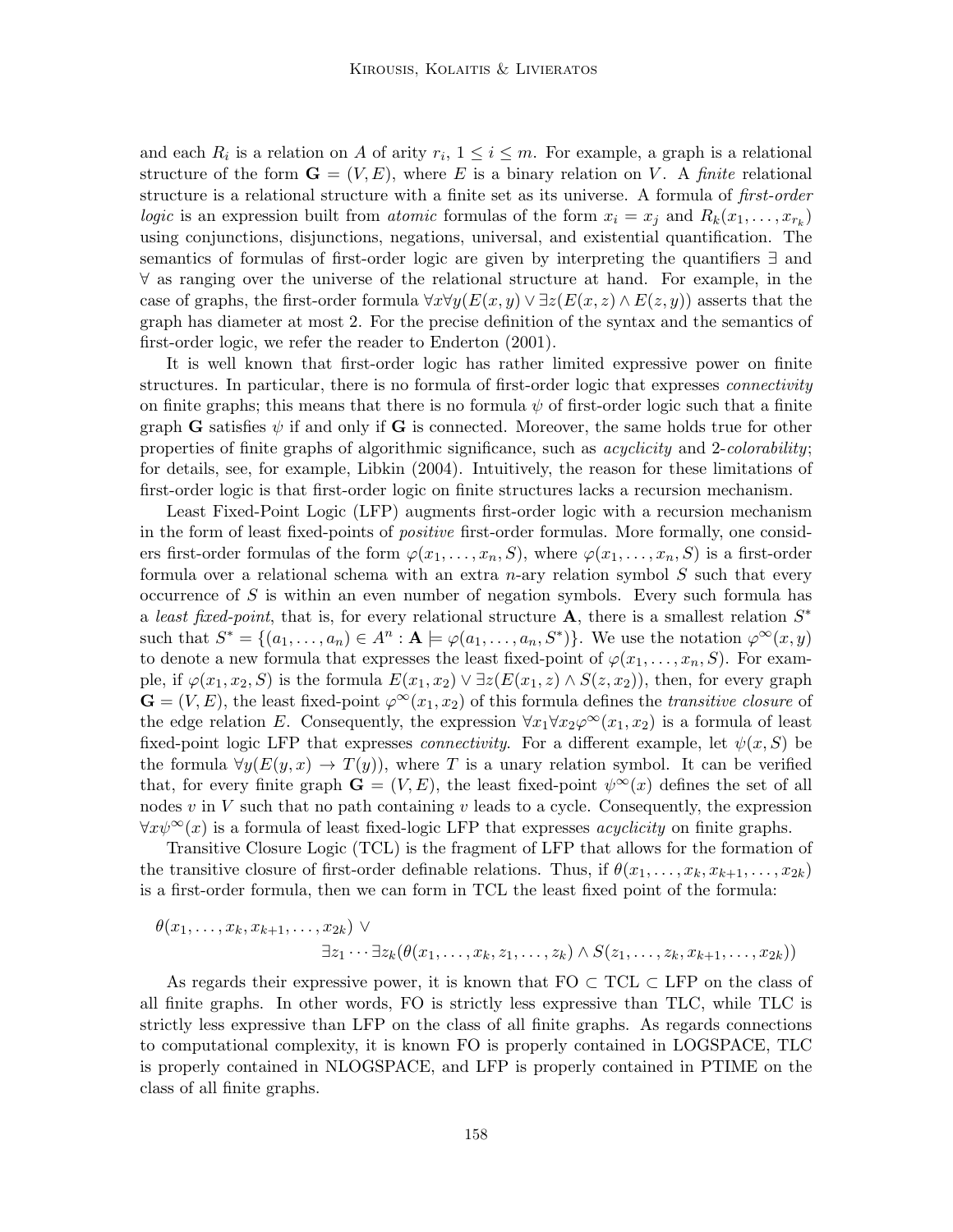The situation, however, changes if ordered finite graphs are considered, that is, finite structures of the form  $\mathbf{G} = (V, E, \leq),$  where E is a binary relation on V and  $\leq$  is a total order on V that can be used in LFP and in TCL formulas. In this setting, it is known that  $TLC = NLOGSPACE$  and that  $LFP = PTIME$  (the latter result is known as the Immerman-Vardi Theorem); thus, separating TLC from LFP on the class of all ordered graphs is equivalent to showing that NLOGSPACE is properly contained in PTIME, which is an outstanding open problem in computational complexity. Furthermore, similar results hold for the class of all finite structures and the class of all ordered finite structure over a relational schema containing at least one relation symbol of arity at least 2. These results have been established in the context of *descriptive complexity theory*, which studies the connections between computational complexity and expressibility in logics on finite structures. We refer the reader to the monographs Immerman (1999); Libkin (2004) for detailed information.

Binary Non-dictatorial Aggregators and Transitive Closure Logic After the preceding digression into logic and complexity, we return to the question of when a domain X of feasible evaluations admits a binary non-dictatorial aggregation.

We begin by first encoding a set  $X$  of feasible evaluations by a suitable finite structure. To this effect, we consider a relational schema  $\bf{R}$  consisting of three unary relations  $X'$ , I', V', and one ternary relation R'. Intuitively, X' will be interpreted by a set of feasible evaluations,  $I'$  will be interpreted by the set of issues at hand, and  $V'$  will be interpreted by the set of positions over all issues.

Given a set  $X \subseteq A^m$  of feasible evaluations, we let  $\mathbf{A}(X) = (A, X, I, V)$  be the following finite R-structure:

- $A = X \cup I \cup V$ , where  $I = \{1, ..., m\}$  is the set of issues, and V is the union of all positions over all issues.
- R is the ternary relation consisting of all triples  $(x, j, v)$  such that  $x \in X$  and v is the j-th coordinate of x, that is, the position for issue j in x.

It is clear that X can be identified with the finite structure  $\mathbf{A}(X)$ . Conversely, if we are given a finite R-structure A in which  $R \subseteq X \times I \times V$ , then X can be thought of as a set of feasible evaluations over the issues I.

**Lemma 3.5** There is a first-order formula  $\varphi(u, u', k, v, v', l)$  such that, for every set X of feasible evaluations, we have that  $\varphi(u, u', k, v, v', l)$  defines the edge relation of the directed graph  $H_X$ , when interpreted on the finite structure  $\mathbf{A}(X)$ .

**Proof** Consider the following first-order formula  $\varphi(u, u', k, v, v', l)$ :

$$
\exists z \exists z' ((X'(z) \land X'(z') \land R'(z,k,u) \land R'(z,l,v) \land R(z',k,u') \land R(z',l,v'))
$$
  
\n
$$
\land \neg \exists y (X'(y) \land R'(y,k,u) \land R'(y,l,v')
$$
  
\n
$$
\land \forall j \forall w (R'(y,j,w) \rightarrow (R'(z,j,w) \lor R'(z',j,w))))).
$$

It is immediate from the definition of  $H_X$  that the formula  $\phi(u, u', k, v, v', l)$  defines indeed the edge relation of  $H_X$ .

We now have all the concepts and tools needed to obtain the following result.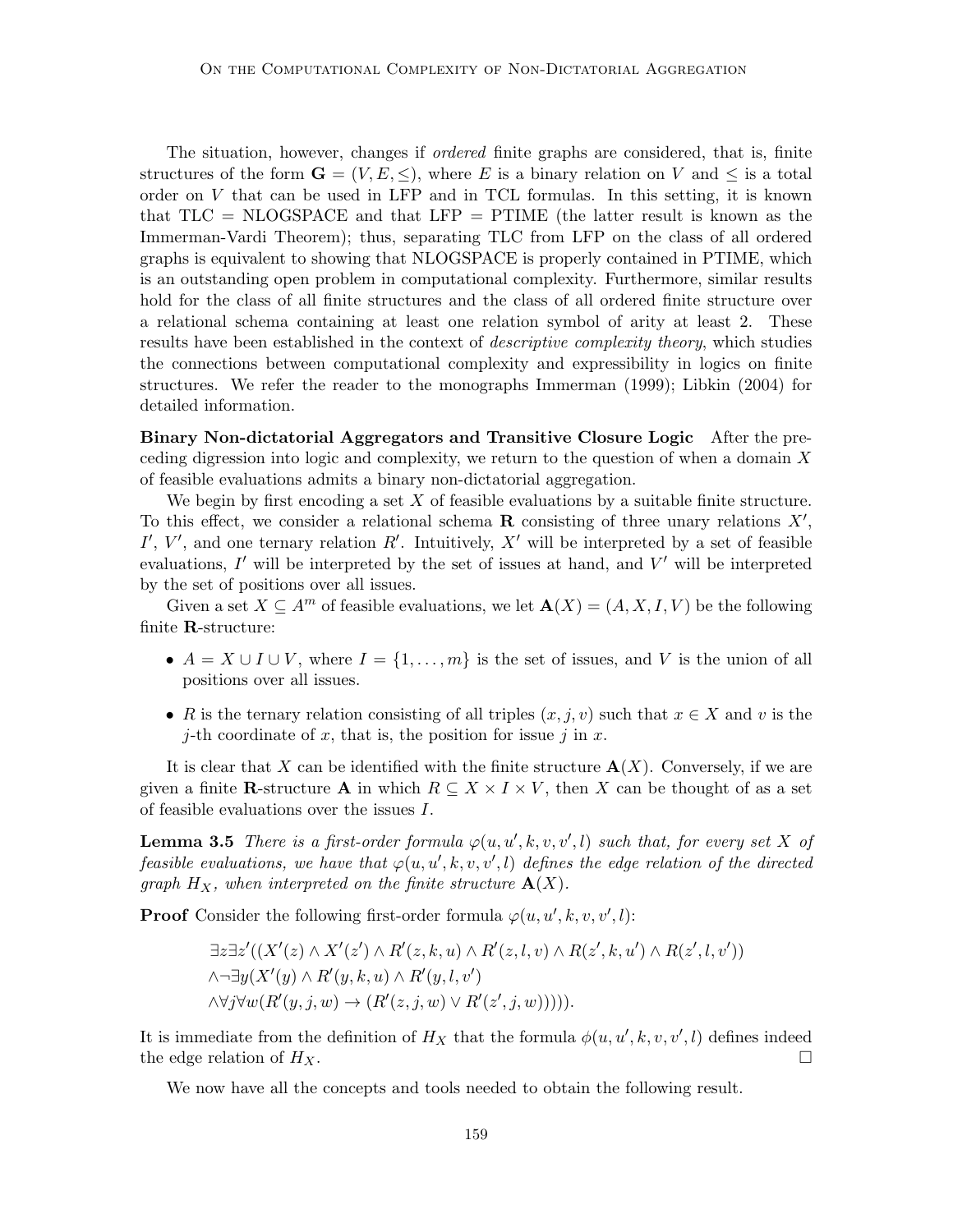**Theorem 3.3** The following problem is expressible in Transitive Closure Logic TCL: given a set X of feasible evaluations (encoded as the finite structure  $\mathbf{A}(X)$ ), does X admit a binary, non-dictatorial aggregator? Hence, this problem is also expressible in Least Fixed Point Logic LFP.

Proof The result follows immediately from Lemma 3.2, Lemma 3.5, and the definition of Transitive Closure Logic.

As stated earlier, every property that can be expressed in TCL is in NLOGSPACE. Thus, the problem of detecting if  $X$  admits a binary non-dictatorial aggregator is in NLOGSPACE. Note that membership of this problem in NLOGSPACE could also be inferred from Lemma 3.2 and the observation that the graph  $H_X$  can be constructed in LOGSPACE. Lemma 3.5 strengthens this observation by showing that  $H_X$  is actually definable in first-order logic, which is a small fragment of LOGSPACE.

Now, let  $X \subseteq \{0,1\}^m$ . We prove the following result.

**Lemma 3.6** Checking whether a domain  $X \subseteq \{0,1\}^m$  is affine can be done in LOGSPACE.

Proof Suppose we have a Turing Machine with a read-only tape containing the tuples of X. In the work tape, we store triples  $(i_1, i_2, i_3)$  of integers in  $\{1, \ldots, n\}$  in binary. This takes  $O(\log n)$  space. The integer  $i_j$  points to the  $i_j$ -th element of X. We want to examine if the sum modulo 2 of these three elements is also in  $X$ .

To do that, for each such triple, we examine all integers  $i_4 \leq n$  one at time. This adds another log n number of cells in the work tape. We then store all integers  $j \leq m$  binary, one at a time, using another  $\log m$  bits to the work tape.

Once we have  $i_1$ ,  $i_2$ ,  $i_3$ ,  $i_4$ , and j on the work tape, we check whether the entry  $a_j^{i_4} =$  $\oplus(a_j^{1_1},a_j^{i_2},a_j^{i_3})$ . If it is, we go to the next j. If it is not, we go to the next  $i_4$ , and when we are done with the triple  $(i_1, i_2, i_3)$ , we go to the next such triple. If for every triple  $(i_1, i_2, i_3)$ , we find a suitable integer  $i_4$ , X is affine. Else, it is not.

By Corollary 2.1, Lemma 3.6 and the discussion following Theorem 3.3, we obtain the following result.

**Theorem 3.4** The following problem is in NLOGSPACE: given a set  $X \subseteq \{0,1\}^m$  of feasible evaluations in the Boolean framework, decide whether or not  $X$  is a possibility domain.

#### 3.3 Tractability of Uniform Possibility Domains

Recall that a constraint language is a finite set  $\Gamma$  of relations of finite arities over a finite nonempty set A. The conservative constraint satisfaction problem for  $\Gamma$ , denoted by c-CSP( $\Gamma$ ), is the constraint satisfaction problem for the constraint language  $\overline{\Gamma}$  that consists of the relations in  $\Gamma$  and, in addition, all unary relations on  $\Lambda$ . Intuitively, this amounts to the ability to arbitrarily restrict the domain of each variable in a given instance.

Bulatov (2006, 2011) established a dichotomy theorem for the computational complexity of c-CSP( $\Gamma$ ): if for every two-element subset B of A, there is a conservative polymorphism f of Γ such that f is binary and  $f|_B \in \{\wedge, \vee\}$  or f is ternary and  $f|_B \in \{\text{maj}, \oplus\}$ , then  $c\text{-CSP}(r)$  is solvable in polynomial time; otherwise,  $c\text{-CSP}(r)$  is NP-complete. Carbonnel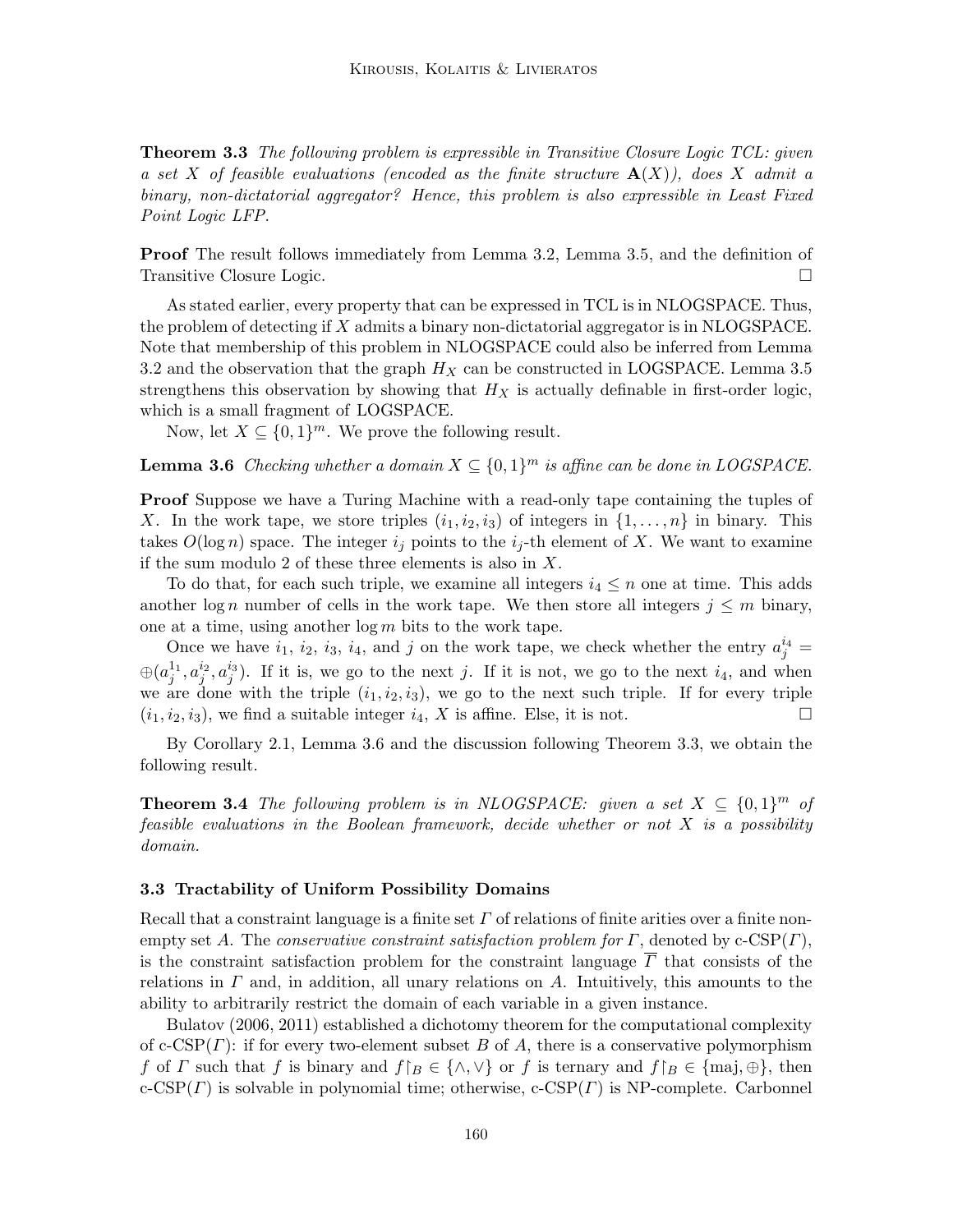showed that the boundary of the dichotomy for  $c\text{-CSP}(r)$  can be checked in polynomial time.

**Theorem E** Carbonnel (2016a, Theorem 4) There is a polynomial-time algorithm for the following problem: given a constraint language  $\Gamma$  on a set A, determine whether or not for every two-element subset  $B \subseteq A$ , there is a conservative polymorphism f of  $\Gamma$  such that either f is binary and  $f \upharpoonright B \in \{\wedge, \vee\}$  or f is ternary and  $f \upharpoonright B \in \{\text{maj}, \oplus\}$ . Moreover, if such a polymorphism exists, then the algorithm produces one in polynomial time.

The final results of this section is about the complexity of detecting uniform possibility domains.

**Theorem 3.5** There is a polynomial-time algorithm for solving the following problem: given a set  $X$  of feasible evaluations, determine whether or not  $X$  is a uniform possibility domain and, if it is, produce a ternary weak near-unanimity aggregator for X.

In what follows, given a two-element set  $B$ , we will arbitrarily identify its elements with 0 and 1. Consider the functions  $\wedge^{(3)}$  and  $\vee^3$  on  $\{0,1\}^3$ , where  $\wedge^3(x,y,z) := (\wedge(\wedge(x,y),z))$ and  $\vee^3(x,y,z) := (\vee(\vee(x,y),z))$ . It is easy to see that the only ternary, conservative, weak near-unanimity functions on  $\{0,1\}$  are  $\wedge^{(3)}$ ,  $\vee^3$ , maj, and  $\oplus$ . We will also make use of the following lemma, which gives an alternative formulation of the boundary of the dichotomy for conservative constraint satisfaction.

**Lemma 3.7** Let  $\Gamma$  be a constraint language on set A. The following two statements are equivalent.

- 1. For every two-element subset  $B \subseteq A$ , there exists a conservative polymorphism f of  $\Gamma$  (which, in general, depends on B), such that f is binary and  $f|_B \in \{\wedge, \vee\}$  or f is ternary and  $f|_B \in \{\text{maj}, \oplus\}.$
- 2. Γ has a ternary, conservative, weak near-unanimity polymorphism.

**Proof** (Sketch) (1  $\Rightarrow$  2) Given a two-element subset  $B \subseteq A$  and a binary conservative polymorphism f of  $\Gamma$  such that  $f|_B \in \{\wedge, \vee\}$ , define f' to be the ternary operation such that  $f'(x, y, z) = f(f(x, y), z)$ , for all  $x, y, z \in A$ . It is easy to see that f' is a conservative polymorphism of  $\Gamma$  as well and also that  $f'|_B \in \{ \wedge^{(3)}, \vee^{(3)} \}.$ 

The hypothesis and the preceding argument imply that, for each two-element subset  $B \subseteq A$ , there exists a ternary conservative polymorphism f of Γ (which, in general, depends on B) such that  $f|_B \in \{(\wedge^{(3)}, \vee^{(3)}, \text{maj}, \oplus\})$ . For each two-element subset  $B \subseteq A$ , select such a polymorphism and let  $f^1, \ldots, f^N, N \ge 1$ , be an enumeration of all these polymorphisms. Clearly, the restriction of each  $f^i$  to its respective two element subset is a weak nearunanimity operation.

Consider the ' $\circ$ ' operator that takes as input two ternary operations  $f, g : A^3 \to A$  and returns as output a ternary operation  $f \diamond g$  defined by

$$
(f \diamond g)(x, y, z) := f(g(x, y, z), g(y, z, x), g(z, x, y)).
$$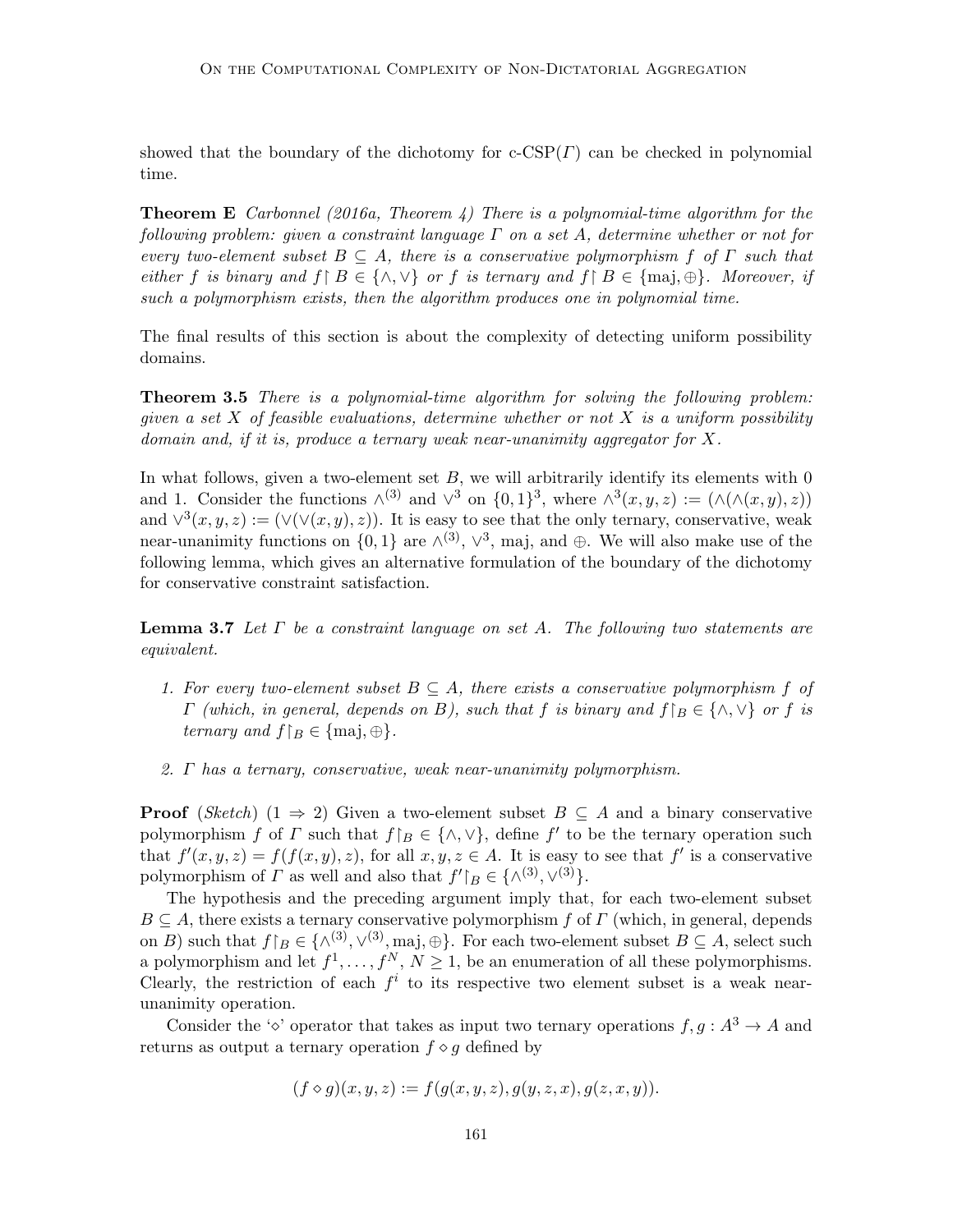If f, g are conservative polymorphisms of  $\Gamma$ , then so is  $(f \diamond g)$ . Also, if B is a two-element subset of A such that  $f|_B$  or  $g|_B$  is a weak near-unanimity operation, then so is  $(f \circ g)|_B$ . Consider now the iterated diamond operation  $h$  with

$$
h := f^1 \diamond (f^2 \diamond (\dots \diamond (f^{N-1} \diamond f^N) \dots)).
$$

By the preceding discussion, h is a conservative polymorphism such that  $h|_B$  is a weak near-unanimous operation for *every* two-element subset  $B$  of  $A$ , hence  $h$  itself is a weak near-unanimity, conservative, ternary operation of  $\Gamma$ .

 $(2 \Rightarrow 1)$  Let h be a ternary, conservative, weak near-unanimity polymorphism of  $\Gamma$ . Thus, for every two-element subset  $B \subseteq A$ , we have that  $h\upharpoonright_B \in \{\wedge^{(3)}, \vee^{(3)}, \text{maj}, \oplus\}.$ 

If there is a two-element subset  $B \subseteq A$  such that  $h\upharpoonright_B \in \{\wedge^{(3)},\vee^{(3)}\}\$ , then consider the binary function g defined by  $g(x, y) := h(x, x, y) = h(pr_1^2(x, y), pr_1^2(x, y), pr_2^2(x, y)).$ Obviously, g is a binary conservative polymorphism of  $\Gamma$ ; moreover, for every two-element subset  $B \subseteq A$ , if  $h|_B \in \{ \wedge^{(3)}, \vee^{(3)} \}$ , then  $g|_B \in \{ \wedge, \vee \}$ .

For a detailed proof of Lemma 3.7, see Kirousis, Kolaitis, and Livieratos (2019, Theorem 5.5).

**Proof of Theorem 3.5** By Theorem D, a set  $X$  of feasible evaluations is a uniform possibility domain if and only if there is a ternary aggregator  $F = (f_1, \ldots, f_m)$  such that each  $f_j$  is a weak near-unanimity operation, that is, for all  $j \in \{1, \ldots, m\}$  and for all  $x, y \in X_j$ , we have that  $f_j(x, y, y) = f_j(y, x, y) = f_j(y, y, x)$ . As in the proof of Theorem 3.2, we can go back-and-forth between X and the set X and verify that X is a uniform possibility domain if and only if  $X$  has a ternary, conservative, weak near-unanimity polymorphism. Theorem E and Lemma 3.7 then imply that the existence of such a polymorphism can be tested in polynomial time, and that such a polymorphism can be produced in polynomial time, if one exists.

In the Boolean case, we can prove the tractability of detecting locally non-dictatorial aggregators without using Theorem E. This will allow us to obtain better complexity bounds in Section 4. In the Boolean case, Theorem D has been strengthened by Diaz et al.:

Corollary 3.4 Diáz, Kirousis, Kokonezi, and Livieratos (2019, Corollary 4.1) A Boolean domain  $X \subseteq \{0,1\}^m$  is a local possibility domain if and only if it admits a ternary aggregator  $F = (f_1, \ldots, f_m) \text{ such that } f_j \in \{ \wedge^{(3)}, \vee^{(3)}, \oplus \}, \text{ for } j = 1, \ldots, m.$ 

Thus, we can obtain the following algorithm in the Boolean case.

Corollary 3.5 There is a polynomial-time algorithm for solving the following problem: given a Boolean set  $X \subseteq \{0,1\}^m$  of feasible evaluations, determine whether or not X is a local possibility domain and, if it is, produce a ternary aggregator  $F = (f_1, \ldots, f_m)$  for X such that  $f_j \in \{ \wedge^{(3)}, \vee^{(3)}, \oplus \}, j = 1, ..., m$ .

**Proof** Let  $F = (f_1, \ldots, f_m)$  be the binary maximum symmetric aggregator obtained by Corollary 3.2 and let  $I, J \subseteq \{1, ..., m\}$  such that  $f_i = \wedge$  for all  $i \in I$  and  $f_j = \vee$  for all  $j \in J$  (both I and J can be empty). We prove that X is a local possibility domain if and only if it admits the ternary aggregator  $G = (g_1, \ldots, g_m)$ , where  $g_i = \wedge^{(3)}$  for all  $i \in I$ ,  $g_j = \vee^{(3)}$  for all  $j \in J$  and  $g_k = \bigoplus$ , for all  $k \in \{1, ..., m\} \setminus (I \cup J)$ . Since we can obtain F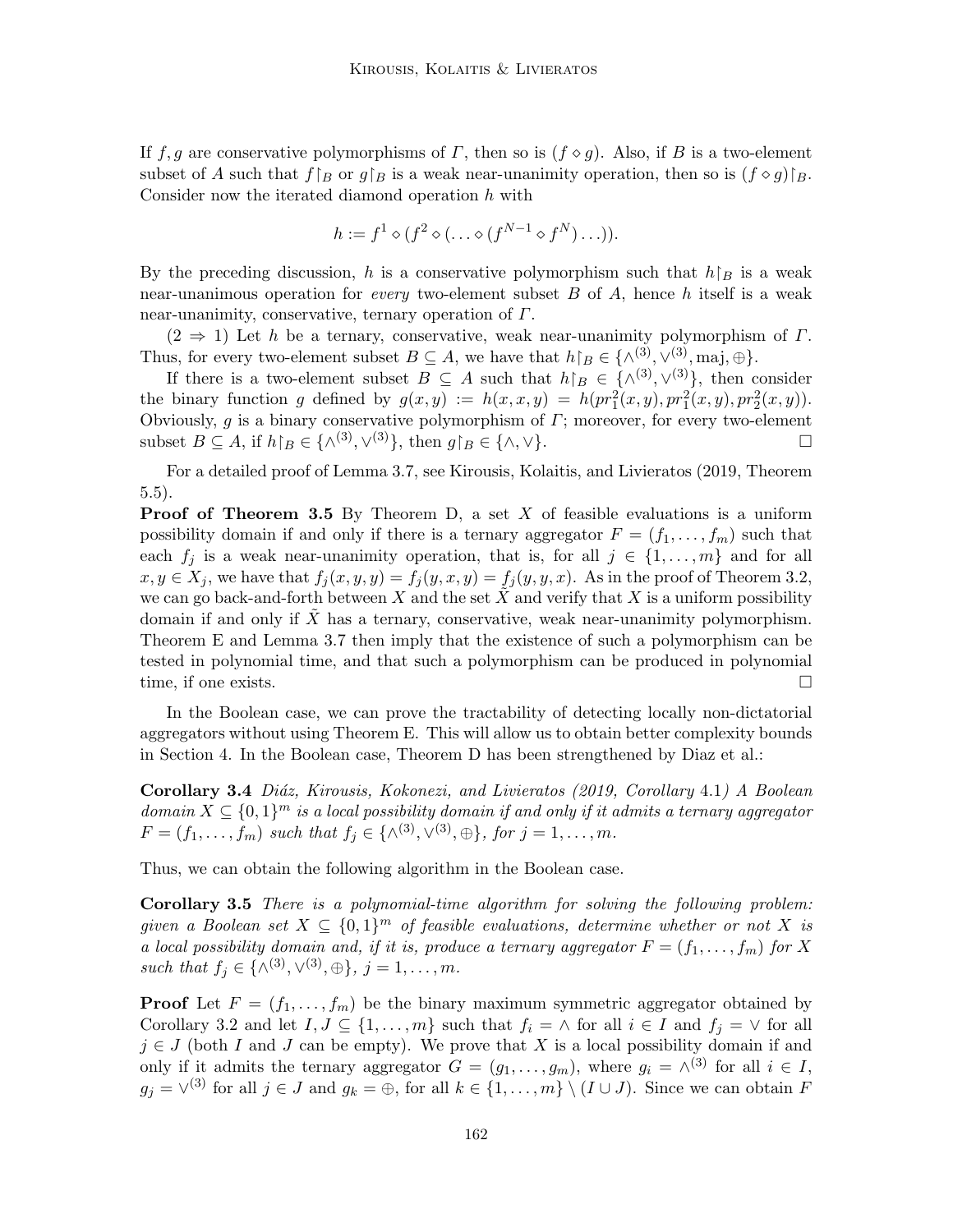in polynomial-time in the size of  $X$  and since checking whether  $G$  is an aggregator for  $X$ can be done also in polynomial time, the procedure is clearly polynomial in the size of  $X$ .

That  $X$  is a local possibility domain if it admits  $G$  is self-evident. Assume now that X is a local possibility domain. Let also  $F^{(3)} = (f_1^{(3)})$  $f_1^{(3)}, \ldots, f_m^{(3)}$  be the *m*-tuple of ternary functions, where

$$
f_j^{(3)}(x, y, z) = f_j(f_j(x, y), z),
$$

 $j = 1, \ldots, m$ . It is straightforward to check that (i)  $F^{(3)}$  is an aggregator for X, (ii)  $f_i^{(3)} = \wedge^{(3)}$  for all  $i \in I$ , (iii)  $f_j^{(3)} = \vee^{(3)}$  for all  $j \in J$  and (iv)  $f_k^{(3)} \in \{pr_1^3, pr_3^3\}$  for all  $k \in \{1, \ldots, m\} \setminus (I \cup J).$ 

Now, since  $X$  is a local possibility domain, by Corollary 3.4,  $X$  admits a ternary aggregator  $H = (h_1, \ldots, h_m)$ , such that  $h_j \in \{\wedge^{(3)}, \vee^{(3)}, \oplus\}, \ j = 1, \ldots, m$ . If  $H = G$ , there is nothing to prove.

First, assume that there is some  $k \notin I \cup J$ , such that  $h_k \in \{\wedge^{(3)}, \vee^{(3)}\}$ . Now, let  $G' = (g'_1, \ldots, g'_m) := H \diamond F^{(3)}$  and  $F' = (f'_1, \ldots, f'_m)$  be a binary m-tuple of functions such that:

$$
f'_j(x,y) := g'(x,x,y), \text{ for all } x, y \in A.
$$

It holds that G' is an aggregator for X such that  $g'_j \in \{(\wedge^{(3)}, \vee^{(3)})\}$ , for all  $j \in I \cup J \cup \{k\}$ . Thus, F' is a non-dictatorial aggregator and  $f'_j$  is symmetric for all  $j \in I \cup J \cup \{k\}.$ Contradiction, since  $F$  is a maximum symmetric aggregator and  $f_k$  is not symmetric.

Finally, suppose that there is some  $j \in I \cup J$  such that  $h_k = \bigoplus$ , for all  $k \in \{1, \ldots, m\} \setminus$  $(I \cup J) \cup \{j\}$ . Then,  $G = H \diamond F^{(3)}$  and thus is an aggregator for X.

# 4. Implicitly Given Domains

In Subsection 4.1, we describe the logic-based approach, where the domain  $X$  is given implicitly via an integrity constraint or an agenda. In Subsections 4.2 and 4.3, we establish complexity bounds for checking whether a domain is a possibility domain or a local possibility domain in these two variants of the logic-based approach (recall that a local possibility domain is a uniform possibility domain in the Boolean framework). Finally, in Subsection 4.4, we extend these results to other types of non-dictatorial aggregation that have been used in the literature.

#### 4.1 The Logic-Based Approach

In this subsection, we present two ways that a set  $X$  of feasible voting patterns can be given implicitly: as an integrity constraint and as an agenda. Both variants are in the Boolean framework and have been studied extensively in the literature.

Suppose that we have a propositional formula  $\phi$  on m variables  $x_1, \ldots, x_m$ . Each variable  $x_j$  corresponds to the j-th issue,  $j = 1, \ldots, m$ , where the possible positions are 0 and 1. Let  $X_{\phi} := \text{Mod}(\phi)$  be the set consisting of all m-ary vectors of satisfying truth assignments of  $\phi$ . In this setting, we say that  $\phi$  is an *integrity constraint*.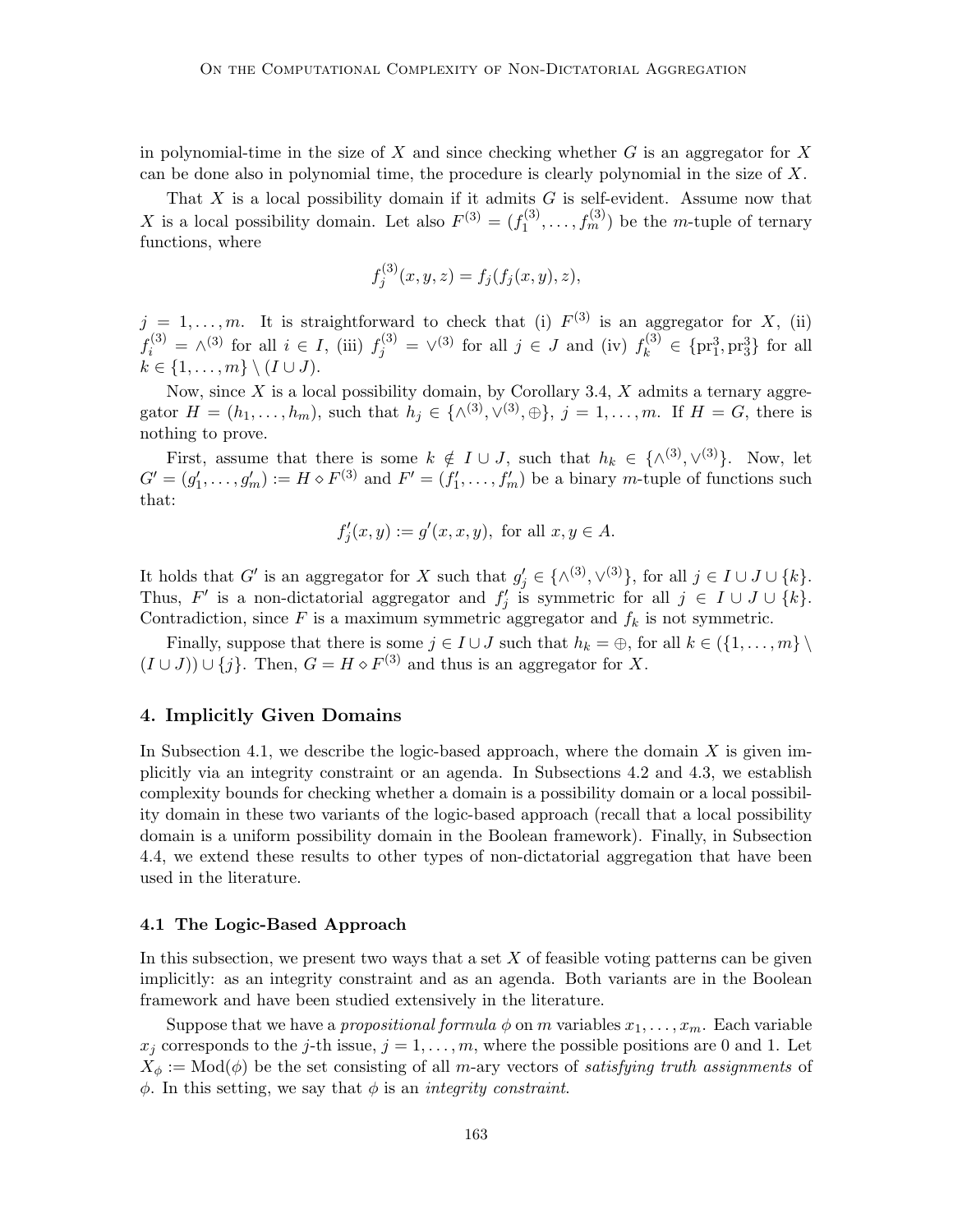For the second variant, suppose that we have an *agenda*  $\bar{\phi} = (\phi_1, \ldots, \phi_m)$  of m propositional formulas. For a formula  $\psi$  and an  $x \in \{0, 1\}$ , let

$$
\psi^x := \begin{cases} \psi & \text{if } x = 1, \\ -\psi & \text{if } x = 0. \end{cases}
$$

.

Finally, let:

$$
X_{\bar{\phi}} := \left\{\bar{x} = (x_1, \dots, x_m) \in \{0, 1\}^m \mid \bigwedge_{j=1}^m \phi_j^{x_j} \text{ is satisfiable}\right\}.
$$

Recall that, as usual in aggregation theory, we have assumed that domains  $X$  are nondegenerate, that is,  $|X_j| \geq 2$  (thus  $X_j = \{0, 1\}$  in the Boolean framework), for  $j = 1, \ldots, m$ . Thus, we assume that both integrity constraints and agendas are such that their domains are non-degenerate. On the other hand, when we consider (propositional) formulas, we do not assume anything regarding their domain (it can even be empty).

It is well known that given a domain  $X \subseteq \{0,1\}^m$ , there is a formula  $\phi$  such that its set of models  $Mod(\phi)$  is equal to X; see, for example, Enderton (2001). Dokow and Holzman (2010b) prove that there is also an agenda  $\phi$  such that  $X_{\bar{\phi}} = X$ . Thus, the three variants (explicit representation, implicit representation via an integrity constraint, and implicit representation via an agenda) are in some sense equivalent, as regards the existence of (local) non-dictatorial aggregators. However, neither the integrity constraint nor the agenda describing a given domain need be unique. Thus, there is a possible loss of information when passing from one variant to another; as List and Puppe (2009) argue, this can be significant for certain aspects of the aggregation problem. Consider, for example, the agendas

$$
\bar{\phi_1} = \{p, q, p \wedge q\}
$$

and

$$
\bar{\phi}_2 = \{ p \lor q \lor \neg r, p \lor \neg q \lor \neg r, \neg p \lor q \lor \neg r, \neg p \lor \neg q \lor r \}.
$$

It is easy to see that

$$
X_{\bar{\phi}_1} = X_{\bar{\phi}_2} = \{ (0,0,0), (0,1,0), (1,0,0), (1,1,1) \}.
$$

Nevertheless, the two agendas can have different meaning regarding the problems they model. First of all, the formulas of  $\bar{\phi}_1$  consist of two independent propositional variables, while those of  $\bar{\phi}_2$  by three. Furthermore, the fact that  $\bar{\phi}_1$  contains propositional variables, whereas  $\bar{\phi}_2$  does not, can also lead to different strategies in order to use these agendas, as in Mongin (2008) Independence of Irrelevant Propositional Alternatives axiom with which he replaces IIA.

In terms of the computational complexity of passing from one framework to another, Zanuttini and Hébrard (2002) show that given a domain X, one can construct a formula  $\phi$ such that  $Mod(\phi) = X$  in polynomial time in the size of the domain. Also, the construction by Dokow and Holzman (2009), where given a domain X, we obtain an agenda  $\phi$  such that  $X_{\bar{\phi}} = X$  can obviously be carried out in polynomial time in the size of the domain. It is very easy to find integrity constraints and agendas whose domains are exponentially large on their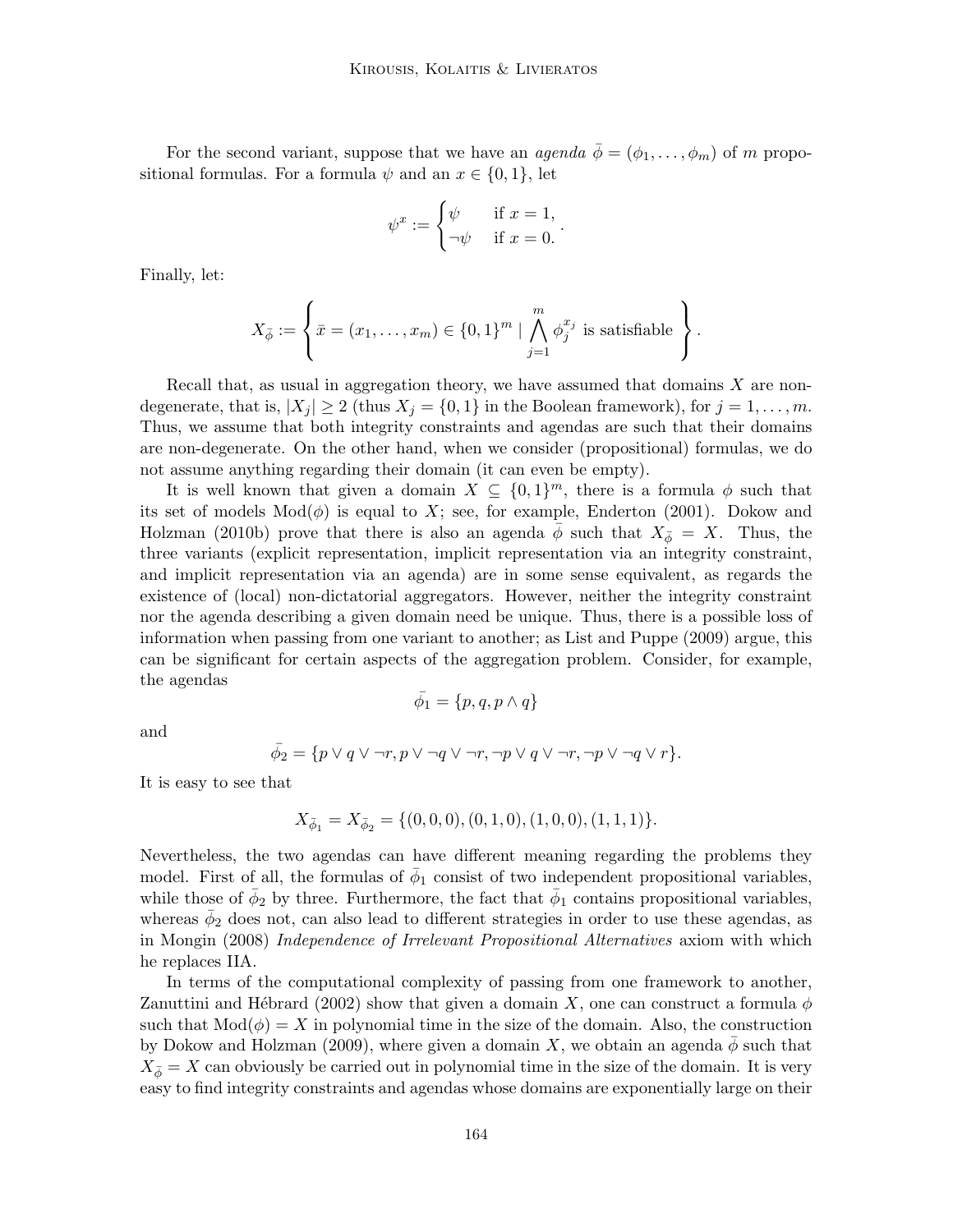respective sizes: consider for example the integrity constraint  $(x_1 \vee \neg x_1) \wedge \cdots \wedge (x_m \vee \neg x_m)$ and the agenda  $(x_1, \ldots, x_m)$ , where  $x_1, \ldots, x_m$  are pairwise distinct variables. Both have domains equal to the full Boolean domain  $\{0,1\}^m$ . Finally, Endriss, Grandi, De Haan, and Lang (2016, Proposition 9) show that, unless the *polynomial hierarchy* collapses, we cannot describe any arbitrary agenda by an integrity constraint of polynomial size to that of the agenda and that, given an integrity constraint  $\phi$ , the problem of finding an agenda  $\phi$  such that  $X_{\bar{\phi}} = X_{\phi}$  is FNP-complete.

Here, we examine the computational complexity of checking if a domain  $X$  is a (local) possibility domain in both the integrity constraint variant and the agenda variant. In all that follows, we assume that the integrity constraints are defined on at least three variables and agendas contain at least three propositional formulas, since domains  $X \subseteq \{0,1\}^m$  where  $m = 1$  or 2 are all possibility domains.

# 4.2 Integrity Constraints

Let  $\phi$  be an integrity constraint on m variables and let  $X_{\phi} = Mod(\phi) \subset \{0,1\}^m$ . The following theorems provide upper and lower bounds to the complexity of checking if  $X_{\phi}$  is a (local) possibility domain. For the upper bounds, we work with oracles, using the definition of the graph  $H_X$  in Section 3 and make use of the following straightforward fact.

**Lemma 4.1** Let  $F = (f_1, \ldots, f_m)$  be an m-tuple of n-ary conservative and polynomialtime computable functions. Deciding, on input  $\phi$ , whether F is an aggregator for  $X_{\phi}$  is in  $\Pi_1^{\rm P} = \mathsf{coNP}.$ 

Proof The result is immediate since the problem can be cast as follows:

for all m-tuples  $\bar{x}^1, \ldots, \bar{x}^n \in \{0,1\}^m$ , if all n satisfy  $\phi$ , then so does the m-tuple  $F(\bar{x}^1, \ldots, \bar{x}^n)$ 

and since checking if a formula  $\phi$  is satisfied by a specific assignment can be done in polynomial time.  $\Box$ 

A function f is polynomial-time computable if given its input  $\bar{x}$ , we can compute its output  $f(\bar{x})$  in polynomial time. For our purposes, it suffices that the functions  $\wedge$ ,  $\vee$ ,  $\oplus$ ,  $\wedge^{(3)}$ ,  $\vee^{(3)}$  and  $\operatorname{pr}_i^n$  are all polynomial-time computable, for all  $n \in \mathbb{N}$  and  $i \in \{1, ..., n\}$ .

In terms of lower bounds, we provide polynomial-time reductions from two coNP complete problems: the *semantical independence* problem and the *unsatisfiability* problem for propositional formulas. The latter is the well known problem of whether a formula has no satisfying assignments. The former asks whether a given propositional formula is (semantically) dependent to all its variables; that is, there is no variable (or set of variables) such that whether an assignment of values satisfies the given formula or not, does not depend on the values of the variable(s). For a systematic overview of this problem and its variations, see Lang, Liberatore, and Marquis (2002) and Lang, Liberatore, and Marquis (2003). In the setting of agendas, this notion has been studied under the name agenda separability, by Lang, Slavkovik, and Vesic (2016).

For domain  $X \subseteq \{0,1\}^m$  and a nonempty subset  $I \subset \{1,\ldots,m\}$ , we denote by  $X_I$  the projection of X to I, that is the set of all partial vectors with indices in I that can be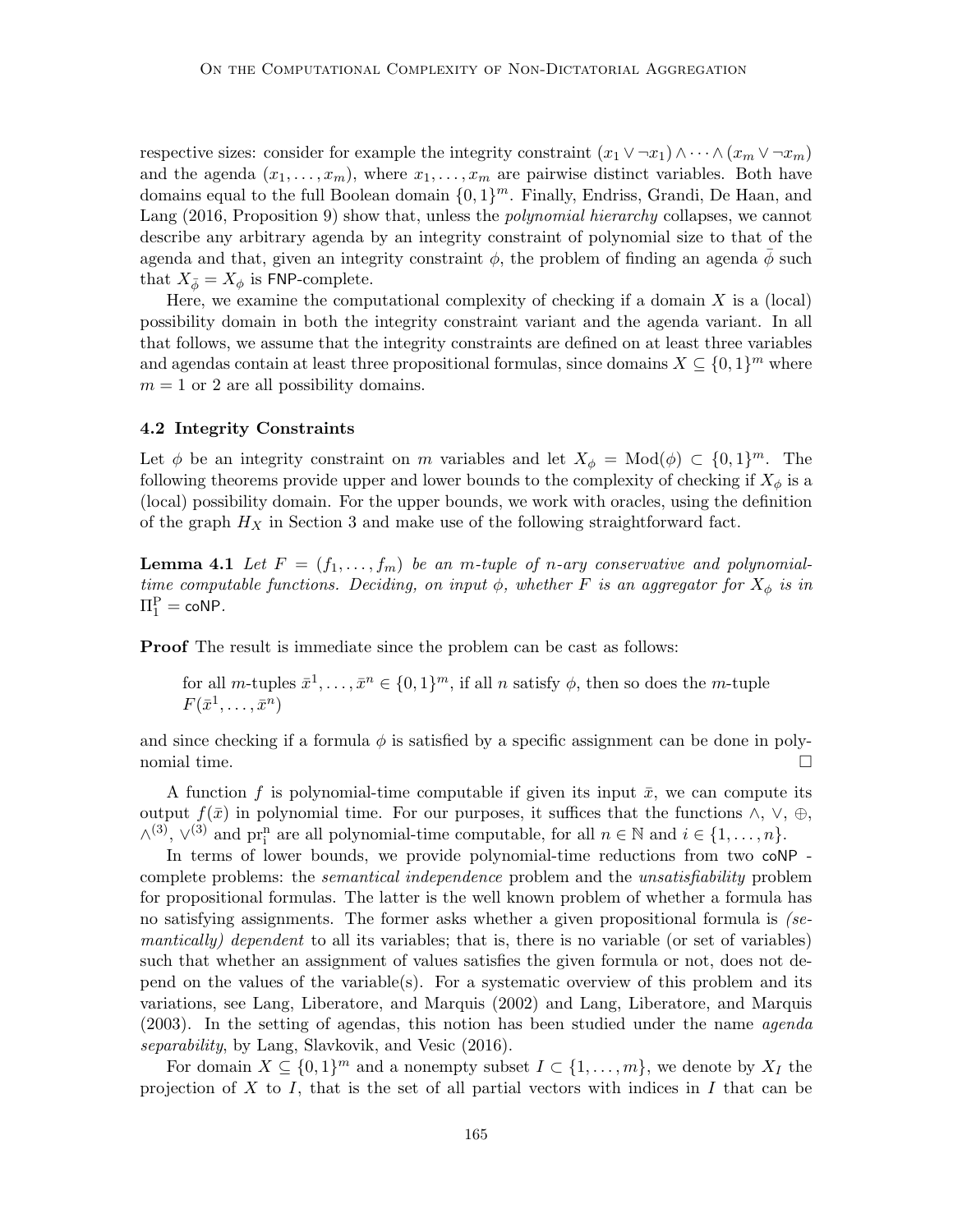extended to elements of X. Let also  $X_{-I} := X_{\{1,\ldots,m\}\setminus I}$  and  $X \approx Y$  mean that we can obtain  $X$  by permuting the columns of  $Y$ .

**Definition 2** Let  $\phi(x_1, \ldots, x_m)$  be a propositional formula, where  $X := Mod(\phi)$  and let  $V \subseteq \{x_1, \ldots, x_m\}$  be a subset of its variables. Let also  $i \in \{1, \ldots, m\}$ . We say that  $\phi$  is:

i. (semantically) independent from variable  $x_i$  if:

$$
X \approx X_{\{i\}} \times X_{-\{i\}}
$$

ii. (semantically) independent from the set of variables  $V$  if it is independent from every  $x_j \in V$ .

In our setting, an integrity constraint being independent from a variable  $x_i$  means that issue  $j$  does not contribute anything in the logical consistency restrictions imposed by the constraint. Lang, Liberatore, and Marquis (2003) showed that the problem of checking if a propositional formula depends on all its variables (is simplified variable-dependent in their terminology), is coNP-complete.

To make our reductions easier to follow, we work with the specific domain:

Imp := 
$$
\{0, 1\}^3 \setminus \{(0, 0, 0), (1, 1, 1)\}.
$$

Observe that Imp corresponds to a natural and well studied problem in both preference and judgment aggregation. Suppose that we have three alternatives  $A, B$  and  $C$ , where issue 1 corresponds to deciding between  $A$  and  $B$ , issue 2 corresponds to deciding between  $B$  and  $C$ , and issue 3 corresponds to deciding between  $C$  and  $A$ . In that setting, we can assume that, in each issue, 1 denotes preferring the former option and 0 the latter. One can easily see now that Imp corresponds to the natural requirement of transitivity of preferences.

Consider now the following lemma, which is a version of Arrow's impossibility result in Judgment Aggregation.

#### Lemma 4.2 Imp is an impossibility domain.

**Proof** By Corollary 2.1, we only need to check if Imp is affine, or if it admits a binary non-dictatorial aggregator. Easily.

$$
\bar{\oplus}((1,0,0),(0,1,0),(0,0,1))=(0,0,0)\notin\mathrm{Imp},
$$

thus Imp is not affine.

On the other hand, let  $F = (f_1, f_2, f_3)$  be a binary non-dictatorial triple of functions. There are  $4^3 - 2 = 62$  cases for F. We arbitrarily choose to show three of them. The rest are left to the interested reader.

- If  $f_1 = f_2 = \wedge$  and  $f_3 = \vee$ , then  $F((1, 0, 0), (0, 1, 0)) = (0, 0, 0) \notin \text{Imp}$ .
- If  $f_1 = \wedge$ ,  $f_2 = \vee$  and  $f_3 = \text{pr}_1^2$ , then  $F((1,0,0),(0,0,1)) = (0,0,0) \notin \text{Imp}$ .
- If  $f_1 = \vee$ ,  $f_2 = \text{pr}_1^2$  and  $f_3 = \text{pr}_2^2$ , then  $F((0,0,1),(0,1,0)) = (0,0,0) \notin \text{Imp}$ .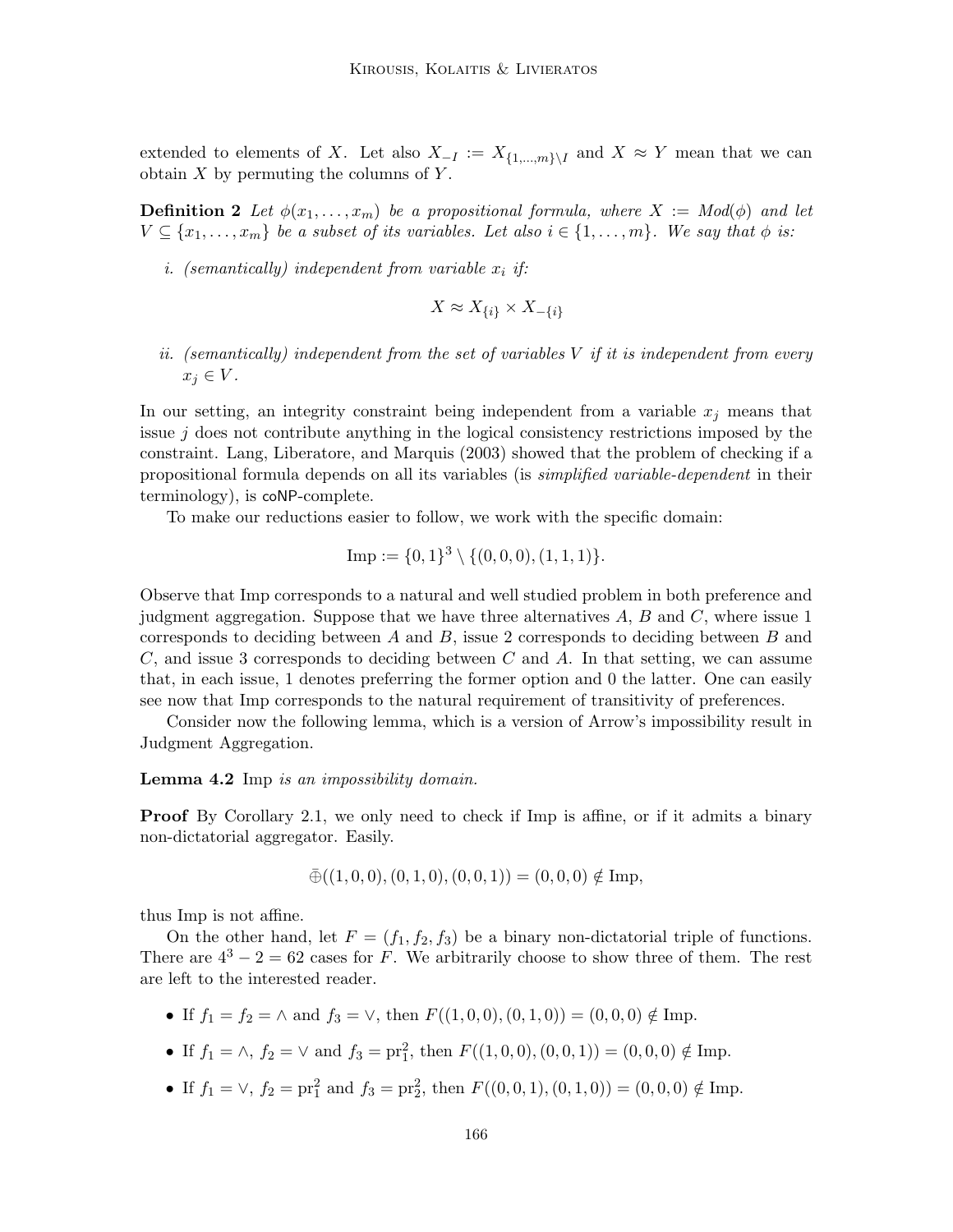Thus, for F to be an aggregator for Imp, it must hold that  $f_1 = f_2 = f_3 = \text{pr}_d^2$ ,  $d = 1, 2$ and, consequently Imp admits only dictatorial binary aggregators.  $\Box$ 

Let  $\psi$  be the propositional formula:

$$
\psi(y_1, y_2, y_3) = (y_1 \lor y_2 \lor y_3) \land (\neg y_1 \lor \neg y_2 \lor \neg y_3). \tag{1}
$$

Easily,  $Mod(\psi) = Imp$ . We are now ready to obtain our results.

**Theorem 4.1** Deciding, on input  $\phi$ , whether  $X_{\phi}$  admits a non-dictatorial aggregator is (i) in  $\Sigma_2^P \cap \Pi_2^P$  and (ii) coNP-hard.

**Proof** (i) By Corollary 2.1,  $X_{\phi}$  is a possibility domain if and only if it admits a binary nondictatorial aggregator or it is affine. The problem of whether  $X_{\phi}$  is affine is in  $\Pi_1^{\text{P}} = \text{coNP}$ (and thus in  $\Sigma_2^P \cap \Pi_2^P$  too), by Lemma 4.1, using  $\bar{\oplus}$  for the given m-tuple of functions (recall also Lemma 2.2).

For the problem of the existence of binary non-dictatorial aggregators for  $X_{\phi}$ , we show separately that it is both in  $\Sigma_2^{\text{P}}$  and in  $\Pi_2^{\text{P}}$ . For the former, note that there are only four conservative (equivalently Paretian) functions from  $\{0,1\}^2 \mapsto \{0,1\}$ , namely  ${\rm pr}_1^2$ ,  ${\rm pr}_2^2$ ,  $\wedge$  and ∨. Therefore, there are  $4^m - 2$  tuples  $F = (f_1, \ldots, f_m)$ , with  $f_j : \{0, 1\}^2 \mapsto \{0, 1\}, j = 1, \ldots, m$ of m conservative functions, where not all  $f_i$  are the same projection function. Such an m-tuple can be thought of as a binary  $(2 \times 3)m$ -sequence, where each  $f_j$  is encoded by a sequence  $(01a10b), a, b \in \{0, 1\},$  meaning that  $f_i(0, 1) = a$  and  $f_i(1, 0) = b$ .

Let us call such  $F$  candidates for non-dictatorial aggregators. The question of deciding whether a given F is one of the  $4^m - 2$  candidates for non-dictatorial aggregators is easily in P. Also, the question of whether a given binary F is an aggregator for  $X_{\phi}$  is again in  $\Pi_1^{\text{P}}$  by Lemma 4.1. Therefore the problem of whether  $X_{\phi}$  admits a binary non-dictatorial aggregator is in  $\Sigma_2^P$  because it can be cast as:

There exists a  $F = (f_1, \ldots, f_m)$  such that F is a candidate for non-dictatorial aggregator and for all m-tuples  $\bar{x}, \bar{y} \in \{0, 1\}^m$ , if both satisfy  $\phi$ , then so does the *m*-tuple  $F(\bar{x}, \bar{y})$ .

To show that it is also in  $\Pi_2^{\mathcal{P}}$ , recall that, by Lemma 3.2, the set  $X_\phi$  admits a binary non-dictatorial aggregator if and only if the graph  $H_X$  is not strongly connected. We will show that checking if  $H_{X_{\phi}}$  is strongly connected is in  $\Sigma_2^{\mathcal{P}}$ , which means that checking if  $H_{X_{\phi}}$ is not strongly connected is in  $\Pi_2^P$ .

First note that the size of  $H_X$  is polynomial in the size of  $\phi$ , since it has  $2m$  nodes, where m is the number of variables of  $\phi$ . Thus, it suffices to prove that testing whether two nodes of  $H_{X_{\phi}}$  are connected is in NP with an oracle in coNP.

To test if two nodes are connected, we first obtain a path witnessing this. To verify it is indeed a path, we need to check if any two of its consecutive nodes, say  $uu'_s$  and  $vv'_t$ , are connected by the edge  $uu'_s \to vv'_t$  in  $H_X$ . To do that, we can again take the satisfying assignments z and z' of  $\phi$  that witness that  $uu_s' \to vv_t'$ . Then, using the coNP oracle, we need to check that there is no  $z^*$  that: (i) satisfies  $\phi$ , (ii) extends  $uv'$  and (iii) agrees on every coordinate either  $z$  or  $z'$ .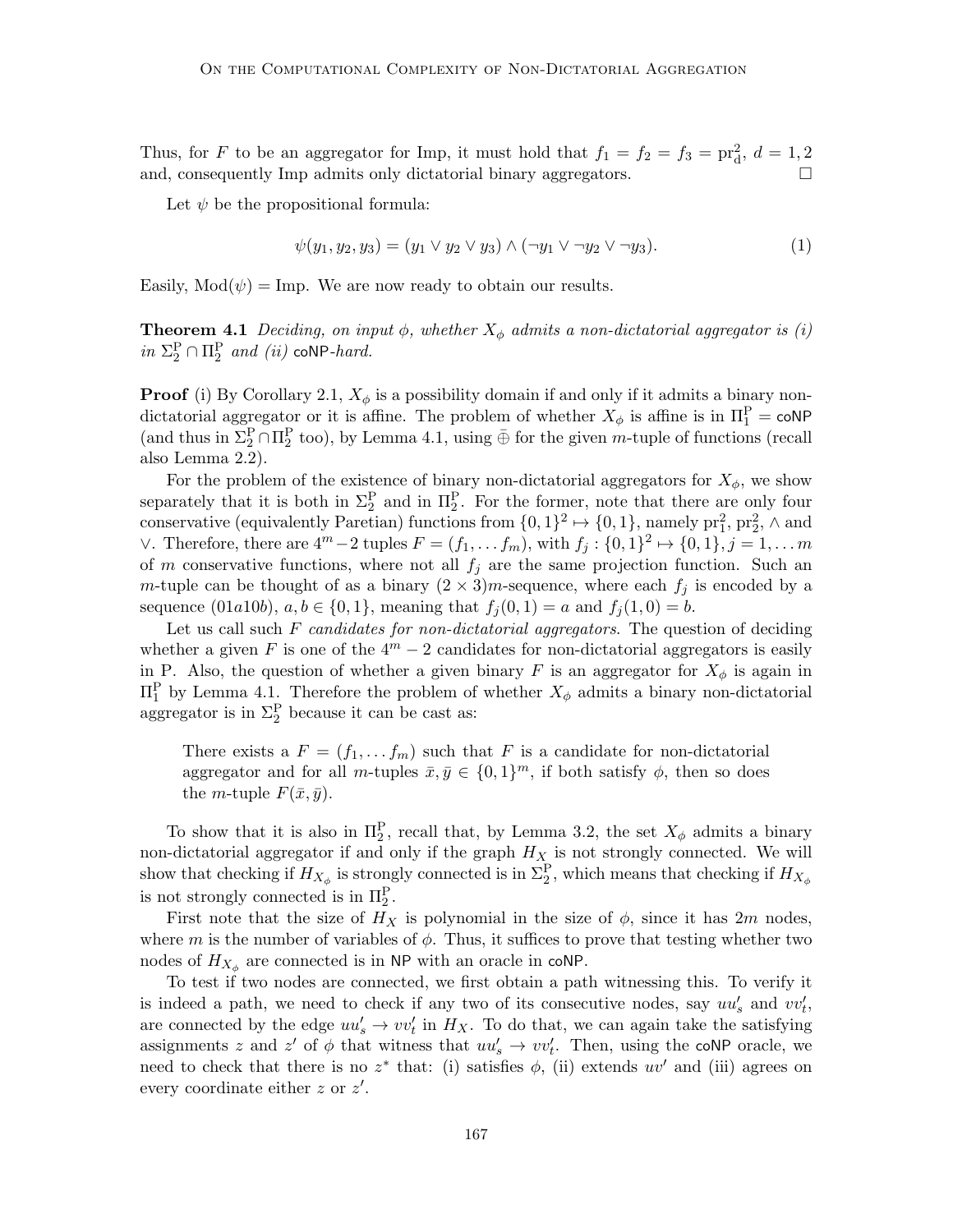(ii) Let  $\chi(x_1, \ldots, x_k)$  be a propositional formula on k variables. We construct, in polynomial time, a formula  $\phi$  such that  $\chi$  is independent from at least one of its variables if and only if  $X_{\phi}$  is a possibility domain. In all that follows,  $m = k + 3$ .

Let:

$$
\phi(x_1,\ldots,x_k,y_1,y_2,y_3)=\chi(x_1,\ldots,x_l)\oplus\psi(y_1,y_2,y_3),
$$

where:  $\{x_1, \ldots, x_k\}$  and  $\{y_1, y_2, y_3\}$  are disjoint sets of variables.

First, note that the length  $|\phi|$  of  $\phi$  is linear to that of  $\chi$ , since  $|\phi| = |\chi| + 6$ . Thus the construction is polynomial.

By (1), it holds that:

$$
X_{\phi} = \left(\text{Mod}(\chi) \times \{(0,0,0), (1,1,1)\}\right) \cup \left(\text{Mod}(\neg \chi) \times \text{Imp}\right). \tag{2}
$$

**Claim 4.1.1**  $\chi$  is independent from at least one of its variables if and only if  $X_{\phi}$  is a possibility domain.

*Proof of Claim:* We first consider the two extreme cases. If  $\chi$  is unsatisfiable or a tautology, then by (2) we have that:

$$
X_{\phi} = \{0, 1\}^{k} \times \text{Imp},
$$

or that

$$
X_{\phi} = \{0, 1\}^{k} \times \{(0, 0, 0), (1, 1, 1)\}
$$

respectively. In both cases, we have that  $\chi$  is independent from all its variables and  $X_{\phi}$  is a possibility domain, since it is a Cartesian product (recall Lemma 2.3).

Thus, we can assume that both  $Mod(\chi)$  and  $Mod(\neg \chi)$  are not empty. We proceed with a series of claims.

Claim 4.1.2  $X_{\phi}$  is not affine.

Proof of Claim: Let  $\bar{a} := (a_1, \ldots, a_k) \in Mod(\neg \chi)$ . Then,  $(\bar{a}, 0, 1, 1), (\bar{a}, 1, 0, 1), (\bar{a}, 1, 1, 0) \in$  $X_{\phi}$  and:

$$
\bar{\oplus}((\bar{a},0,1,1),(\bar{a},1,0,1),(\bar{a},1,1,0)) = (\bar{a},0,0,0) \notin X_{\phi}.
$$

Thus,  $X_{\phi}$  is not affine.

By Corollary 2.1 and Claim 4.1.2,  $X_{\phi}$  is a possibility domain if and only if it admits a binary non-dictatorial aggregator. The following claims show that such an aggregator must be in a restricted class.

Claim 4.1.3 Assume  $F = (f_1, \ldots, f_m)$  is a binary aggregator for  $X_{\phi}$ . Then,  $f_{k+1} = f_{k+2}$  $f_{k+3} = \text{pr}_{d}^{2}, d \in \{1, 2\}.$ 

*Proof of Claim:* To obtain a contradiction, assume  $(f_{k+1}, f_{k+2}, f_{k+3}) \neq (pr_d^2, pr_d^2, pr_d^2)$ ,  $d = 1, 2$ . By Lemma 4.2, Imp is an impossibility domain. Thus, there exist  $\bar{x}, \bar{y} \in \text{Imp such}$ that

 $\overline{z}:=(f_{k+1}, f_{k+2}, f_{k+3})(\overline{x}, \overline{y}) \in \{(0,0,0), (1,1,1)\}.$ 

Let  $\bar{a} := (a_1, \ldots, a_k) \in Mod(\neg \chi)$ . Then  $(\bar{a}, \bar{x}), (\bar{a}, \bar{y}) \in X_{\phi}$ , but:

$$
F((\bar{a}, \bar{x}), (\bar{a}, \bar{y})) = (\bar{a}, \bar{z}) \notin X_{\phi}.
$$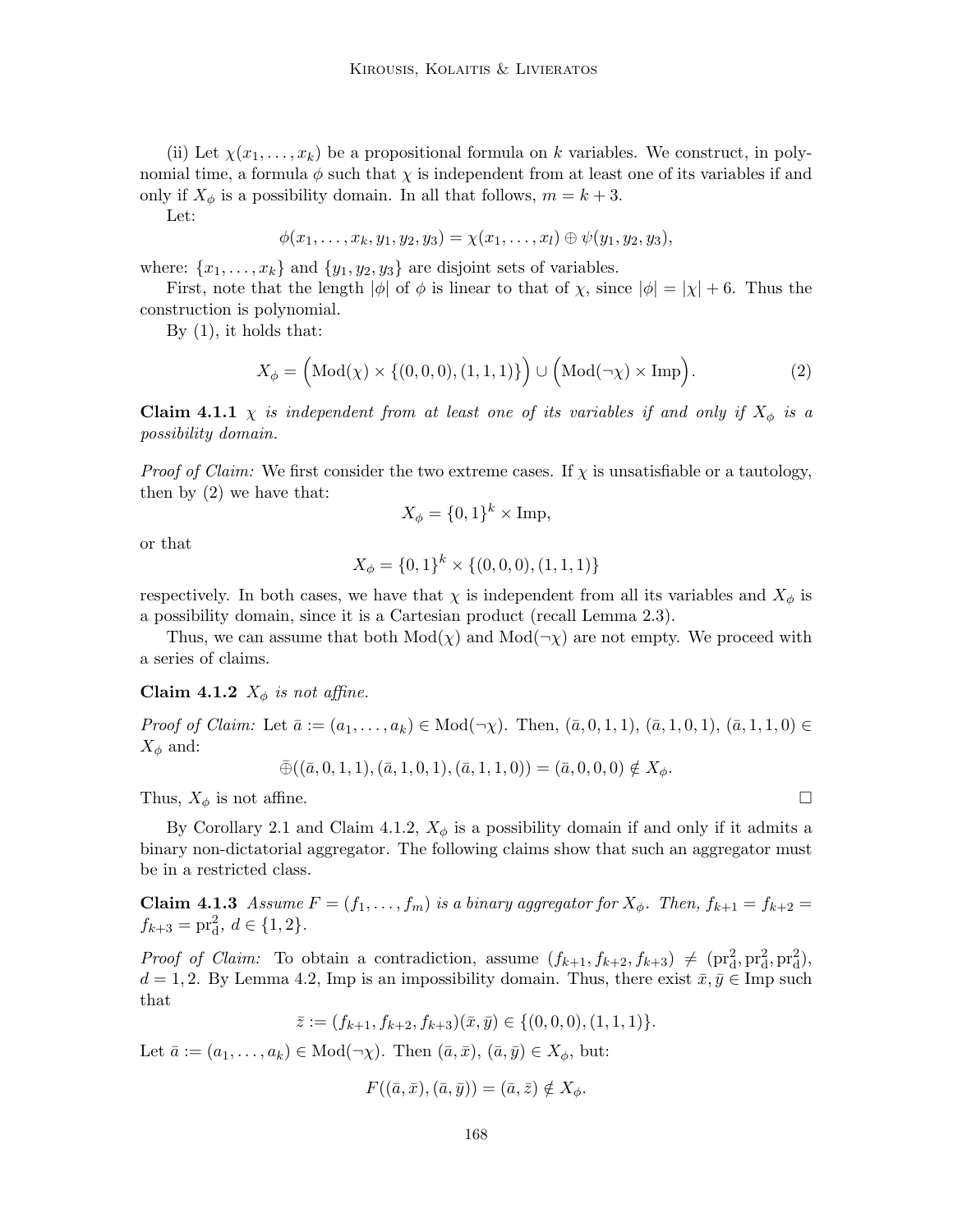Thus, F is not an aggregator for  $X_{\phi}$ . Contradiction.

The following claim states that  $F = (f_1, \ldots, f_k, f_{k+1}, f_{k+2}, f_{k+3})$  cannot have its first k coordinates be projections to the same coordinate  $d \in \{1,2\}$  and the last three be projections to the other. This can also be derived by  $(2)$ , since  $X_{\phi}$  is not a Cartesian product. For a proof of this general and straightforward characterization, the interested reader is referred to Diáz, Kirousis, Kokonezi, and Livieratos (2019). Here we opted to showcase the technique we follow throughout the rest of the proof.

Claim 4.1.4 Assume  $F = (f_1, \ldots, f_m)$  is a binary aggregator for  $X_{\phi}$ . If  $f_{k+1} = f_{k+2}$  $f_{k+3} = \text{pr}_d^2$ , then there is at least one  $j \in \{1, \ldots, k\}$  such that  $f_j \neq \text{pr}_d^2$ ,  $d, d' \in \{1, 2\}$ ,  $d \neq d'$ .

*Proof of Claim:* We show the claim for  $d = 2$  and  $d' = 1$ . The analogous arguments hold for the case where  $d = 1$  and  $d' = 2$ .

To obtain a contradiction, assume that  $f_1 = \cdots = f_k = \text{pr}_1^2$ . Let  $\bar{a} := (a_1, \ldots, a_k) \in$  $Mod(\chi)$  and  $b := (b_1, ..., b_k) \in Mod(\neg \chi)$ . Then,  $(\bar{a}, 0, 0, 0)$  and  $(b, 0, 0, 1) \in X_{\phi}$ , but:

$$
F((\bar{a},0,0,0),(\bar{b},0,0,1)) = (\bar{a},0,0,1) \notin X_{\phi}.
$$

Thus, F is not an aggregator for  $X_{\phi}$ . Contradiction.

Claim 4.1.5 Assume  $F = (f_1, \ldots, f_m)$  is a binary aggregator for  $X_{\phi}$ . Then, there is at least one  $j \in \{1, \ldots, k\}$  such that  $f_j$  is not symmetric.

*Proof of Claim:* By Claim 4.1.3, for some  $d \in \{1, 2\}$ ,  $f_{k+1} = f_{k+2} = f_{k+3} = \text{pr}_{d}^{2}$ . To obtain a contradiction, assume that  $f_j$  is symmetric for all  $j \in \{1, ..., k\}$ . Assume also w.l.o.g. that  $d = 2$ . The analogous arguments work for  $d = 1$ .

Let  $\bar{a} := (a_1, \ldots, a_k) \in Mod(\chi), \bar{b} := (b_1, \ldots, b_k) \in Mod(\neg \chi)$  and

$$
(f_1,\ldots,f_k)(\bar{a},\bar{b}):=\bar{c}.
$$

Then,  $(\bar{a}, 0, 0, 0)$  and  $(b, 0, 0, 1) \in X$ . Since F is an aggregator for  $X_{\phi}$ :

$$
f((\bar{a},0,0,0),(\bar{b},0,0,1)) = (\bar{c},0,0,0) \in X_{\phi}, f((\bar{b},0,0,1),(\bar{a},0,0,0)) = (\bar{c},0,0,1) \in X_{\phi},
$$

which, by (2), implies that  $\bar{c} \in Mod(\chi) \cap Mod(\neg \chi)$ . Contradiction.

The last claim deals with the case where we have both symmetric and non-symmetric components in  $(f_1, \ldots, f_k)$ . It completely outlines the class of binary aggregators available for  $X_{\phi}$ . Notationally, if  $\bar{a} \in \{0,1\}^m$  and  $I \subseteq \{1,\ldots,m\}$ ,  $\bar{a}_I$  denotes the projection of  $\bar{a}$  to the coordinates in I.

**Claim 4.1.6** Assume  $F = (f_1, \ldots, f_m)$  is a binary aggregator for  $X_{\phi}$ . Then, there exists a non-empty subset  $J \subseteq \{1, ..., k\}$  such that  $f_j = \text{pr}_d^2$  for all  $j \in J \cup \{k+1, k+2, k+3\}$ ,  $d = 1, 2.$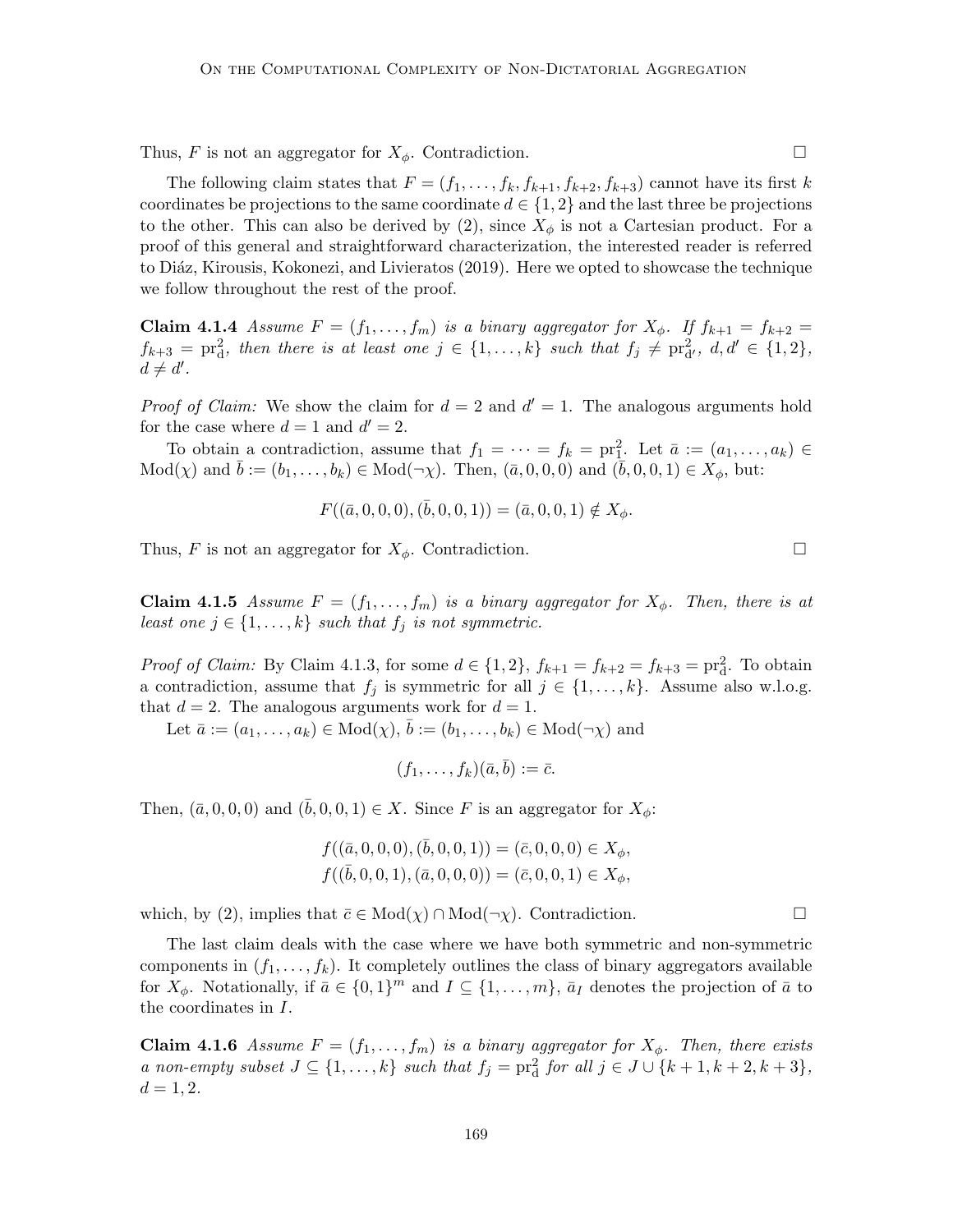*Proof of Claim:* By Claim 4.1.3, for some  $d \in \{1, 2\}$ ,  $f_{k+1} = f_{k+2} = f_{k+3} = \text{pr}_{d}^{2}$ . To obtain a contradiction, assume that  $f_j \neq \text{pr}_d^2$ , for all  $j \in \{1, ..., k\}$ . Assume also w.l.o.g. that  $d = 2$ . The analogous arguments work for  $d = 1$ .

By Claims 4.1.4 and 4.1.5, there exists a partition  $(I, J)$  of  $\{1, \ldots, k\}$ , such that  $f_i$  is symmetric for all  $i \in I$  and  $f_j = \text{pr}_1^2$  for all  $j \in J$ . To make things easier to follow, assume w.l.o.g. that there exists an  $s \in \{1, ..., k-1\}$  such that  $I = \{1, ..., s\}$  and  $J = \{s+1, ..., k\}$ . Let  $\bar{a} := (a_1, \ldots, a_k) \in Mod(\chi), \bar{b} := (b_1, \ldots, b_k) \in Mod(\neg \chi)$  and assume that:

$$
(f_1,\ldots,f_s)(\bar{a}_I,\bar{b}_I):=\bar{c}.
$$

Then,  $(\bar{a}, 0, 0, 0)$  and  $(\bar{b}, 0, 0, 1) \in X_{\phi}$ . Since F is an aggregator for  $X_{\phi}$ , it must hold that:

$$
F((\bar{a},0,0,0),(\bar{b},0,0,1)) = (\bar{c},\bar{a}_J,0,0,1) \in X_{\phi},
$$

which, by (2), implies that  $(\bar{c}, \bar{a}_J) \in Mod(\neg \chi)$ . Furthermore, again since F is an aggregator for  $X_{\phi}$ , it must be the case that:

$$
F((\bar{c}, \bar{a}_J, 0, 0, 1), (\bar{a}, 0, 0, 0)) = (\bar{c}, \bar{a}_J, 0, 0, 0) \in X_{\phi},
$$

which, by (2), implies that  $(\bar{c}, \bar{a}_J) \in Mod(\chi)$ . Thus,  $(\bar{c}, \bar{a}_J) \in Mod(\chi) \cap Mod(\neg \chi)$ . Contradiction.  $\Box$ 

By Claims 4.1.6 and Corollary 2.1,  $X_{\phi}$  is a possibility domain if and only if it admits a binary non-dictatorial aggregator such that there exists a  $d \in \{1,2\}$  and a non-empty  $J \subseteq \{1, \ldots, k\}$ , where, for all  $j \in J \cup \{k+1, k+2, k+3\}$ ,  $f_j = \text{pr}_{d}^2$ . It is not difficult to see that such an aggregator exists for  $d = 1$  if and only if it does for  $d = 2$ . Thus, we can safely assume that  $d = 1$ .

Before proving that our reduction works, we need some notation. For a domain  $Y \subseteq$  $\{0,1\}^m$  and a non-empty set of indices  $I \subseteq \{1,\ldots,m\}$ , let  $Y_I$  be the projection of Y to the indices of I, that is, the set of partial vectors with coordinates in I that can be extended to vectors of Y. Also, for two domains  $Y, Z \subseteq \{0,1\}^m$  of size n, viewed as  $n \times m$  matrices, we write  $Y \approx Z$  if, by permuting the columns of Z, we can obtain Y.

First, assume that there exist  $1 < l < k$  variables  $x_{i_1}, \ldots, x_{i_l} \in \{x_1, \ldots, x_k\}$  such that  $\chi$  is independent from all of them. Let also  $J = \{1, \ldots, k\} \setminus \{i_1, \ldots, i_l\}$ . Then, (2) can be written as:

$$
X_{\phi} \approx \{0,1\}^{l} \times \Bigg(\Big(\mathrm{Mod}(\chi)_{J} \times \{(0,0,0),(1,1,1)\}\Big) \cup \Big(\mathrm{Mod}(\neg\chi)_{J} \times \mathrm{Imp}\Big)\Bigg).
$$

It is straightforward to observe that any m-tuple  $F = (f_1, \ldots, f_m)$  of binary functions, such that  $f_{l+1} = \ldots = f_m = \text{pr}_{d}^2$ ,  $d = 1, 2$  is an aggregator for  $X_{\phi}$ . Thus  $X_{\phi}$  is a possibility domain.

Now, assume that  $X_{\phi}$  is a possibility domain and  $F = (f_1, \ldots, f_m)$  a binary nondictatorial aggregator for  $X_{\phi}$ . Let also  $(I, J)$  be a partition of  $\{1, \ldots, k\}$ , such that, for all  $j \in J \cup \{k+1, k+2, k+3\}, f_j = \text{pr}_1^2$  and for all  $i \in I, f_i \neq \text{pr}_1^2$ . Again, to simplify things, assume that there exists an  $s \in \{1, ..., k-1\}$  such that  $I = \{1, ..., s\}, J = \{s+1, ..., k\}.$ We consider the following three cases: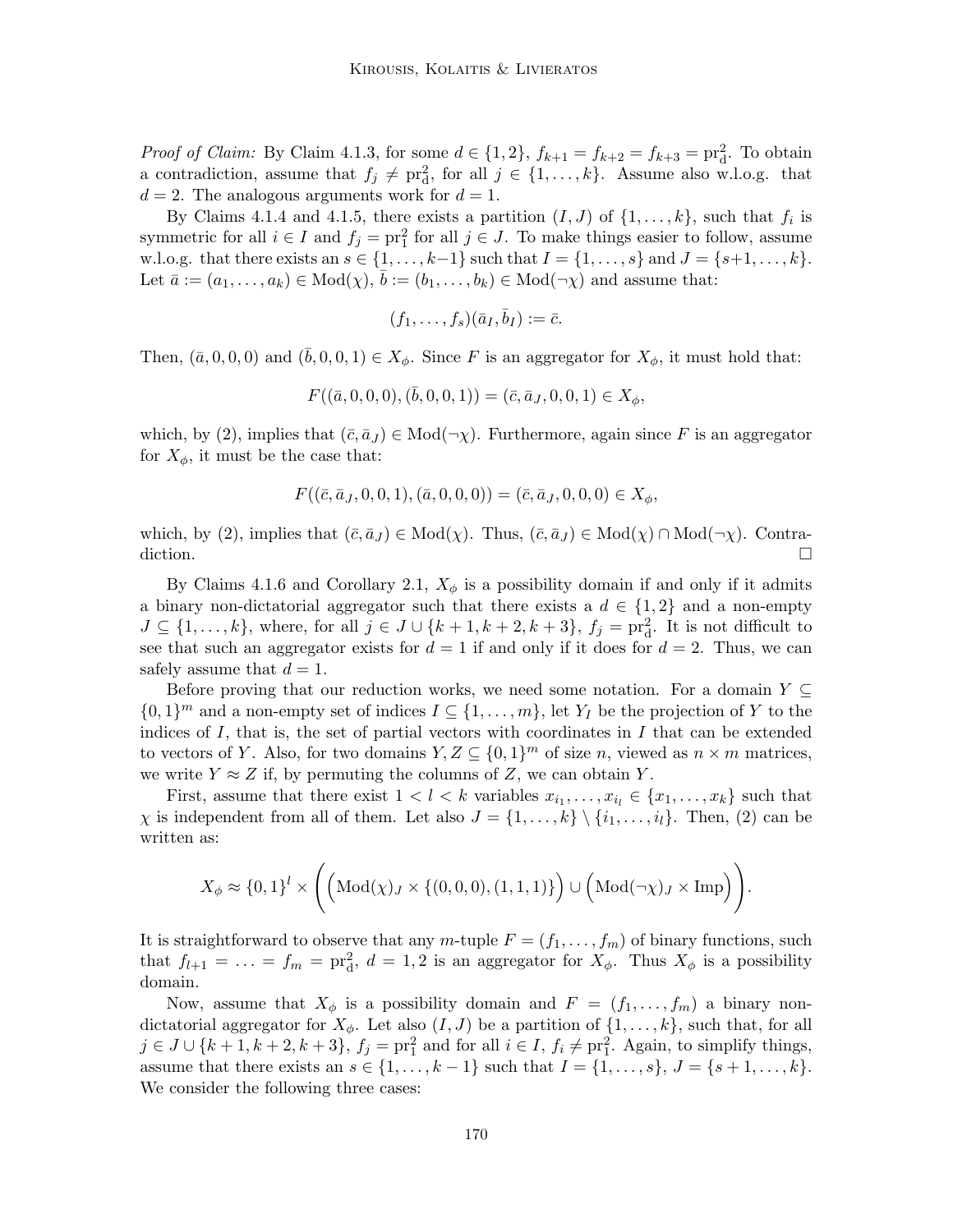• If  $f_i := \text{pr}_2^2$ , for all  $i \in I$ , we show that  $\chi$  is independent from  $x_1, \ldots, x_s$ . Suppose there exist vectors  $\bar{a}, \bar{b} \in \{0,1\}^s$  and  $\bar{c} \in \{0,1\}^{k-s}$ , such that  $(\bar{a}, \bar{c}) \in Mod(\chi)$  and  $(\bar{b}, \bar{c}) \in Mod(\neg \chi)$ . Then,  $(\bar{a}, \bar{c}, 0, 0, 0) \in X_{\phi}$  and  $(\bar{a}, \bar{c}, 0, 0, 1) \in X_{\phi}$ . Since F is an aggregator for  $X_{\phi}$ , it must hold that:

$$
F((\bar{a}, \bar{c}, 0, 0, 0), (\bar{b}, \bar{c}, 0, 0, 1)) = (\bar{b}, \bar{c}, 0, 0, 0) \in X_{\phi},
$$

which, by (2), implies that  $(\bar{b}, \bar{c}) \in Mod(\chi) \cap Mod(\neg \chi)$ . Contradiction. Since  $\bar{a}, \bar{b}$  and  $\bar{c}$  where chosen arbitrarily, it follows that  $\chi$  is independent from  $x_1, \ldots, x_s$ .

• If  $f_i$  is symmetric, for all  $i \in I$ , we show that  $\chi$  is independent from  $x_1, \ldots, x_s$ . Suppose there exist vectors  $\bar{a}, \bar{b} \in \{0,1\}^s$  and  $\bar{c} \in \{0,1\}^{k-s}$ , such that  $(\bar{a}, \bar{c}) \in Mod(\chi)$  and  $(\bar{b}, \bar{c}) \in Mod(\neg \chi)$ . Also, assume that  $(f_1, \ldots, f_s)(\bar{a}, \bar{b}) := \bar{z}$ . Then,  $(\bar{a}, \bar{c}, 0, 0, 0) \in X_{\phi}$ and  $(\bar{b}, \bar{c}, 0, 0, 1) \in X_{\phi}$ . Since F is an aggregator for  $X_{\phi}$ , it must hold that:

$$
F((\bar{a}, \bar{c}, 0, 0, 0), (\bar{b}, \bar{c}, 0, 0, 1)) = (\bar{z}, \bar{c}, 0, 0, 0) \in X_{\phi}, F((\bar{b}, \bar{c}, 0, 0, 1), (\bar{a}, \bar{c}, 0, 0, 0)) = (\bar{z}, \bar{c}, 0, 0, 1) \in X_{\phi},
$$

which, by (2), implies that  $(\bar{z}, \bar{c}) \in Mod(\chi) \cap Mod(\neg \chi)$ . Contradiction. Since  $\bar{a}, \bar{b}$  and  $\bar{c}$  where chosen arbitrarily, it follows that  $\chi$  is independent from  $x_1, \ldots, x_s$ .

• If there is a partition  $(I_1, I_2)$  of I, such that  $f_i = \text{pr}_2^2$  for all  $i \in I_1$  and  $f_i$  is symmetric for all  $i \in I_2$ , we show that  $\chi$  is independent from all  $x_i$  such that  $i \in I_1$ . Assume again w.l.o.g. that there is a  $t \in \{1, \ldots, s-1\}$  such that  $I_1 = \{1, \ldots, t\}$  and  $I_2 =$  $\{t+1,\ldots,s\}$ . Suppose there exist vectors  $\bar{a}, \bar{b} \in \{0,1\}^t$  and  $\bar{c} \in \{0,1\}^{k-t}$ , such that  $(\bar{a}, \bar{c}) \in Mod(\chi)$  and  $(\bar{b}, \bar{c}) \in Mod(\neg \chi)$ . Then,  $(\bar{a}, \bar{c}, 0, 0, 0) \in X_{\phi}$  and  $(\bar{a}, \bar{c}, 0, 0, 1) \in$  $X_{\phi}$ . Since F is an aggregator for  $X_{\phi}$ , it must hold that:

$$
F((\bar{a}, \bar{c}, 0, 0, 0), (\bar{b}, \bar{c}, 0, 0, 1)) = (\bar{b}, \bar{c}, 0, 0, 0) \in X_{\phi},
$$

which, by (2), implies that  $(\bar{b}, \bar{c}) \in Mod(\chi) \cap Mod(\neg \chi)$ . Contradiction. Since  $\bar{a}, \bar{b}$  and  $\bar{c}$  where chosen arbitrarily, it follows that  $\phi$  is independent from  $x_1, \ldots, x_t$ .

This concludes the proof of both the reduction and Theorem 4.1.  $\Box$ 

We now show the analogous result for local possibility domains. Fortunately, the proofs of the bounds here are relatively shorter.

**Theorem 4.2** Deciding, on input  $\phi$ , whether or not  $X_{\phi}$  admits a locally non-dictatorial aggregator is (i) in  $\Sigma_2^P \cap \Pi_2^P$  and (ii) coNP-hard.

**Proof** (i) We follow the proof of Theorem 4.1. By Corollary 3.4 we have only three functions, namely  $\wedge^{(3)}$ ,  $\vee^{(3)}$ ,  $\oplus$ , which, when combined to an m-ary tuple  $F = (f_1, \ldots, f_m)$ , form a local non-dictatorial aggregator for  $X$ . Thus, the proof is exactly the same, with the difference that we now have  $3^m$  tuples that can be encoded as  $(6 \times 3)m$ -binary sequences and we conclude that the problem is in  $\Sigma_2^P$ .

For the containment in  $\Pi_2^{\mathbf{P}}$ , we argue as follows. Given access to  $H_{X_{\phi}}$  we can, by Corollary 3.5, obtain in polynomial time a ternary WNU aggregator  $G = (g_1, \ldots, g_m)$  such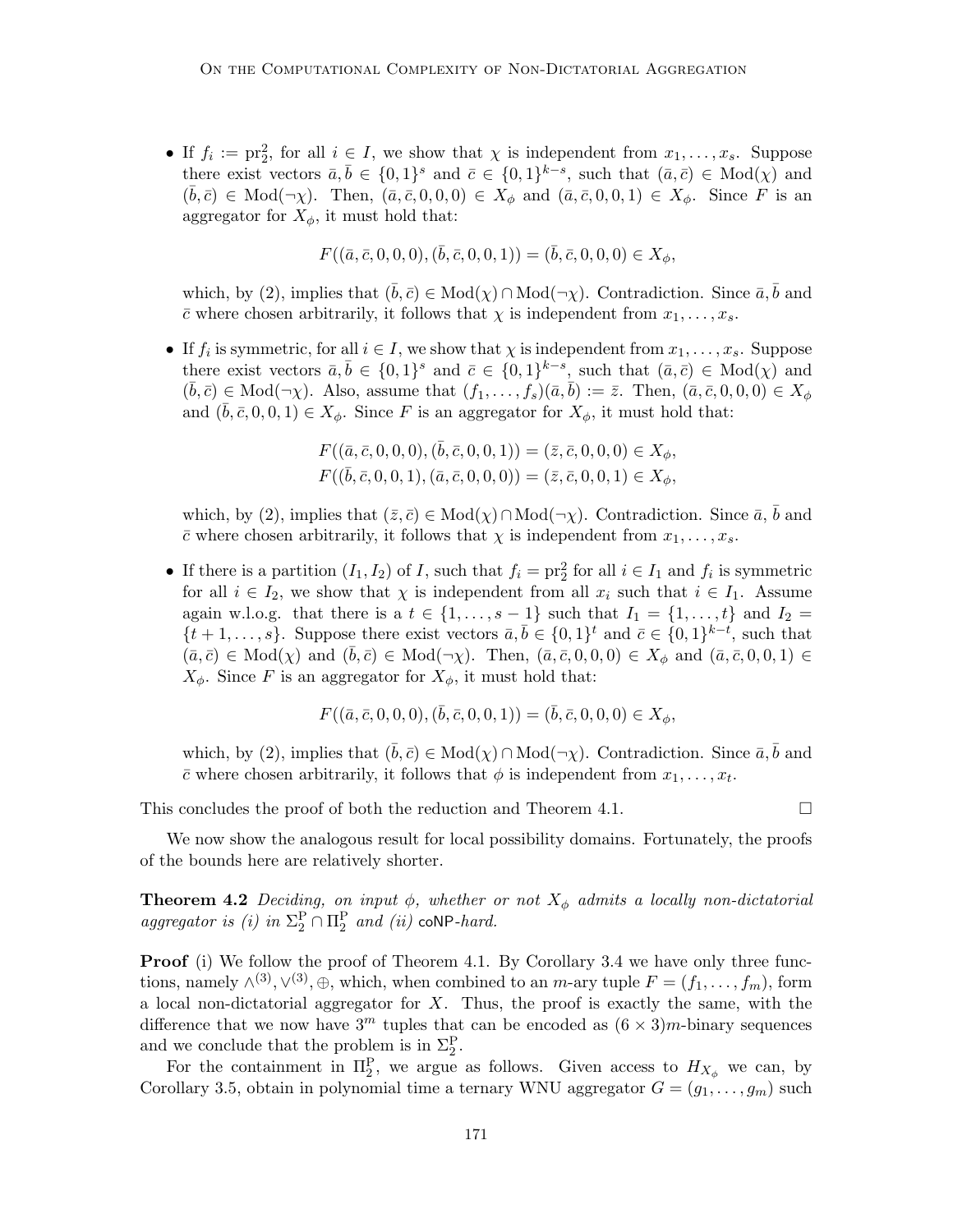that  $X_{\phi}$  is a local possibility domain if and only if it admits G. Whether  $X_{\phi}$  admits G or not is in coNP (in the same way we check if  $X_{\phi}$  is affine) and thus in  $\Pi_2^{\mathcal{P}}$  too. Since the size of  $H_{X_{\phi}}$  is polynomial in that of  $\phi$ , it suffices to show that testing whether there is no edge  $uu'_i \rightarrow \rightarrow vv'_j$  in  $H_{X_{\phi}}$  is in  $\Pi_2^{\mathcal{P}}$ . This problem can be expressed as:

For all assignments  $\bar{a} = (a_1, \ldots, a_m), \bar{b} = (b_1, \ldots, b_m)$ , there exists an assignment  $\bar{c} = (c_1, \ldots, c_m)$  such that, if  $\bar{a}, \bar{b}$  satisfy  $\phi$  and  $a_i = u, b_i = u'$ ,  $a_j = v, b_j = v'$ , then  $\bar{c}$  satisfies  $\phi$ ,  $c_i = u$ ,  $c_j = v'$  and  $c_k \in \{a_k, b_k\}$  for all  $k \in \{1, \ldots, m\} \setminus \{i, j\}.$ 

Thus, the proof is complete.

(ii) We show that the problem of whether a logical formula  $\chi$ , defined on k variables  $x_1, \ldots, x_k$ , is unsatisfiable, reduces to that of deciding if the truth set of a formula is a local possibility domain.

Let  $\psi(y_1, y_2, y_3)$  be the propositional formula with  $\text{Mod}(\psi) = \text{Imp}$ , where  $\{y_1, y_2, y_3\} \cap$  ${x_1, \ldots, x_k} = \emptyset$ . Consider the formula:

$$
\phi = (\chi(x_1, \ldots, x_k) \wedge \psi(y_1, y_2, y_3)) \vee (z \rightarrow w),
$$

where z and w are variables not among those of  $\chi$  or  $\psi$ . First note that the length of  $\phi$  is again linear to that of  $\chi$ , since  $|\phi| = |\chi| + 8$  and thus the construction is polynomial.

Let  $m := k + 5$ . We prove the following claim.

**Claim 4.2.1**  $\chi$  is unsatisfiable if and only if

$$
X_{\phi} = \left( Mod(\chi) \times \text{Imp} \times \{0, 1\}^2 \right) \cup \left( \{0, 1\}^{k+3} \times \{(0, 0), (0, 1), (1, 1)\} \right),\tag{3}
$$

is a local possibility domain.

*Proof of Claim:* First, assume  $\chi$  is unsatisfiable. Then, (3):

$$
X_{\phi} = \{0, 1\}^{k+3} \times \{(0, 0), (0, 1), (1, 1)\},\
$$

which is a local possibility domain, since it admits for example the binary aggregator  $F =$  $(f_1, ..., f_m)$ , where  $f_j = \wedge, j = 1, ..., m$ .

On the other hand, let  $Mod(\phi)$  be a local possibility domain, and assume  $\chi$  is satisfiable by some assignment  $\bar{a} = (a_1, \ldots, a_k)$ . Since  $Mod(\phi)$  is a local possibility domain, by Theorem D, it admits a ternary locally non-dictatorial aggregator  $F = (f_1, \ldots, f_m)$ .

By Lemma 4.2, Imp is an impossibility domain. Thus, there exist  $\bar{b}^i = (b_1^i, b_2^i, b_3^i) \in \text{Imp}$ ,  $i = 1, 2, 3$ , such that:

$$
\bar{c} := (f_{k+1}, f_{k+2}, f_{k+3})(\bar{b}^1, \bar{b}^2, \bar{b}^3) \notin \text{Imp}.
$$

Since  $\bar{b}^1, \bar{b}^2, \bar{b}^3 \in \text{Imp}, \text{ it holds that } (\bar{a}, \bar{b}^i, 1, 0) \in X_{\phi}, \text{ for } i = 1, 2, 3. \text{ On the other hand:}$ 

$$
F((\bar{a}, \bar{b}^1, 1, 0), (\bar{a}, \bar{b}^2, 1, 0), (\bar{a}, \bar{b}^3, 1, 0)) = (\bar{a}, \bar{c}, 1, 0) \notin X_{\phi}.
$$

Thus F is not an aggregator for  $X_{\phi}$ . Contradiction.

This concludes the proof of Theorem 4.2.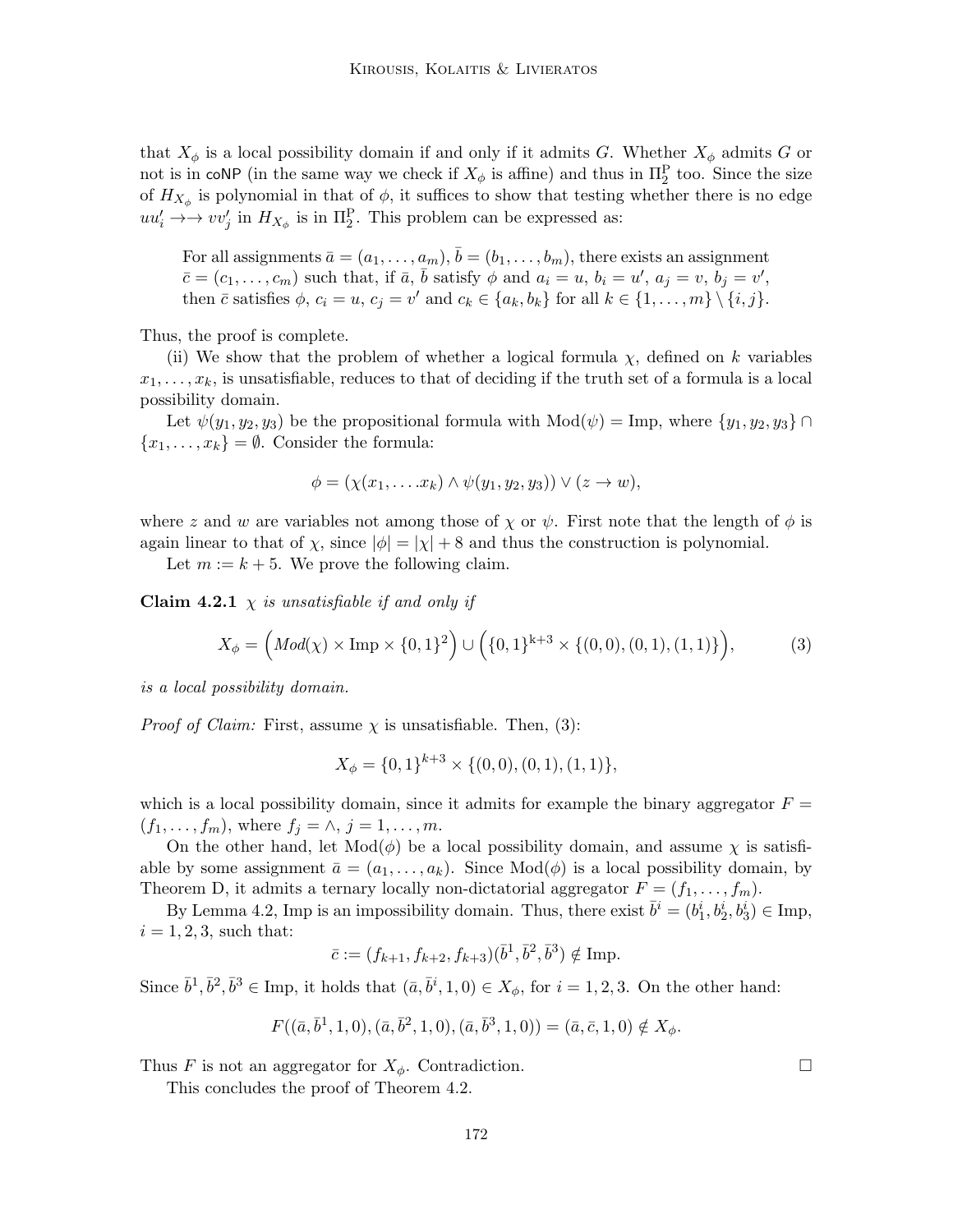# 4.3 Agendas

Suppose now that we have an agenda  $\bar{\phi} = (\phi_1, \ldots, \phi_m)$ . We prove the following upper and lower bounds to the complexity of deciding whether  $X_{\bar{\phi}}$  is a (local) possibility domain. For upper bounds, we use a version of Lemma 4.1 tailored for agendas.

**Lemma 4.3** Let  $F = (f_1, \ldots, f_m)$  be an m-tuple of n-ary conservative and polynomialtime computable functions. Deciding, given the agenda  $\bar{\phi} = (\phi_1, \ldots, \phi_m)$ , whether F is an aggregator for  $X_{\bar{\phi}}$  is in  $\Pi_2^{\mathcal{P}}$ .

Proof The result is immediate since the problem can be cast as follows:

For all *m*-tuples  $\bar{x}^1, \ldots, \bar{x}^n \in \{0, 1\}^m$ , if  $\bigwedge_{j=1}^m \phi_j^{x_j^1}, \ldots, \bigwedge_{j=1}^m \phi_j^{x_j^n}$  are all satisfiable, then so is  $\bigwedge_{j=1}^m \phi_j^{w_j}$  $y_j^{w_j}$ , where  $w_j = F(x_j^1, ..., x_j^n)$ ,  $j = 1, ..., m$ 

and since checking if a formula is satisfied by a specific assignment can be done in polynomial time.  $\square$ 

In terms of lower bounds, a straightforward idea would be to construct, given an integrity constraint, an agenda with the same domain, since that would immediately imply that the lower bounds for the integrity constraints carry on to the agendas. Unfortunately, as discussed above, this is an FNP-complete problem. However, by Endriss, Grandi, De Haan, and Lang (2016, Proposition 3), we can obtain the following result.

**Corollary 4.1** Given an integrity constraint  $\phi$  and a satisfying assignment  $\bar{a}$  of  $\phi$ , we can construct an agenda  $\phi$ , of polynomial size in the length of  $\phi$ , such that  $X_{\phi} = X_{\phi}$ . Furthermore, this construction is polynomial in the size of  $\phi$ .

Corollary 4.1 follows directly from the proof of Endriss, Grandi, De Haan, and Lang (2016, Proposition 3). The reason this result does not imply the existence of a polynomial reduction, is that to construct  $\phi$ , one needs a satisfying assignment of  $\phi$ . And of course, finding such an assignment is intractable. Fortunately, we can get past that in the problems we consider.

**Theorem 4.3** Given the agenda  $\bar{\phi} = (\phi_1, \ldots, \phi_m)$ , the question whether  $X_{\bar{\phi}}$  admits a nondictatorial aggregator is (i) in  $\Delta_3^{\rm P}$  and (ii) coNP-hard.

**Proof** (i) We will show that the problem can be decided in P with an oracle in  $\Sigma_2^P$ . By Corollary 2.1,  $X_{\bar{\phi}}$  is a possibility domain if and only if it is affine or it admits a binary non-dictatorial aggregator. The problem of whether  $X_{\bar{\phi}}$  is affine is in  $\Pi_2^P \subseteq \Delta_3^P$  by Lemma 4.3, using  $\overline{\oplus}$  as the aggregator.

It remains to show that the latter problem, or equivalently the problem of checking if  $H_{X_{\bar{\phi}}}$  is strongly connected, is in  $\Delta_3^P$ . Since  $H_{X_{\bar{\phi}}}$  has 2m vertices, its size is polynomial in that of the agenda. Also, checking if a graph is strongly connected is in P. Thus it suffices to show that  $H_{X_{\phi}^{\perp}}$  can be constructed within polynomial time with an oracle in  $\Sigma_{2}^{\mathcal{P}}$ .

**Claim 4.3.1** Given the agenda  $\bar{\phi} = (\phi_1, \ldots, \phi_m)$ , the graph  $H_{X_{\bar{\phi}}}$  can be constructed within polynomial time in the size of  $\bar{\phi}$  with an oracle in  $\Sigma^\text{P}_2$ .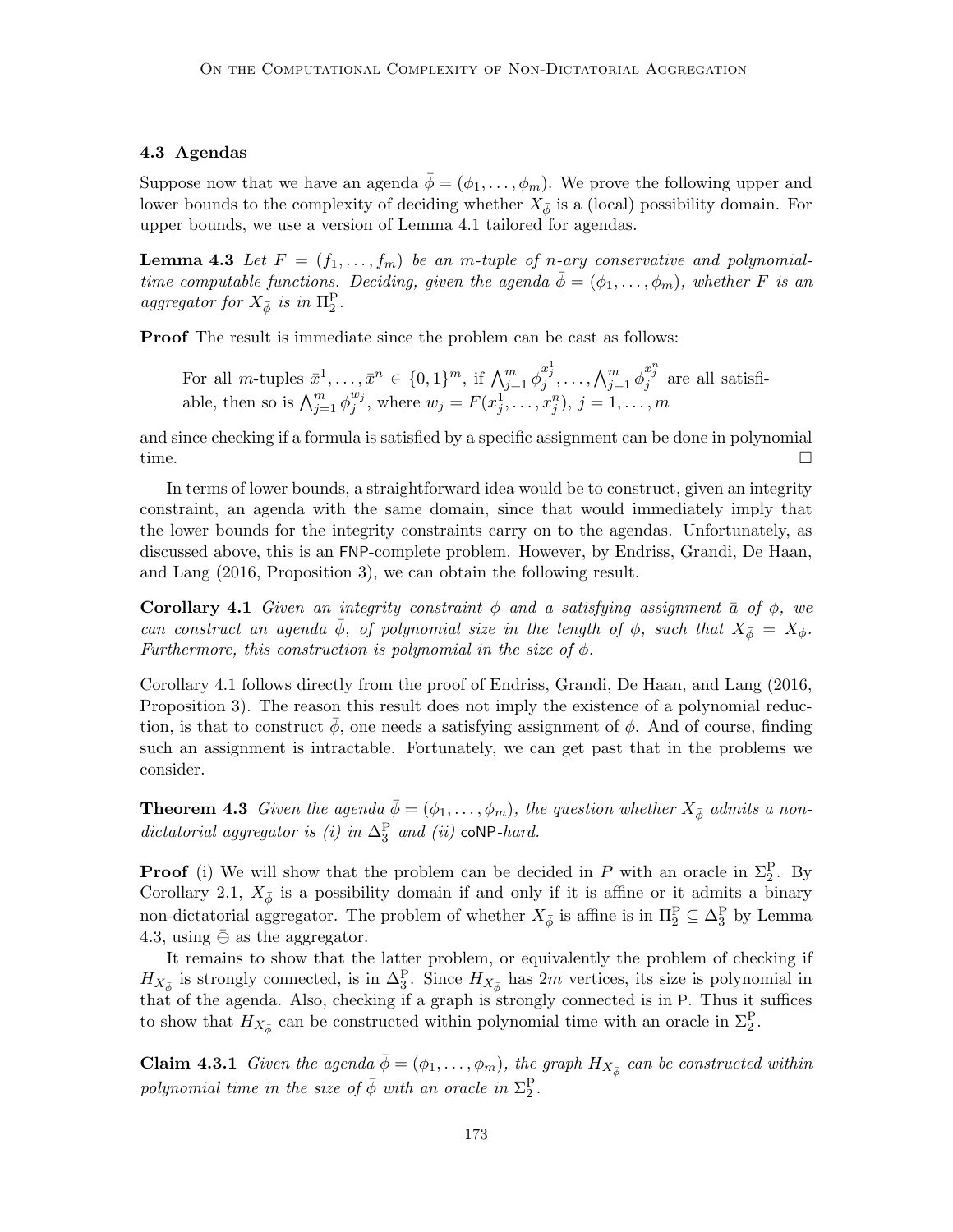*Proof of Claim:* Consider two vertices  $uu'_s$  and  $vv'_t$  of  $H_{X_{\phi}^s}$ , with  $s \neq t$ . To decide if there is an edge from  $uu'_s$  to  $vv'_t$ , is suffices to check the following:

There exist binary *m*-sequences  $\bar{x}, \bar{y}$  such that:

- both  $\bigwedge_{j=1}^m \phi_j^{x_j}$  $_j^{x_j}$  and  $\bigwedge_{j=1}^m \phi_j^{y_j}$  $j^{y_j}$  are satisfiable,
- $x_s = u$ ,  $x_t = v$ ,  $y_s = u'$  and  $y_t = v'$  and
- for all *m*-sequences  $\bar{z}$ , either  $\bigwedge_{j=1}^{m} \phi_j^{z_j}$  $j_j^{2j}$  is not satisfiable or at least one of the following is not true: (i)  $z_k = u$ , (ii)  $z_l = v'$ , (iii)  $z_j \in \{x_j, y_j\}$  for  $j=1,\ldots,m$ .

Notice that this can be done with an oracle in  $\Sigma_2^{\rm P}$ 

(ii) Let  $\chi(x_1, \ldots, x_k)$  be a propositional formula on k variables. We construct, in polynomial time, an agenda  $\phi$  such that  $\chi$  is independent from at least one of its variables if and only if  $X_{\phi}$  is a possibility domain. In all that follows,  $m = k + 3$ .

Let:

$$
\phi(x_1,\ldots,x_k,y_1,y_2,y_3)=\chi(x_1,\ldots,x_k)\oplus\psi(y_1,y_2,y_3),
$$

where:  $\{x_1, \ldots, x_l\}$  and  $\{y_1, y_2, y_3\}$  are disjoint sets of variables and  $Mod(\psi) = Imp$ . As in Theorem 4.1, we have that  $\phi$ 's length is linear to that of  $\chi$  and that:

$$
X_{\phi} = \left(\text{Mod}(\chi) \times \{(0,0,0), (1,1,1)\}\right) \cup \left(\text{Mod}(\neg \chi) \times \text{Imp}\right). \tag{4}
$$

Pick an arbitrary vector  $\bar{a} = (a_1, \ldots, a_k) \in \{0, 1\}^k$  and set:

$$
\bar{b} = (b_1, \dots, b_m) := \begin{cases} (a_1, \dots, a_k, 0, 0, 0) & \text{if } \chi(a_1, \dots, a_k) = 1, \\ (a_1, \dots, a_k, 0, 0, 1) & \text{else.} \end{cases}
$$

In both cases,  $\bar{b}$  satisfies  $\phi$ . Thus, we can use Corollary 4.1, to construct an agenda  $\bar{\phi}$  such that  $X_{\phi} = X_{\phi}$ , whose size is polynomial in the length of  $\phi$  and thus in that of  $\chi$  too. Since deciding whether  $\bar{a}$  satisfies  $\chi$  or not can be done in polynomial time, our construction is polynomial. Also, in Claim 4.1.1 of Theorem 4.1, we prove that  $\chi$  is independent from at least one of its variables if and only if  $X_{\phi}$ , and thus  $X_{\bar{\phi}}$  too, is a possibility domain.  $\square$ 

In what concerns local possibility domains, we have the analogous bounds.

**Theorem 4.4** Given the agenda  $\bar{\phi} = (\phi_1, \ldots, \phi_m)$ , the question of whether  $X_{\bar{\phi}}$  admits a locally non-dictatorial aggregator is (i) in  $\Delta_3^P$  and (ii) coNP-hard.

**Proof** (i) We have already argued in Claim 4.3.1 that  $H_{X_{\bar{\phi}}}$  can be constructed in polynomial time with an oracle in  $\Sigma_2^P$ . Then, by Corollary 3.3 we can obtain, in polynomial time, a maximum symmetric aggregator  $F = (f_1, \ldots, f_m)$  for X. We can easily now obtain the aggregator  $G = (g_1, \ldots, g_m)$  for X of the first paragraph Corollary 3.5, where  $g_j \in$  $\{\wedge^{(3)}, \vee^{(3)}, \oplus\}, j = 1, \ldots, m$ . Furthermore, testing whether  $X_{\phi}$  admits this aggregator is in  $\Pi_2^{\rm P}$  by Lemma 4.3.

(ii) Let  $\chi(x_1,\ldots,x_k)$  be a propositional formula. We construct an agenda  $\bar{\phi}$  such that  $X_{\bar{\phi}}$  is a local possibility domain if and only if  $\chi$  is unsatisfiable. Let  $\psi(y_1, y_2, y_3)$  be again the

.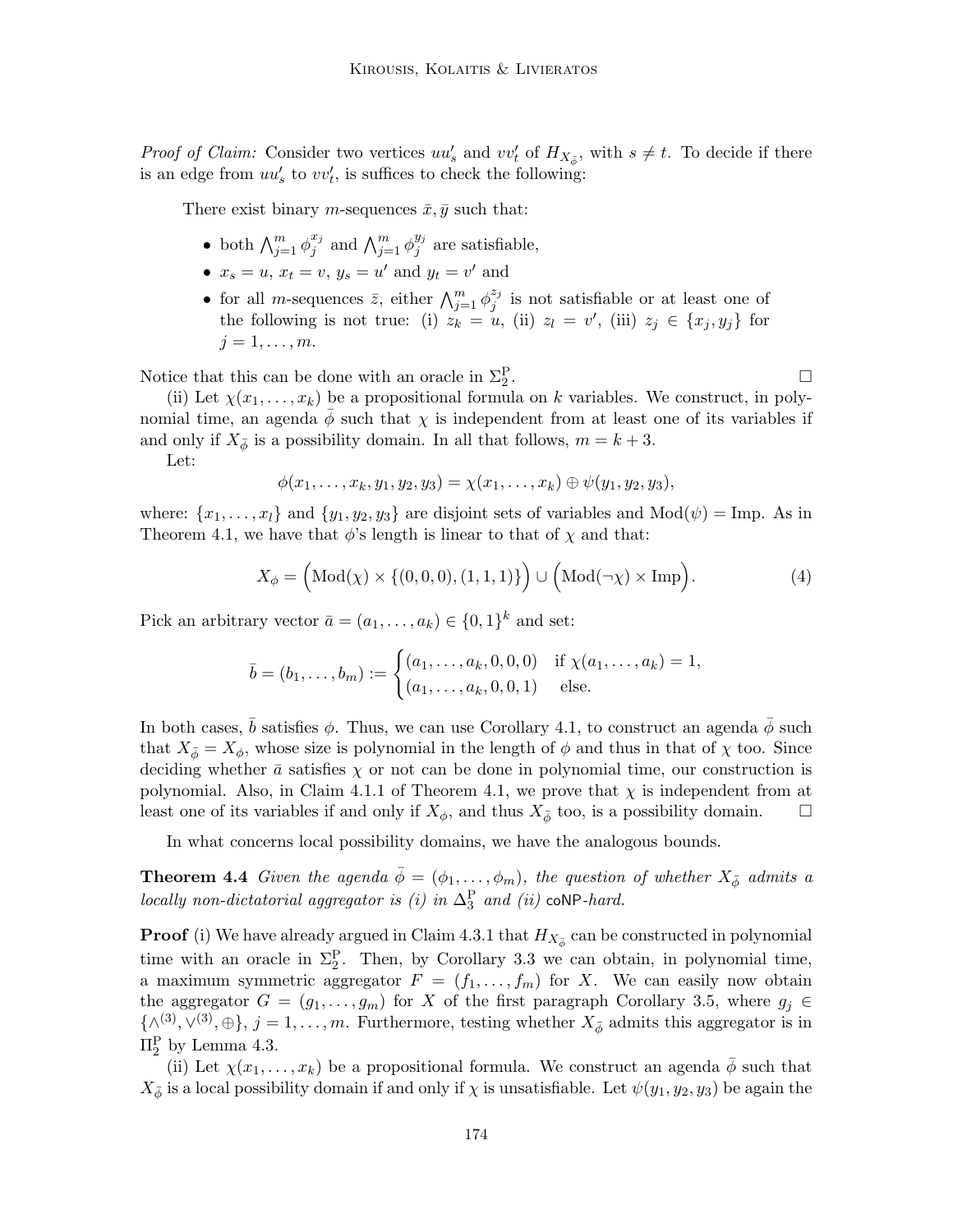propositional formula with  $Mod(\psi) = Imp$ , where  $\{y_1, y_2, y_3\} \cap \{x_1, \ldots, x_k\} = \emptyset$ . Consider the formula:

$$
\phi = (\chi(x_1, \ldots, x_k) \wedge \psi(y_1, y_2, y_3)) \vee (z \rightarrow w),
$$

where z and w are variables not among those of  $\chi$  or  $\psi$ .

Let  $m := k + 5$ . By (3) we have that:

$$
X_{\phi} = \left(\text{Mod}(\chi) \times \text{Imp} \times \{0, 1\}^2\right) \cup \left(\{0, 1\}^{k+3} \times \{(0, 0), (0, 1), (1, 1)\}\right). \tag{5}
$$

Again, pick an arbitrary vector  $\bar{a} = (a_1, \ldots, a_k) \in \{0, 1\}^k$  and set:

$$
\bar{b} = (b_1, \ldots, b_m) := (a_1, \ldots, a_k, 0, 0, 0, 0, 0).
$$

b satisfies  $\phi$ . Thus, we can use Proposition 3 of Endriss, Grandi, De Haan, and Lang (2016), to construct an agenda  $\phi$  such that  $X_{\phi} = X_{\phi}$ , whose size is polynomial in the length of  $\phi$ and thus in that of  $\chi$  too. Also, in Claim 4.2.1, we prove that  $\chi$  is unsatisfiable if and only if  $X_{\phi}$ , and thus  $X_{\bar{\phi}}$  too, is a local possibility domain.  $\Box$ .

A related result, that has been answered by Endriss, Grandi, and Porello (2012), is whether the domain of an agenda admits the majority aggregator. By Nehring and Puppe (2007) and Endriss, Grandi, and Porello (2012), such agendas are characterized as those satisfying the *median property*, that is, agendas whose every inconsistent subset, contains an inconsistent subset of size 2. Endriss, Grandi, and Porello (2012) show that checking if an agenda satisfies the median property is  $\Pi_2^P$ -complete. Unfortunately, this does not extend to the problem of determining if the domain of an agenda is a possibility domain, since, even though checking for the minority aggregator is in  $\Pi_2^P$ , the existence of binary non-dictatorial aggregators seems to be a harder problem.

**Remark 2** It is clear that the upper and lower complexity bounds obtained here do not match. By Theorem 4.3 and Theorem 4.4, it is also clear that the gap between the upper and lower bounds in the case of the agendas comes from the fact that the lower bounds are obtained via the integrity constraints.

What is not so clear, however, is why in the case of integrity constraints the upper bound is  $\Sigma_2^P \cap \Pi_2^P$  and in the case of the agendas the upper bound is  $\Delta_3^P$ , whereas one might except a full computational jump in the PH, or for the bounds to be the same. First, note that, in the case of the integrity constraints, it does not seem plausible to construct  $H_{X_{\phi}}$  in polynomial time, with access only to an NP oracle. This is so because, to decide if there is an edge  $uu'_s \to vv'_t$  in  $H_X$ , one needs to "guess" two satisfying assignments for  $\phi$ , such that there is no other satisfying assignment with certain properties. This naturally points to an existential and a universal certificate, something that an NP oracle alone cannot provide. On the other hand, for the same reason, it seems improbable that finding an aggregator F for  $X_{\bar{\phi}}$  can be in  $\Sigma_2^P$ , since we need to guess a candidate F, such that for all vectors of  $0/1$  judgments for the formulas of the agenda, we can decide the satisfiability of a specific formula. This again needs more certificates than  $\Sigma_2^P$  (or  $\Pi_2^P$ ) can provide.

The above arguments justify only why our proofs do not yield any better complexity bounds. Naturally, it is conceivable that other approaches may yield tighter bounds.  $\Diamond$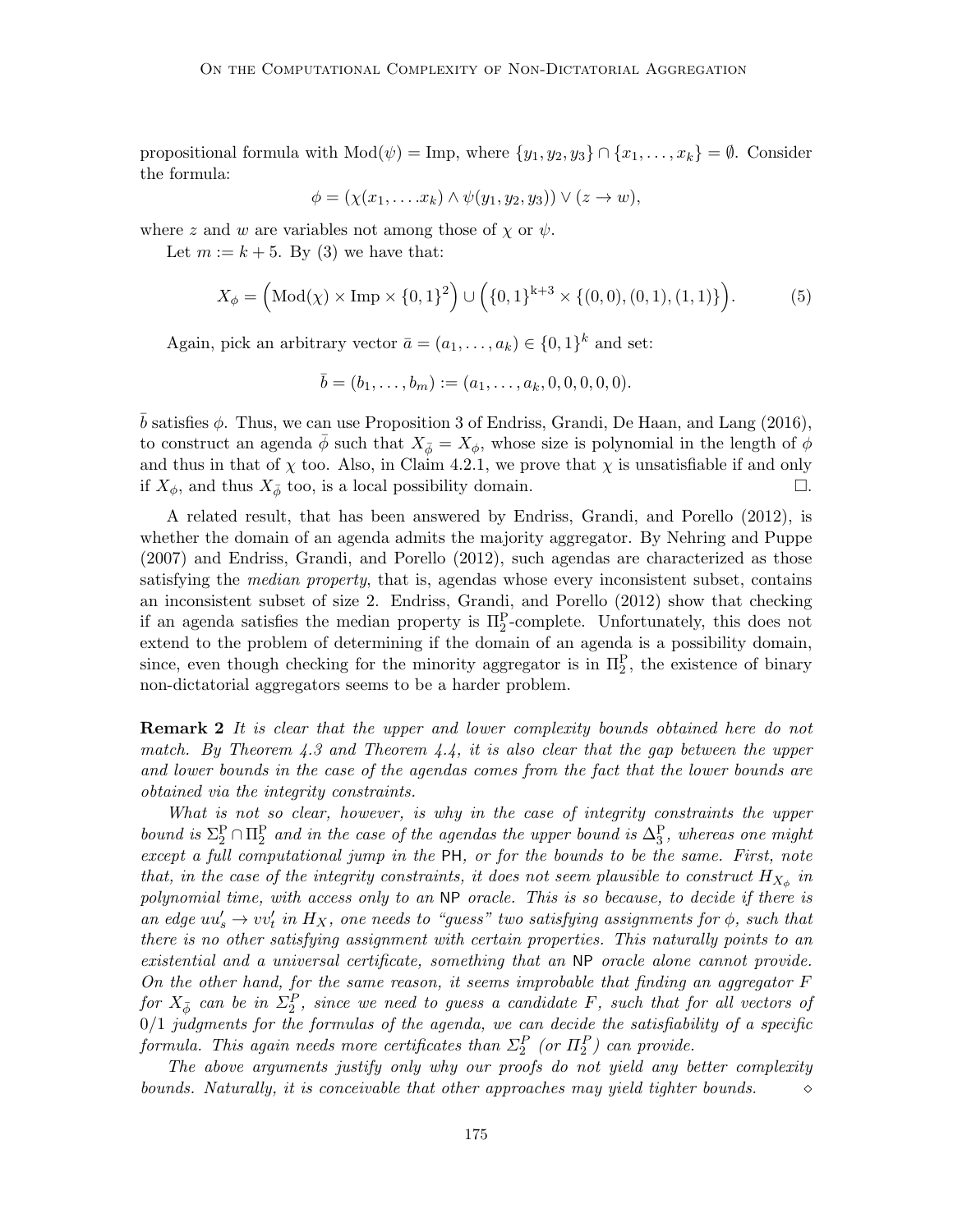# 4.4 Other Types of Non-Dictatorial Aggregation

In this subsection, we quickly extend the results of the previous subsections in four cases of non-dictatorial aggregation that have been used in the literature. Namely, we discuss generalized dictatorships, anonymous, monotone and systematic aggregators. We only consider the case where we search if an implicitly given Boolean domain admits such aggregators. The case where the domain is given explicitly has been shown to be tractable by Diáz, Kirousis, Kokonezi, and Livieratos (2019), since the results there directly provide the required aggregators.

# 4.4.1 Generalized Dictatorships

We begin by defining generalized dictatorships, that is, aggregators whose output is always a vector of the input.

**Definition 3** Let  $F = (f_1, \ldots, f_m)$  be an m-tuple of n-ary conservative functions. F is a generalized dictatorship for a domain  $X \subseteq \{0,1\}^m$ , if, for any  $x^1, \ldots, x^n \in X$ , it holds that:

$$
F(x1,...,xn) := (f1(x1),...,fm(xm)) \in \{x1,...,xn\}.
$$
 (6)

Obviously, generalized dictatorships of a domain  $X$  are always aggregators for  $X$ . Generalized dictatorships were first defined by Grandi and Endriss (2013), where they were defined independently of a specific domain. That is, Eq. (6) holds for all  $x^1, \ldots, x^n \in \{0,1\}^m$  in their context. With this stronger definition, Grandi and Endriss (2013, Theorem 16) show that the class of generalized dictators coincides with that of functions that are aggregators for every domain  $X \subseteq \{0,1\}^m$ .

Generalized dictatorships select a possibly different dictator for each input. All dictatorial aggregators are obviously generalized dictatorships. Depending on the domain, different kinds of non-dictatorial aggregators can be generalized dictatorships. For example, maj and  $\bar{\oplus}$  are both generalized dictatorships for any domain with only two elements. In fact, any domain with only two elements admits only generalized dictatorships as aggregators. The following characterization has been proven by Diáz, Kirousis, Kokonezi, and Livieratos (2019).

**Theorem F** Diáz, Kirousis, Kokonezi, and Livieratos (2019, Theorem 11) A domain  $X \subseteq$  ${0,1}^m$  admits an aggregator that is not a generalized dictatorship if and only if it is a possibility domain with at least three elements.

Using that, we can easily prove the same complexity bounds we had for deciding if the domain of an integrity constraint admits a non-dictatorial aggregator.

**Corollary 4.2** Deciding, on input  $\phi$ , whether  $X_{\phi}$  admits an aggregator that is not a generalized dictatorship is (i) in  $\Sigma_2^P \cap \Pi_2^P$  and (ii) coNP-hard.

**Proof** By Theorem F, it suffices to show that deciding if  $X_{\phi}$  has at least three elements is in  $\Sigma_2^P \cap \Pi_2^P$ . Indeed, this can be written as:

There exist tuples  $\bar{x}, \bar{y}, \bar{z} \in \{0, 1\}^m$  that are pairwise distinct, such that all three satisfy  $\phi$ .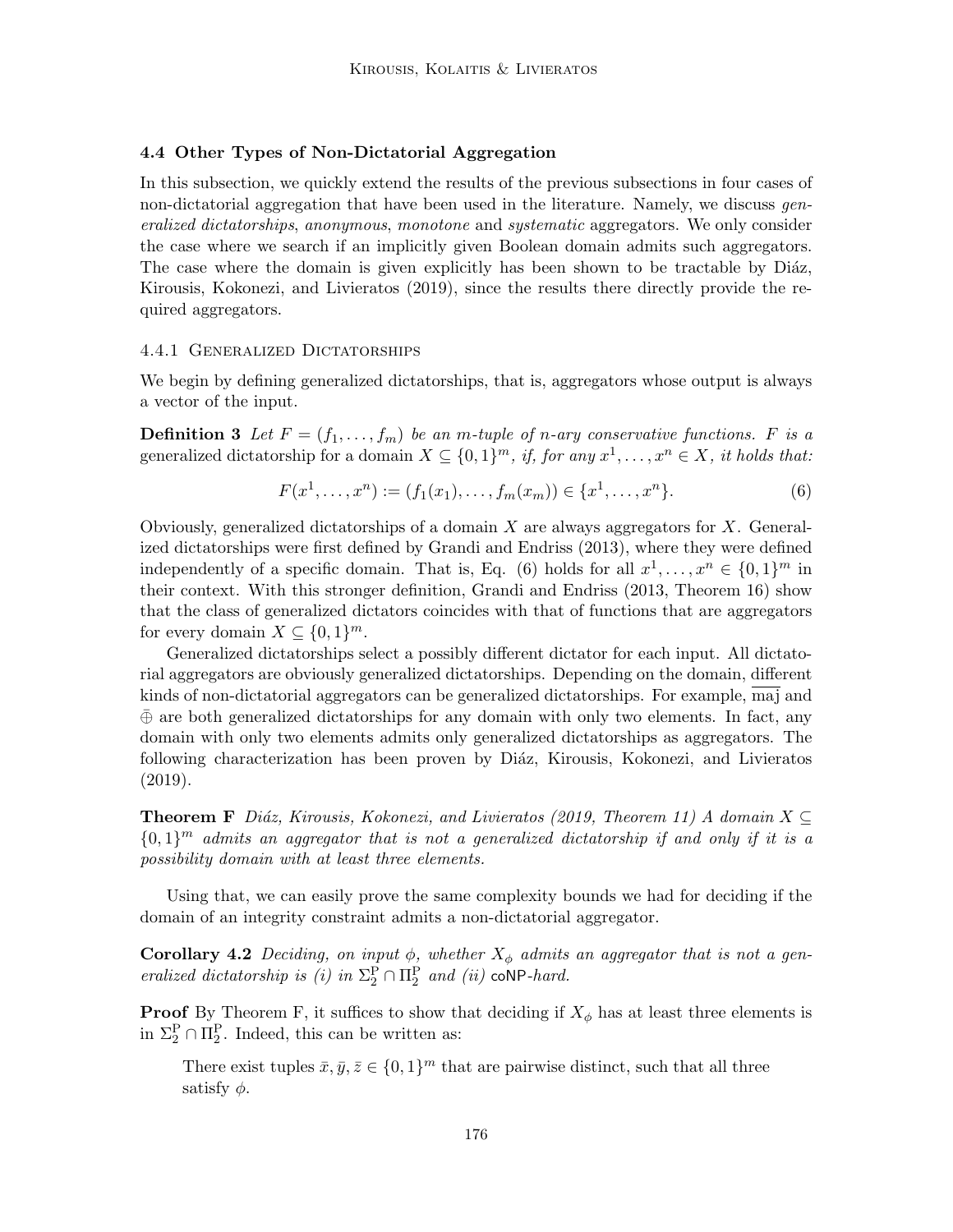Thus, deciding if  $|X_{\phi}| \geq 3$  is in  $\Sigma_1^P \subseteq \Sigma_2^P \cap \Pi_2^P$ . The rest of the proof is identical with that of Theorem 4.1.

(ii) Immediate by Theorems F and 4.1, since the domain of (2) has more than two  $\Box$ elements.

In case the domain is provided via an agenda, we can again easily obtain the same bounds.

**Corollary 4.3** Given the agenda  $\bar{\phi} = (\phi_1, \ldots, \phi_m)$ , the question whether  $X_{\bar{\phi}}$  admits an aggregator that is not a generalized dictatorship is (i) in  $\Delta_3^{\rm P}$  and (ii) coNP-hard.

**Proof** (i) Again by Theorem F, it suffices to show that deciding whether  $X_{\phi}$  has at least three elements is in  $\Delta_3^P$ . Indeed, the problem can be written as:

There exist m-tuples  $\bar{x}, \bar{y}, \bar{z} \in \{0, 1\}^m$  which are pairwise distinct and such that  $\bigwedge_{j=1}^m \phi_j^{x_j}$  $_j^{x_j},\, \bigwedge_{j=1}^m \phi_j^{\overline{y}_j}$  $\hat{y}_j$  and  $\bigwedge_{j=1}^m \phi_j^{z_j}$  $j^{2j}$  are all satisfiable.

Thus, it is in  $\Sigma_2^P \subseteq \Delta_3^P$ . The rest of the proof is identical that of Theorem 4.3.

(ii) Immediate by Theorems F and 4.3, since the domain in (4) has more than two elements.  $\Box$ 

#### 4.4.2 Anonymous Aggregators

An aggregator is anonymous if it is not affected by permutations of its input. Such an aggregator treats each member of the population "fairly", in the sense that the outcome of the aggregation depends only on the votes that have been cast and not on which person selected which options.

**Definition 4** Let  $X \subseteq \{0,1\}^m$ . An n-ary aggregator  $F = (f_1, \ldots, f_m)$  for X is anonymous, if it holds that for all  $j \in \{1, \ldots, m\}$  and for any permutation  $p : \{1, \ldots, n\} \mapsto \{1, \ldots, n\}$ :

$$
f_j(a_1, \ldots, a_n) = f_j(a_{p(1)}, \ldots, a_{p(n)}),
$$

for all  $a_1, \ldots, a_n \in \{0, 1\}.$ 

It is immediate to observe that a ternary such aggregator is always WNU. Thus, using Theorem D, Kirousis et al. proved the following result.

Corollary 4.4 Kirousis, Kolaitis, and Livieratos (2019, Corollary 5.11)  $X \subseteq \{0,1\}^m$  is a local possibility domain if and only if it admits an anonymous aggregator.

In fact, a local possibility domain always admits a ternary such aggregator. We can now obtain all the complexity bounds we have for local non-dictatorial aggregators, in the case where we search for anonymous ones.

- **Corollary 4.5** A. Deciding, on input  $\phi$ , whether  $X_{\phi}$  admits an anonymous aggregator is i. in  $\Sigma_2^P \cap \Pi_2^P$  and ii. coNP-hard.
	- B. Given the agenda  $\bar{\phi} = (\phi_1, \ldots, \phi_m)$ , the question whether  $X_{\bar{\phi}}$  admits an anonymous aggregator is i. in  $\Delta_3^P$  and ii. coNP-hard.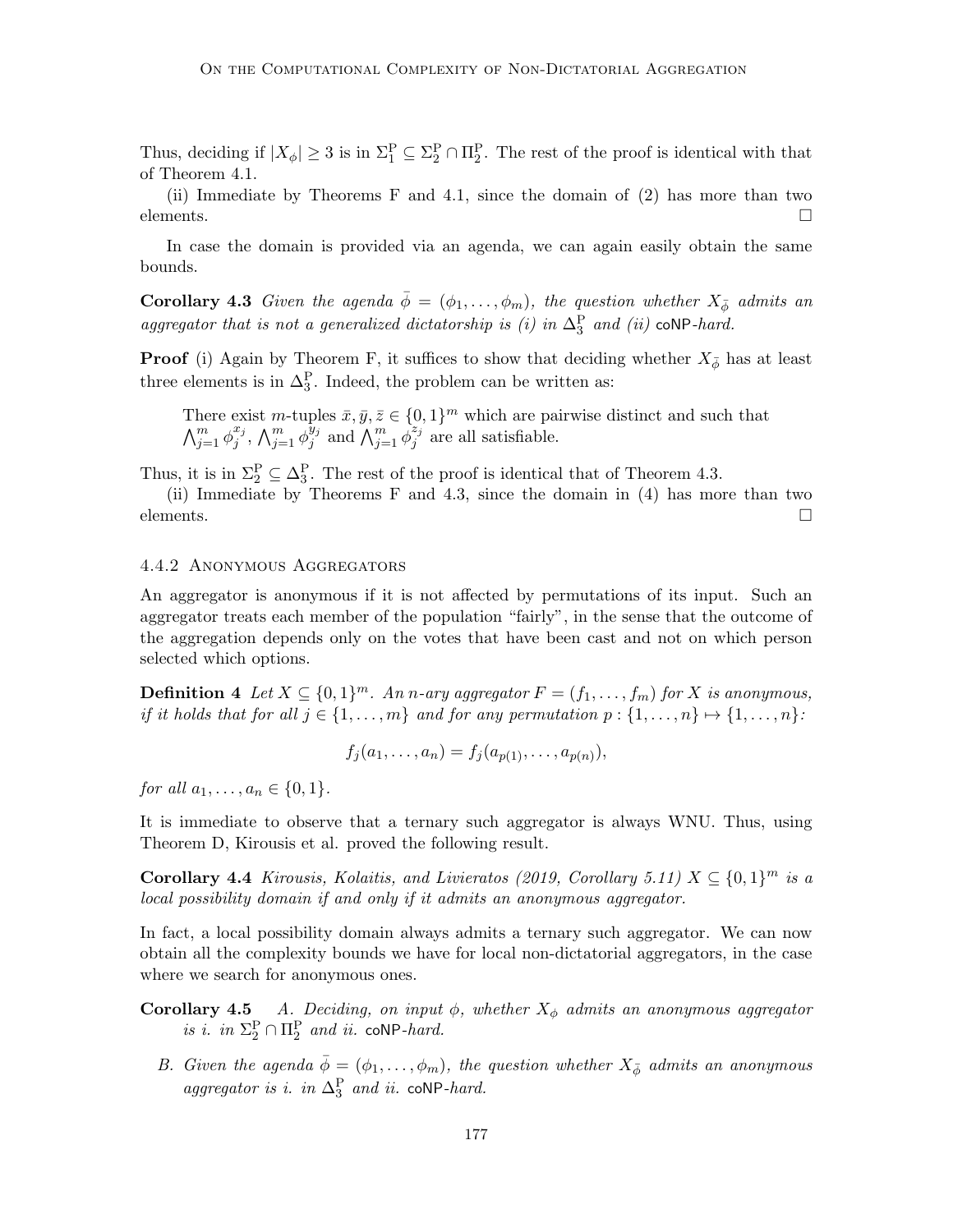# Proof

- Ai. Immediate by Corollary 4.4 and Theorem 4.2.
- Aii. Immediate by Corollary 4.4 and Theorem 4.2.
- Bi. Immediate by Corollary 4.4 and Theorem 4.4.
- Bii. Immediate by Corollary 4.4 and Theorem 4.4.

#### 4.4.3 Monotone Aggregators

Monotone aggregators are aggregators whose output does not change if more individuals agree with it. This is one of the features that makes majority voting appealing.

**Definition 5** Let  $X \subseteq \{0,1\}^m$ . An n-ary aggregator  $F = (f_1, \ldots, f_m)$  for X is monotone, if it holds that for all  $j \in \{1, \ldots, m\}$  and for all  $i \in \{1, \ldots, n\}$ :

$$
f_j(a_1, \ldots, a_{i-1}, 0, a_{i+1}, \ldots, a_n) = 1 \Rightarrow f_j(a_1, \ldots, a_{i-1}, 1, a_{i+1}, \ldots, a_n) = 1.
$$

It is not difficult to see that all binary aggregators (both dictatorial and non-dictatorial) have that property. Also, by Dokow and Holzman (2009) and Kirousis, Kolaitis, and Livieratos (2019), it has been proven that if a domain admits a majority aggregator, it also admits a binary non-dictatorial one. Combining this with Corollary 2.1, we obtain the following result.

**Theorem G** Diáz, Kirousis, Kokonezi, and Livieratos (2019, Theorem 12) A domain  $X \subseteq$  ${0,1}^m$  admits a monotone non-dictatorial aggregator of some arity if and only if it admits a binary non-dictatorial one.

Thus we can again easily obtain the required complexity bounds.

- **Corollary 4.6** A. Deciding, on input  $\phi$ , whether  $X_{\phi}$  admits a monotone non-dictatorial aggregator is i. in  $\Sigma_2^P \cap \Pi_2^P$  and ii. coNP-hard.
	- B. Given the agenda  $\bar{\phi} = (\phi_1, \ldots, \phi_m)$ , the question whether  $X_{\bar{\phi}}$  admits a monotone non-dictatorial aggregator is i. in  $\Delta_3^P$  and ii. coNP-hard.

#### Proof

- Ai. Immediate by Theorem G and Theorem 4.1.
- Aii. Immediate by Theorem G and by noticing that the only available aggregators for the construction of (2) in Theorem 4.2 are binary non-dictatorial ones.
- Bi. Immediate by Theorem G and Theorem 4.3.
- Bii. Immediate by Theorem G and by noticing that the only available aggregators for the construction of (4) in Theorem 4.3 are binary non-dictatorial ones.  $\Box$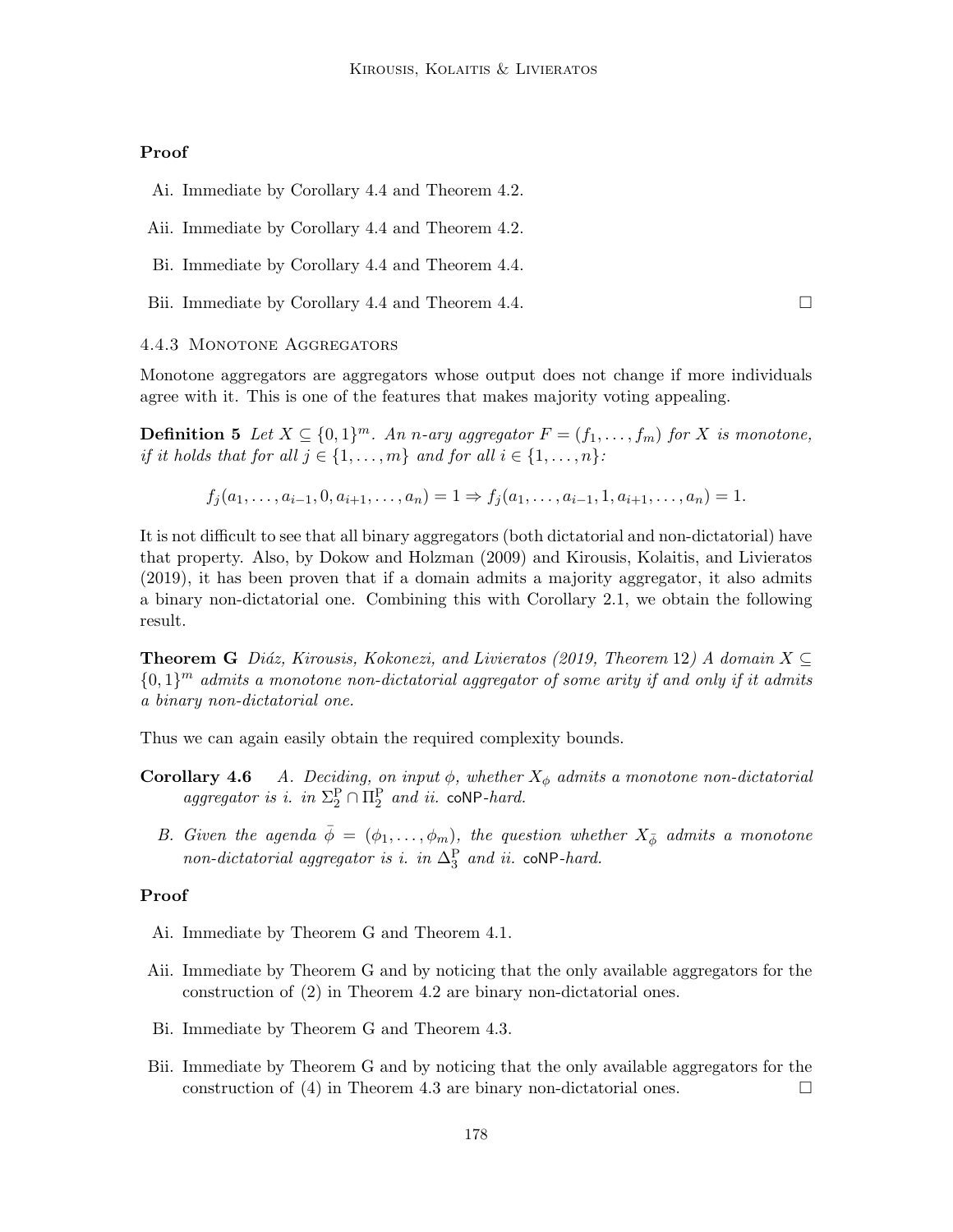#### 4.4.4 Systematic Aggregators

Systematicity is the requirement that an aggregator treats all issues in the same way. This can be a very natural requirement for a set of issues of the same nature. We have already seen that systematic aggregators of a domain correspond to polymorphisms. Recall that we denote a systematic aggregator  $F = (f_1, \ldots, f_m)$ , where  $f_1 = \cdots = f_m = f$ , by f.

Polymorphisms have been extensively studied in the literature and they play a central role in Post (1941) seminal work, where he provides a full classification of Boolean clones, that is sets of Boolean functions closed under composition. Post's work can provide results in Complexity Theory too; see for example Böhler, Creignou, Reith, and Vollmer (2003, 2004); Jeavons and Cohen (1995); Jeavons, Cohen, and Gyssens (1999). Here, we use a result concerning the unanimous polymorphisms (equivalently, the systematic aggregators), that a Boolean domain admits. We say that an *n*-ary function f is essentially unary, if there exists a *unary* Boolean function g and an  $i \in \{1, \ldots, n\}$ , such that:

$$
f(x_1,\ldots,x_n)=g(x_i),
$$

for all  $x_1, \ldots, x_n \in \{0, 1\}$ . Obviously, the only unanimous such functions are the projections.

**Corollary 4.7** Let  $X \subseteq \{0,1\}^n$  be a Boolean domain. Then, either X admits only essentially unary functions, or it is closed under  $\wedge$ ,  $\vee$ , maj or  $\oplus$ .

This result can be obtained directly by Post's Lattice, without considering complexity theoretic notions. For a direct algebraic approach, see also Szendrei (1986, Proposition 1.12) (by noting that the only Boolean semi-projections of arity at least 3 are projections).

Corollary 4.7 translates in our framework as follows.

**Corollary 4.8** Let  $X \subseteq \{0,1\}^n$  be a Boolean domain. Then X admits a systematic nondictatorial aggregator if and only if it admits the aggregators  $\bar{\wedge}$ ,  $\bar{\vee}$ ,  $\bar{\text{maj}}$  or  $\bar{\oplus}$ ).

In case of integrity constraints, the problem of detecting if their domains admit systematic non-dictatorial aggregators is coNP-complete.

**Proposition 4.1** Deciding, on input  $\phi$ , whether  $X_{\phi}$  admits a systematic non-dictatorial aggregator is coNP-complete.

**Proof** Checking closure under  $\wedge$ ,  $\vee$ , maj and  $\oplus$  is in coNP by Lemma 4.1. Thus we only need to show coNP-hardness. We reduce from the known coNP-complete problem of tautology, where we check if a propositional formula is satisfied by all assignments of values.

Let  $\chi(x_1, \ldots, x_k)$  be the input propositional formula on k variables, and  $\psi(y_1, y_2, y_3)$ be the formula such that  $Mod(\psi) = Imp$ , where  $\{x_1, \ldots, x_m\} \cap \{y_1, y_2, y_3\} = \emptyset$ . Let also  $m = k + 3.$ 

Consider the formula:

$$
\phi(x_1,\ldots,x_m,y_1,y_2,y_3)=\chi\vee\psi.
$$

If  $\chi$  is a tautology,  $X_{\phi} = \{0, 1\}^m$ , which is closed under  $\wedge$ ,  $\vee$ , maj and  $\oplus$ . Otherwise:

$$
X_{\phi} = \left(\text{Mod}(\chi) \times \{0, 1\}^{3}\right) \cup \left(\text{Mod}(\neg \chi) \times \text{Imp}\right).
$$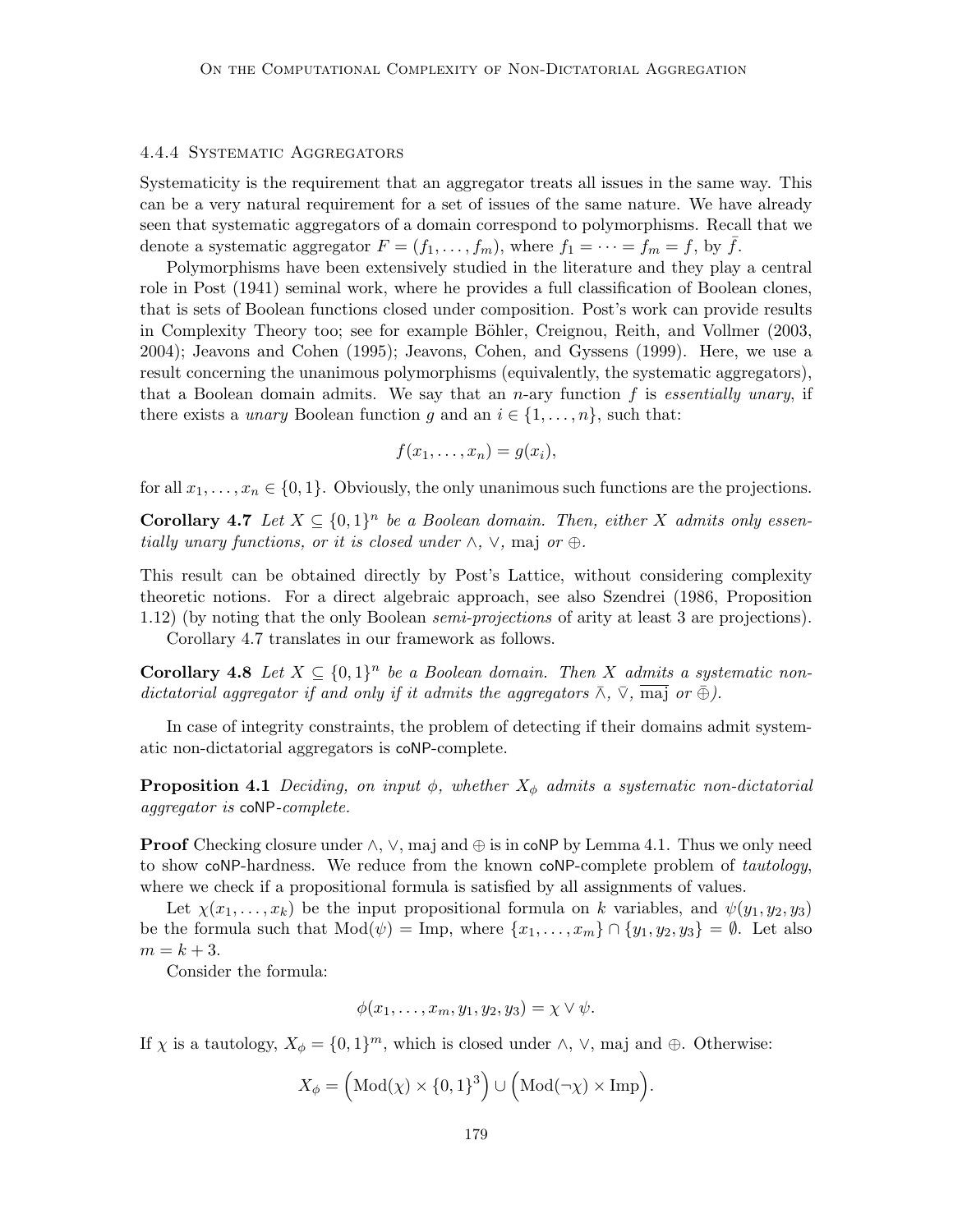Easily now, if  $\bar{a} = (a_1, \ldots, a_k)$  does not satisfy  $\phi$ , and  $f \in \{\wedge, \vee, \text{maj}, \oplus\}$ , it holds that  $(\bar{a}, 0, 0, 1), (\bar{a}, 0, 1, 0), (\bar{a}, 1, 0, 0) \in X_{\phi}$ , but:

$$
\bar{b} := \bar{f}((\bar{a},1,0,0),(\bar{a},0,1,0),(\bar{a},1,0,0)) = \{(\bar{a},0,0,0),(\bar{a},1,1,1)\}.
$$

Thus, since  $\bar{b} \notin X_{\phi}, X_{\phi}$  does not admit any systematic non-dictatorial aggregator.  $\square$ 

Finally, we can obtain the corresponding results in the case the domain is provided via an agenda.

**Proposition 4.2** Deciding, on input  $\bar{\phi} = (\phi_1, \ldots, \phi_m)$ , whether  $X_{\bar{\phi}}$  admits a systematic non-dictatorial aggregator is in  $\Pi_2^{\rm P}$  and coNP-hard.

**Proof** By Lemma 4.3, we have membership in  $\Pi_2^{\text{P}}$  for detecting closure under  $\wedge$ ,  $\vee$ , maj and  $\oplus$ . For coNP-hardness, observe that given a formula  $\chi$ , we can again set  $\phi = \chi \vee \psi$  and construct an agenda whose domain is the same with  $X_{\phi}$  of Proposition 4.1 in polynomial time, by Endriss, Grandi, De Haan, and Lang (2016, Proposition 3). Thus, the same reduction as in Proposition 4.1 works.  $\square$ 

# 5. Concluding Remarks

In this paper, we established the first results concerning the tractability of non-dictatorial aggregation. Specifically, we gave polynomial-time algorithms that take as input a set  $X$  of feasible evaluations and determine whether or not  $X$  is a possibility domain and a uniform possibility domain, respectively. In these algorithms, the set  $X$  of feasible evaluations is given to us explicitly, that is,  $X$  is given by listing all its elements. We also provided upper and lower bounds for the complexity of deciding if a domain  $X$  is a possibility or a local possibility domain, in case it is given implicitly, either via an integrity constraint or by an agenda. Finally, we extended these results to other types of commonly used non-dictatorial aggregators. These bounds are preliminary, in the sense that they are not tight, especially in case the domains are provided via agendas. This merits further investigation, because implicitly given domains occur frequently in the field of judgment aggregation.

The work reported here assumes that the aggregators are conservative, an assumption that has been used heavily throughout the paper. There is a related, but weaker, notion of an *idempotent* (or *Paretian*) aggregator  $F = (f_1, \ldots, f_m)$  where each  $f_j$  is assumed to be an idempotent function, that is, for all  $x \in X_j$ , we have that  $f(x, \ldots, x) = x$ . Clearly, every conservative aggregator is idempotent. In the Boolean framework, idempotent aggregators are conservative, but, in the non-Boolean framework, this need not hold. It remains an open problem to investigate the computational complexity of the existence of non-dictatorial idempotent aggregators in the non-Boolean framework.

Another line of research could be to consider the aggregators in Subsection 4.4 in the non-Boolean framework. This changes things in a non-trivial way. For example, Theorem F does not hold in the non-Boolean case, since for example a ternary minority aggregator can be a generalized dictatorship for specific domains. Finally, it would be interesting to follow along the lines of Terzopoulou, Endriss, and de Haan (2018), and consider settings where the individuals are allowed to cast votes on subsets of issues, both in the abstract and in the integrity constraint framework.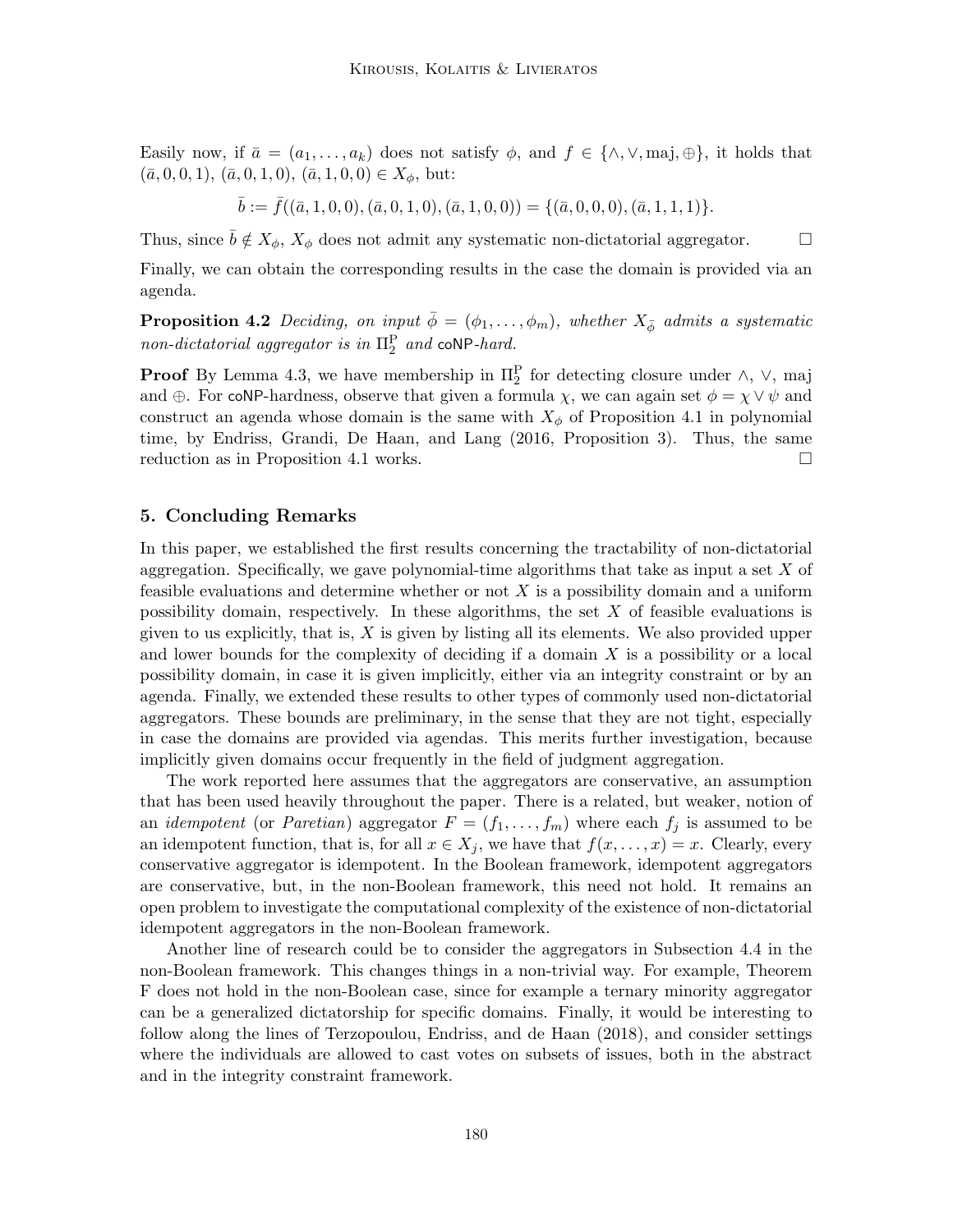Acknowledgments The research of Lefteris Kirousis was partially supported by the Special Account for Research Grants of the National and Kapodistrian University of Athens. The work of Phokion G. Kolaitis is partially supported by NSF Grant IIS-1814152.

# References

- K. J. Arrow. Social choice and individual values. Wiley, New York, 1951.
- C. Bessiere, C. Carbonnel, E. Hebrard, G. Katsirelos, and T. Walsh. Detecting and exploiting subproblem tractability. In IJCAI, pages 468–474, 2013.
- E. Böhler, N. Creignou, S. Reith, and H. Vollmer. Playing with Boolean blocks, part I: Post's lattice with applications to complexity theory. In ACM SIGACT Newsletter, 2003.
- E. Böhler, N. Creignou, S. Reith, and H. Vollmer. Playing with Boolean blocks, part II: Constraint satisfaction problems. In ACM SIGACT Newsletter, 2004.
- A. A. Bulatov. A dichotomy theorem for constraint satisfaction problems on a 3-element set. Journal of the ACM (JACM),  $53(1):66-120$ ,  $2006$ .
- A. A. Bulatov. Complexity of conservative constraint satisfaction problems. ACM Transactions on Computational Logic (TOCL), 12(4):24, 2011.
- C. Carbonnel. The dichotomy for conservative constraint satisfaction is polynomially decidable. In International Conference on Principles and Practice of Constraint Programming, pages 130–146. Springer, 2016a.
- C. Carbonnel. The meta-problem for conservative Mal'tsev constraints. In Thirtieth AAAI Conference on Artificial Intelligence (AAAI-16), 2016b.
- J. Diáz, L. Kirousis, S. Kokonezi, and J. Livieratos. Algorithmically efficient syntactic characterization of possibility domains. Bulletin of the Hellenic Mathematical Society (HMS), 63:97–135, 2019.
- E. Dokow and R. Holzman. Aggregation of binary evaluations for truth-functional agendas. Social Choice and Welfare, 32(2):221–241, 2009.
- E. Dokow and R. Holzman. Aggregation of binary evaluations. Journal of Economic Theory, 145(2):495–511, 2010a.
- E. Dokow and R. Holzman. Aggregation of non-binary evaluations. Advances in Applied Mathematics, 45(4):487–504, 2010b.
- H. B. Enderton. A mathematical introduction to logic. Elsevier, 2001.
- U. Endriss. Judgment aggregation. In F. Brandt, V. Conitzer, U. Endriss, J. Lang, and A. D. Procaccia, editors, *Handbook of Computational Social Choice*, pages 399–426. Cambridge University Press, 2016.
- U. Endriss, U. Grandi, and D. Porello. Complexity of judgment aggregation. Journal of Artificial Intelligence Research, pages 481–514, 2012.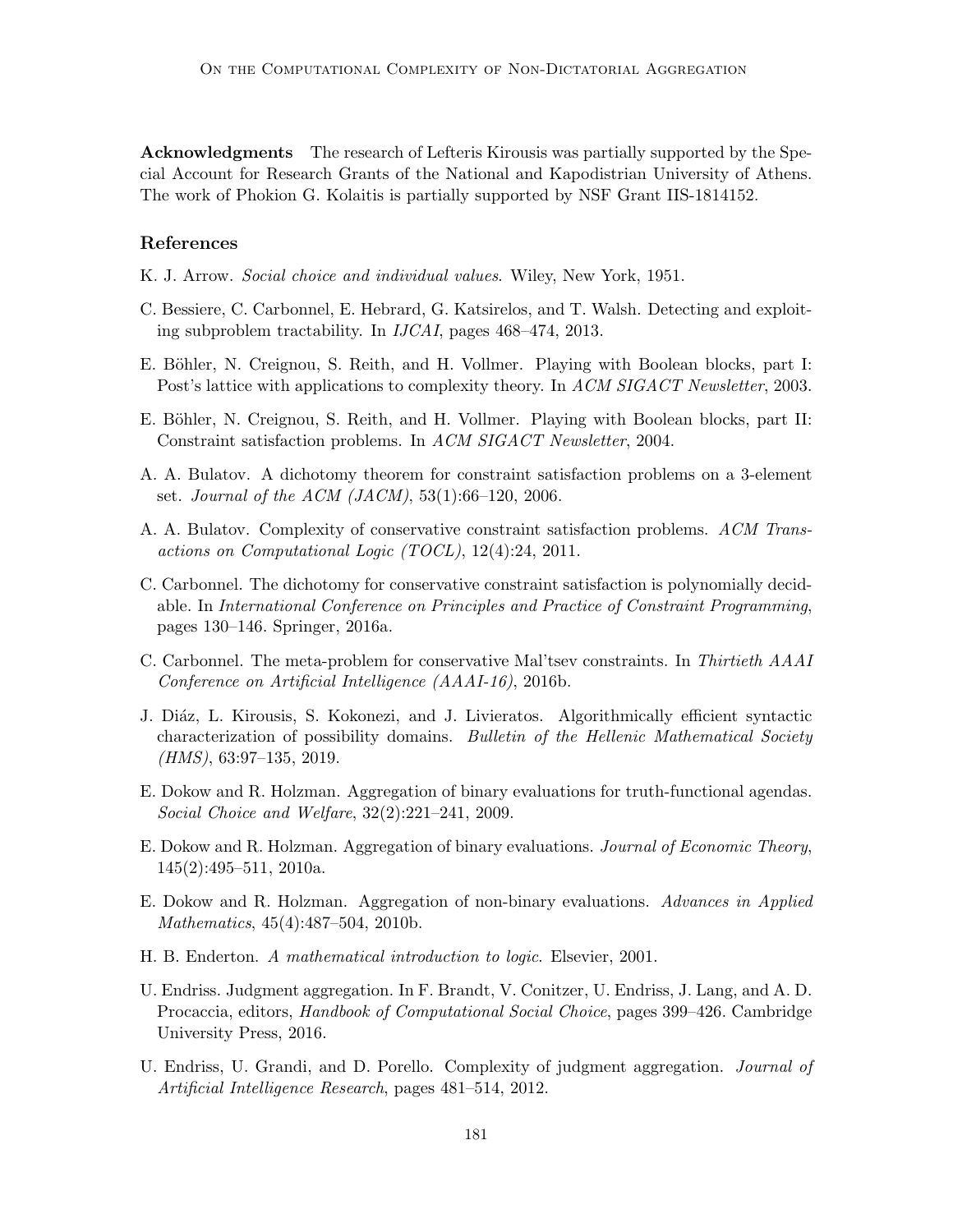- U. Endriss, U. Grandi, R. De Haan, and J. Lang. Succinctness of languages for judgment aggregation. In Fifteenth International Conference on the Principles of Knowledge Representation and Reasoning, 2016.
- P. C. Fishburn and A. Rubinstein. Aggregation of equivalence relations. *Journal of classi*fication,  $3(1):61-65$ , 1986.
- U. Grandi and U. Endriss. Lifting integrity constraints in binary aggregation. Artificial Intelligence, 199:45–66, 2013.
- N. Immerman. *Descriptive complexity*. Graduate texts in computer science. Springer, 1999.
- P. Jeavons and D. Cohen. An algebraic characterization of tractable constraints. In International Computing and Combinatorics Conference, pages 633–642. Springer, 1995.
- P. Jeavons, D. Cohen, and M. Gyssens. How to determine the expressive power of constraints. Constraints, 4(2):113–131, 1999.
- A. Kasher and A. Rubinstein. On the question "who is a J?" a social choice approach. Logique et Analyse, pages 385–395, 1997.
- L. Kirousis, P. G. Kolaitis, and J. Livieratos. On the computational complexity of nondictatorial aggregation. In Relational and Algebraic Methods in Computer Science - 17th International Conference (RAMiCS), pages 350–365, 2018.
- L. Kirousis, P. G. Kolaitis, and J. Livieratos. Aggregation of votes with multiple positions on each issue. ACM Transactions on Economics and Computation (TEAC), 7(1):1, 2019.
- J. Lang, P. Liberatore, and P. Marquis. Conditional independence in propositional logic. Artificial Intelligence, 141(1-2):79–121, 2002.
- J. Lang, P. Liberatore, and P. Marquis. Propositional independence-formula-variable independence and forgetting. Journal of Artificial Intelligence Research, 18:391–443, 2003.
- J. Lang, M. Slavkovik, and S. Vesic. Agenda separability in judgment aggregation. In Thirtieth AAAI Conference on Artificial Intelligence, 2016.
- B. Larose. Algebra and the complexity of digraph CSPs: a survey. In *Dagstuhl Follow-Ups*, volume 7. Schloss Dagstuhl-Leibniz-Zentrum fuer Informatik, 2017.
- L. Libkin. Elements of Finite Model Theory. Texts in Theoretical Computer Science. An EATCS Series. Springer, 2004.
- C. List and P. Pettit. Aggregating sets of judgments: An impossibility result. Economics & Philosophy, 18(1):89–110, 2002.
- C. List and C. Puppe. Judgment aggregation: A survey. Handbook of Rational and Social Choice, pages 457–482, 2009.
- P. Mongin. Factoring out the impossibility of logical aggregation. Journal of Economic Theory, 141(1):100–113, 2008.